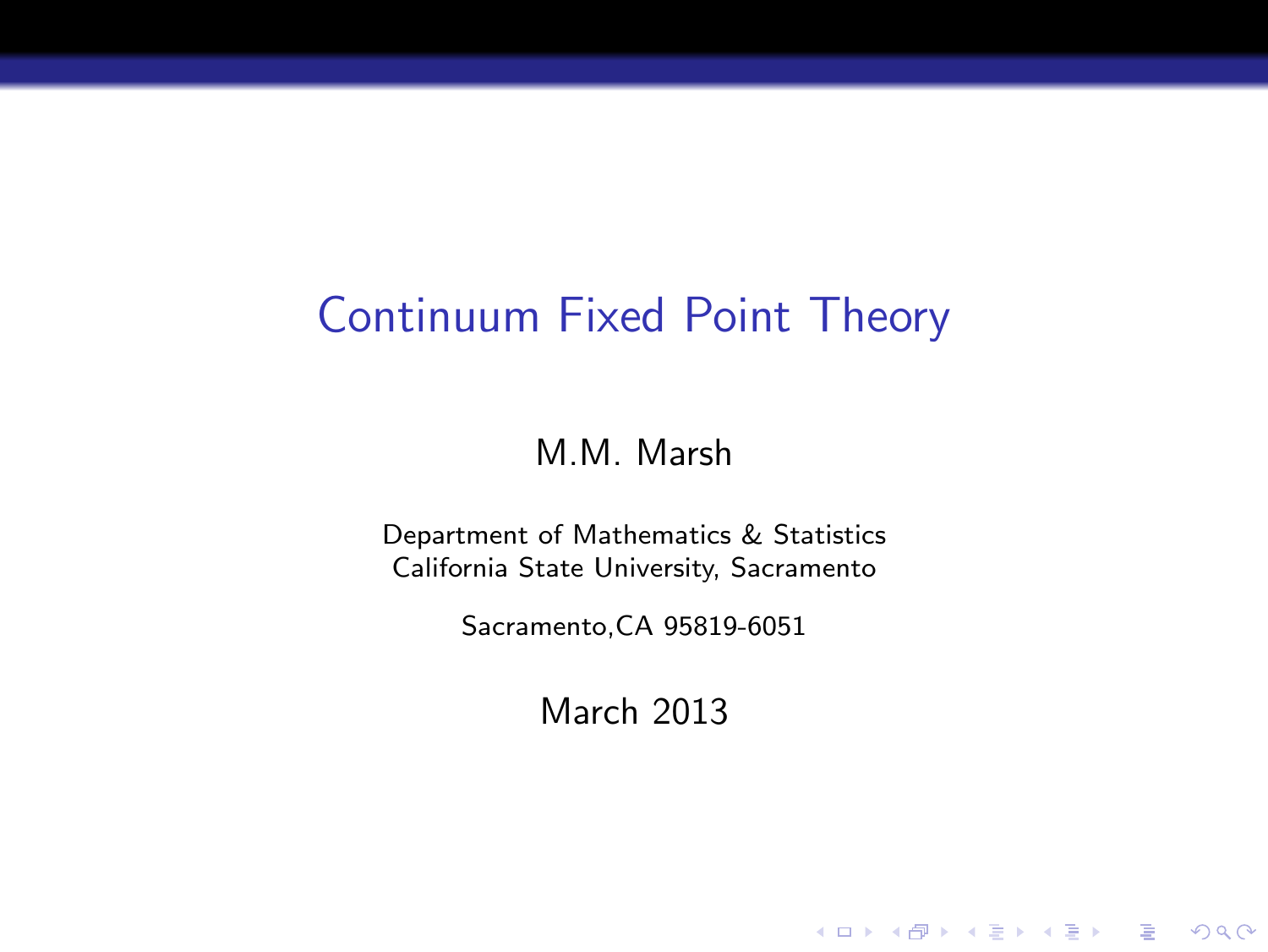• A continuum is a compact, connected metric space.

K ロ ▶ K @ ▶ K 할 ▶ K 할 ▶ | 할 | © 9 Q @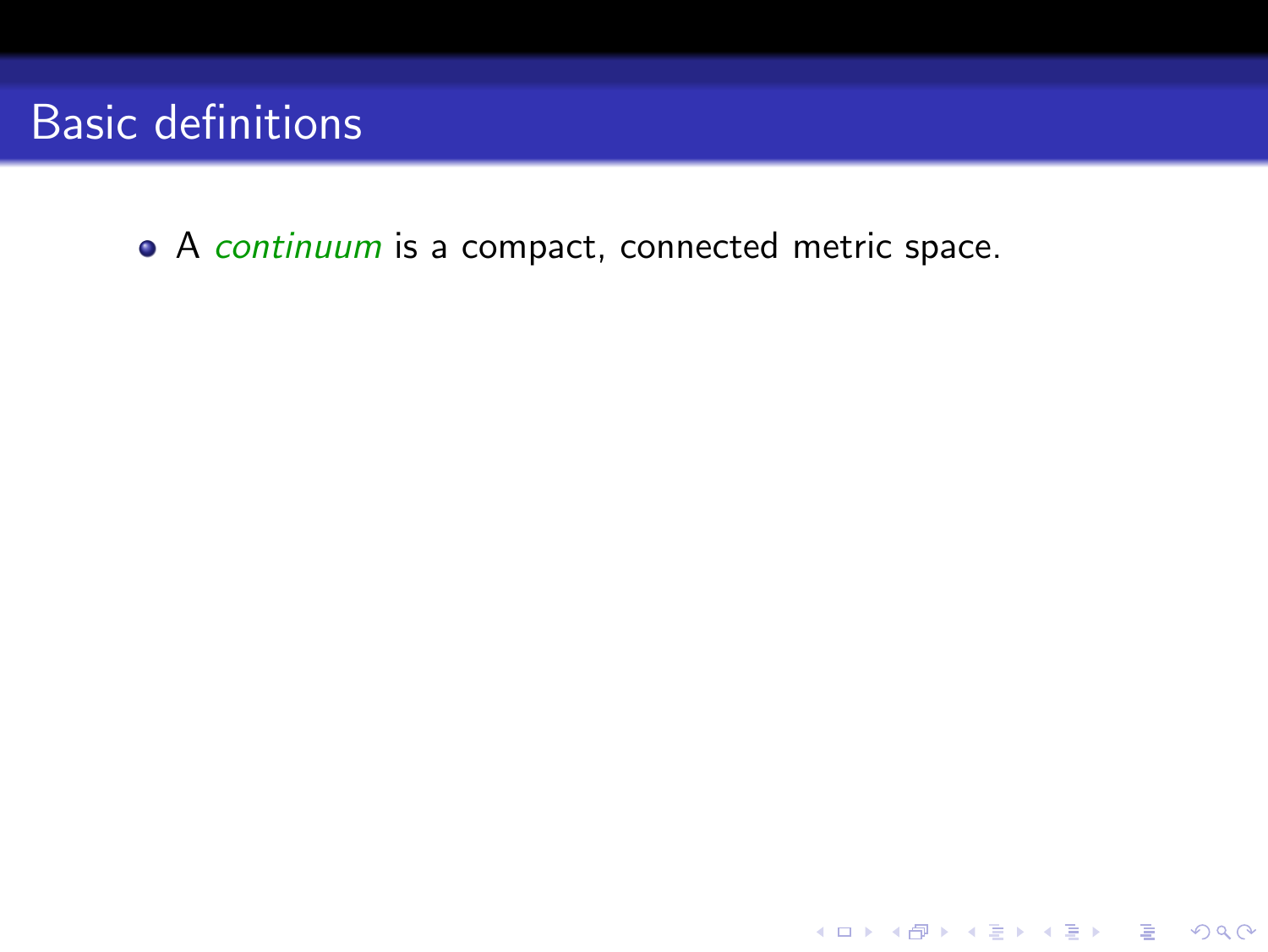• A continuum is a compact, connected metric space.

**K ロ ▶ K @ ▶ K 할 X X 할 X → 할 X → 9 Q Q ^** 

 $\bullet$  A *map (or mapping)* is a continuous function.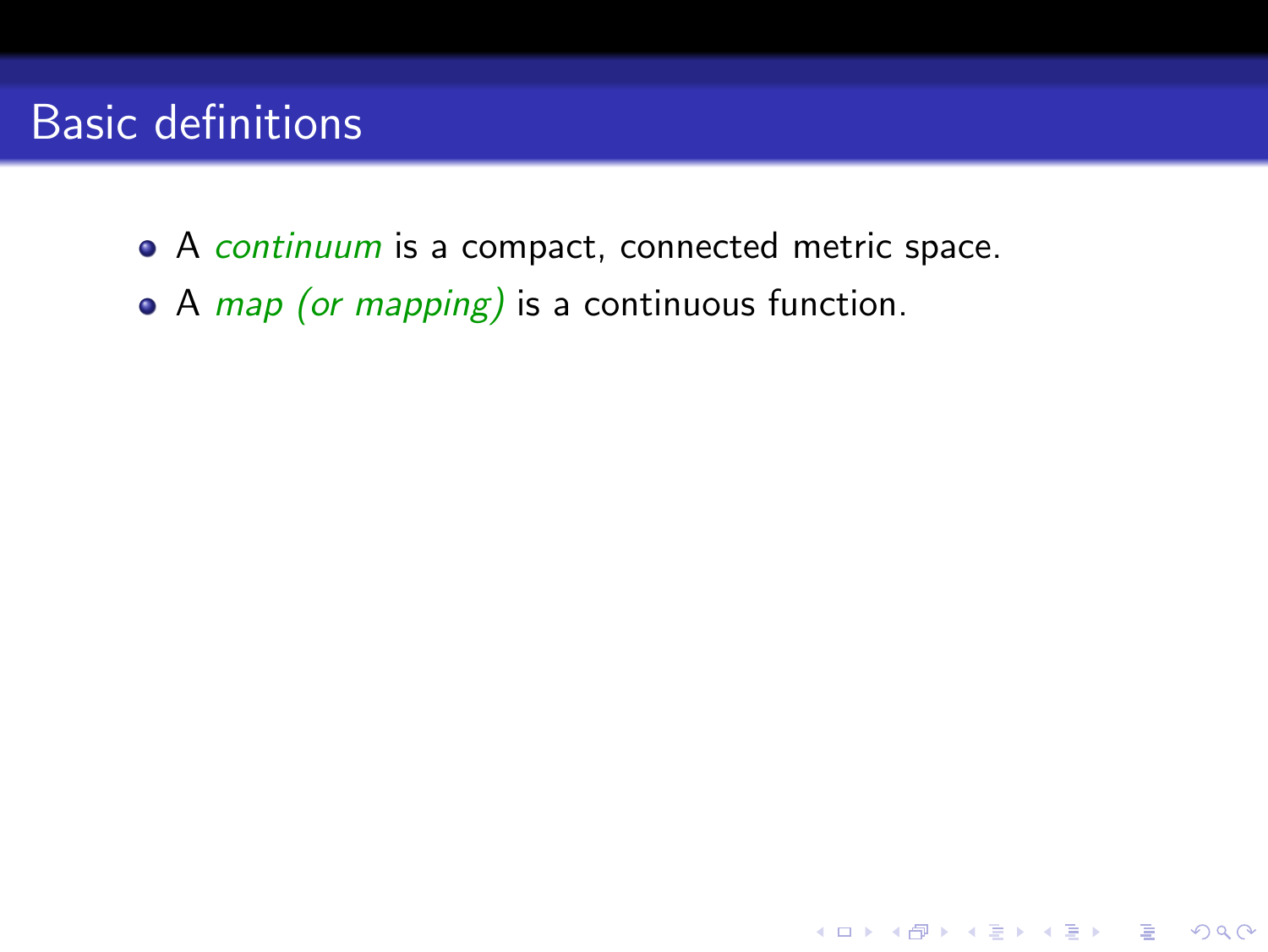- A continuum is a compact, connected metric space.
- $\bullet$  A *map (or mapping)* is a continuous function.
- A mapping  $f: X \to X$  of a topological space to itself has a fixed point if there exists a point  $x \in X$  such that  $f(x) = x$ .

**KORKA SERKER ORA**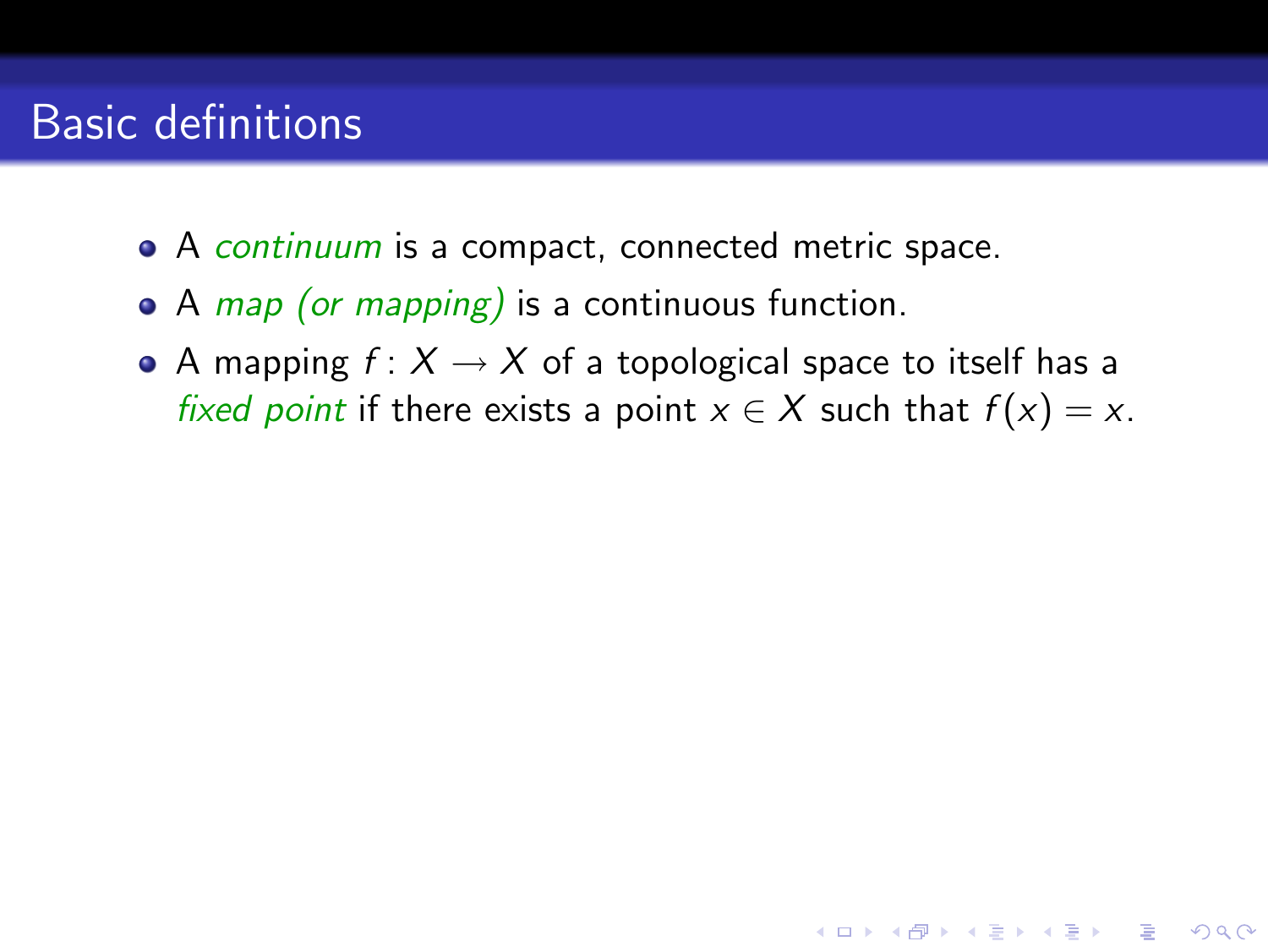- A continuum is a compact, connected metric space.
- $\bullet$  A *map (or mapping)* is a continuous function.
- A mapping  $f: X \to X$  of a topological space to itself has a fixed point if there exists a point  $x \in X$  such that  $f(x) = x$ .
- Mappings  $f, g: X \to Y$  of topological spaces have a *coincidence point* if there exists a point  $x \in X$  such that  $f(x) = g(x)$ .

**KORKAR KERKER E VOOR**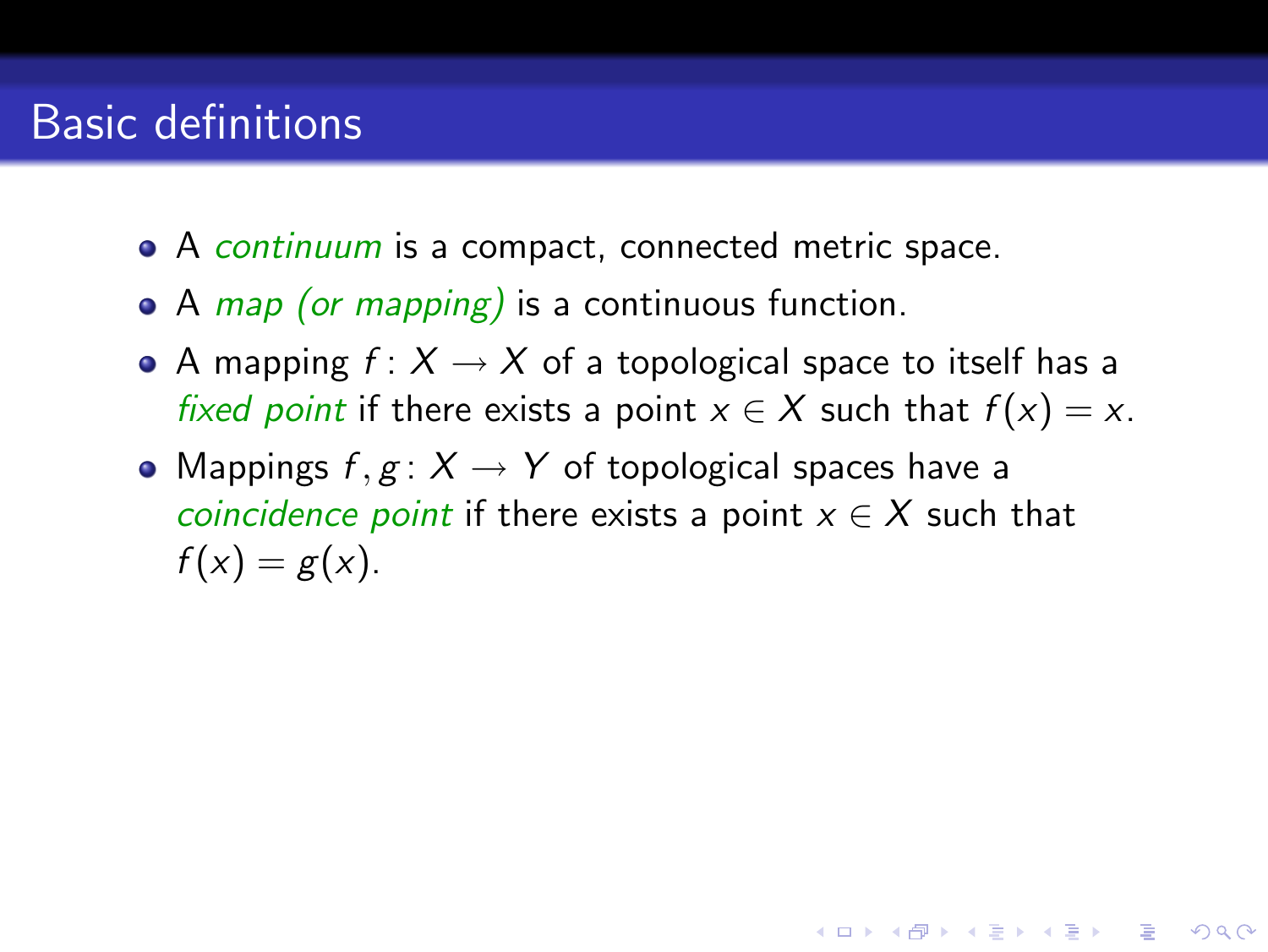- A continuum is a compact, connected metric space.
- $\bullet$  A *map (or mapping)* is a continuous function.
- A mapping  $f: X \to X$  of a topological space to itself has a fixed point if there exists a point  $x \in X$  such that  $f(x) = x$ .
- Mappings  $f, g: X \to Y$  of topological spaces have a *coincidence point* if there exists a point  $x \in X$  such that  $f(x) = g(x)$ .
- A mapping  $f: X \rightarrow Y$  is *universal* if for each mapping  $g: X \to Y$ , f and g have a coincidence point.

**KORKA SERKER ORA**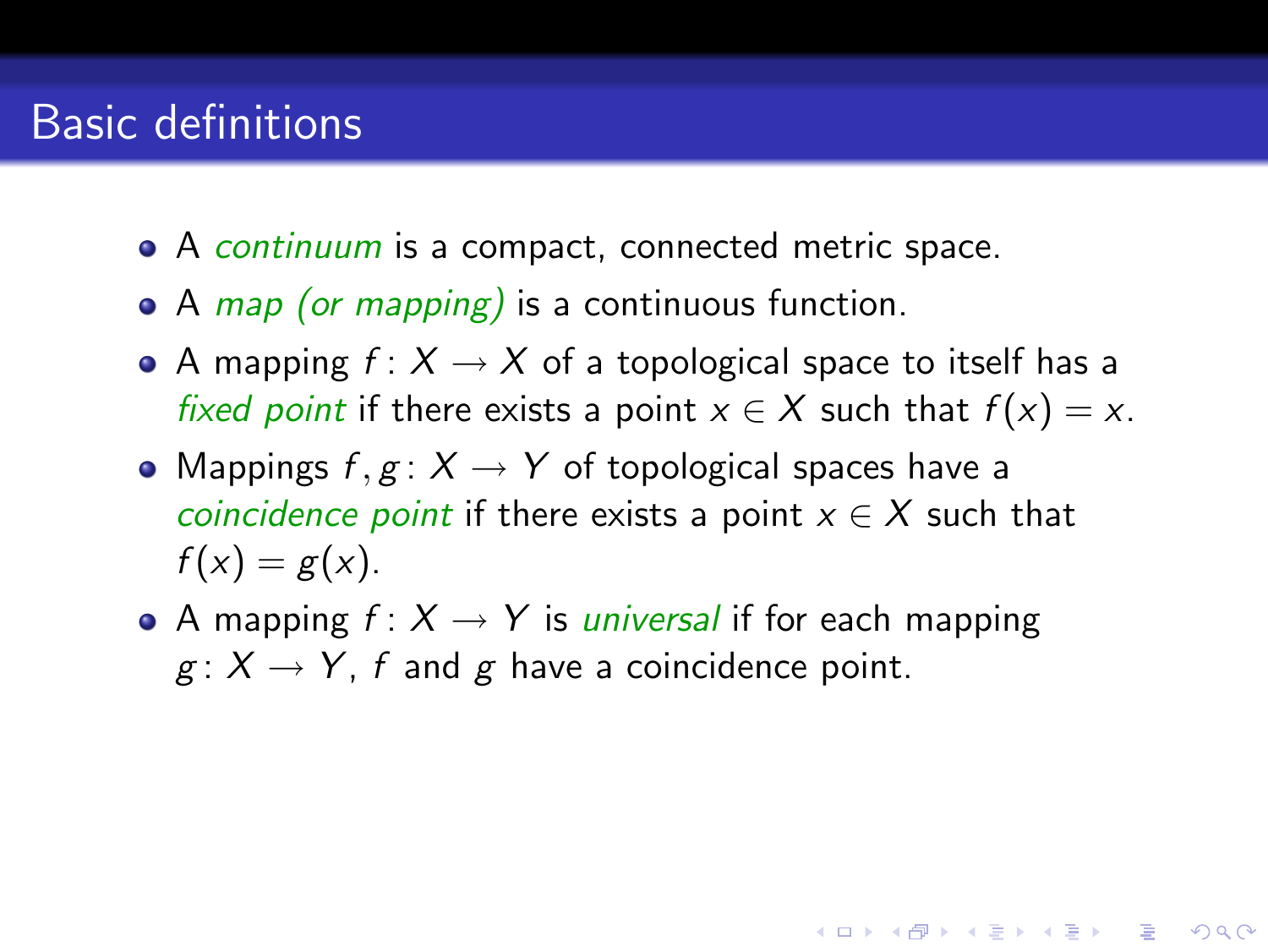- A continuum is a compact, connected metric space.
- $\bullet$  A *map (or mapping)* is a continuous function.
- A mapping  $f: X \to X$  of a topological space to itself has a fixed point if there exists a point  $x \in X$  such that  $f(x) = x$ .
- Mappings  $f, g: X \to Y$  of topological spaces have a *coincidence point* if there exists a point  $x \in X$  such that  $f(x) = g(x)$ .
- A mapping  $f: X \rightarrow Y$  is *universal* if for each mapping  $g: X \to Y$ , f and g have a coincidence point.
- A mapping  $f: X \to Y$  is an  $\epsilon$ -map if for each  $y \in Y$ , the diameter of  $f^{-1}(y)$  is less than  $\epsilon$ .

**KORKAR KERKER E VOOR**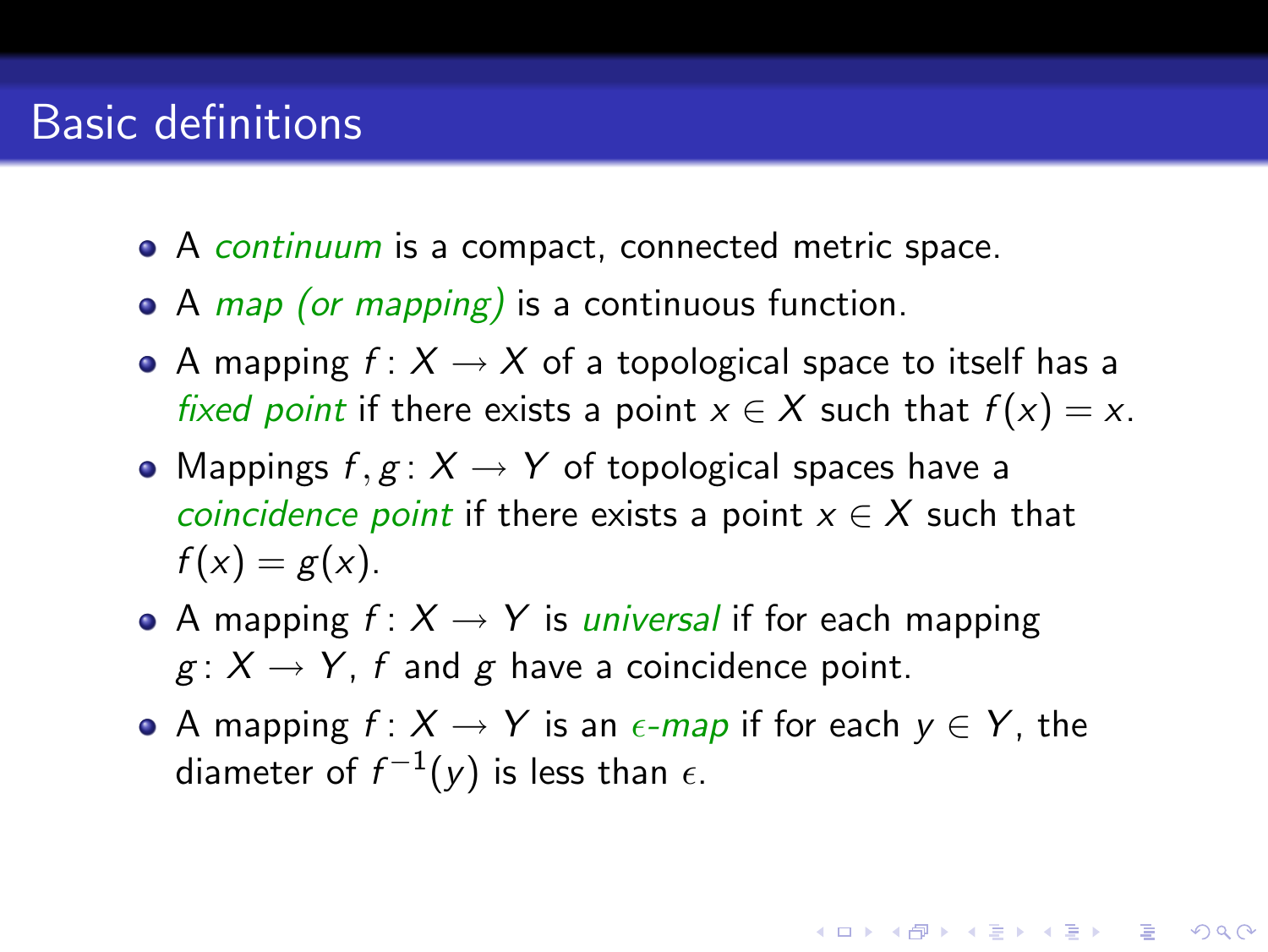- A continuum is a compact, connected metric space.
- $\bullet$  A *map (or mapping)* is a continuous function.
- A mapping  $f: X \to X$  of a topological space to itself has a fixed point if there exists a point  $x \in X$  such that  $f(x) = x$ .
- Mappings  $f, g: X \to Y$  of topological spaces have a *coincidence point* if there exists a point  $x \in X$  such that  $f(x) = g(x)$ .
- A mapping  $f: X \rightarrow Y$  is *universal* if for each mapping  $g: X \to Y$ , f and g have a coincidence point.
- A mapping  $f: X \to Y$  is an  $\epsilon$ -map if for each  $y \in Y$ , the diameter of  $f^{-1}(y)$  is less than  $\epsilon$ .
- A continuum X has the *fixed point property (fpp)* if each mapping  $f: X \rightarrow X$  has a fixed point.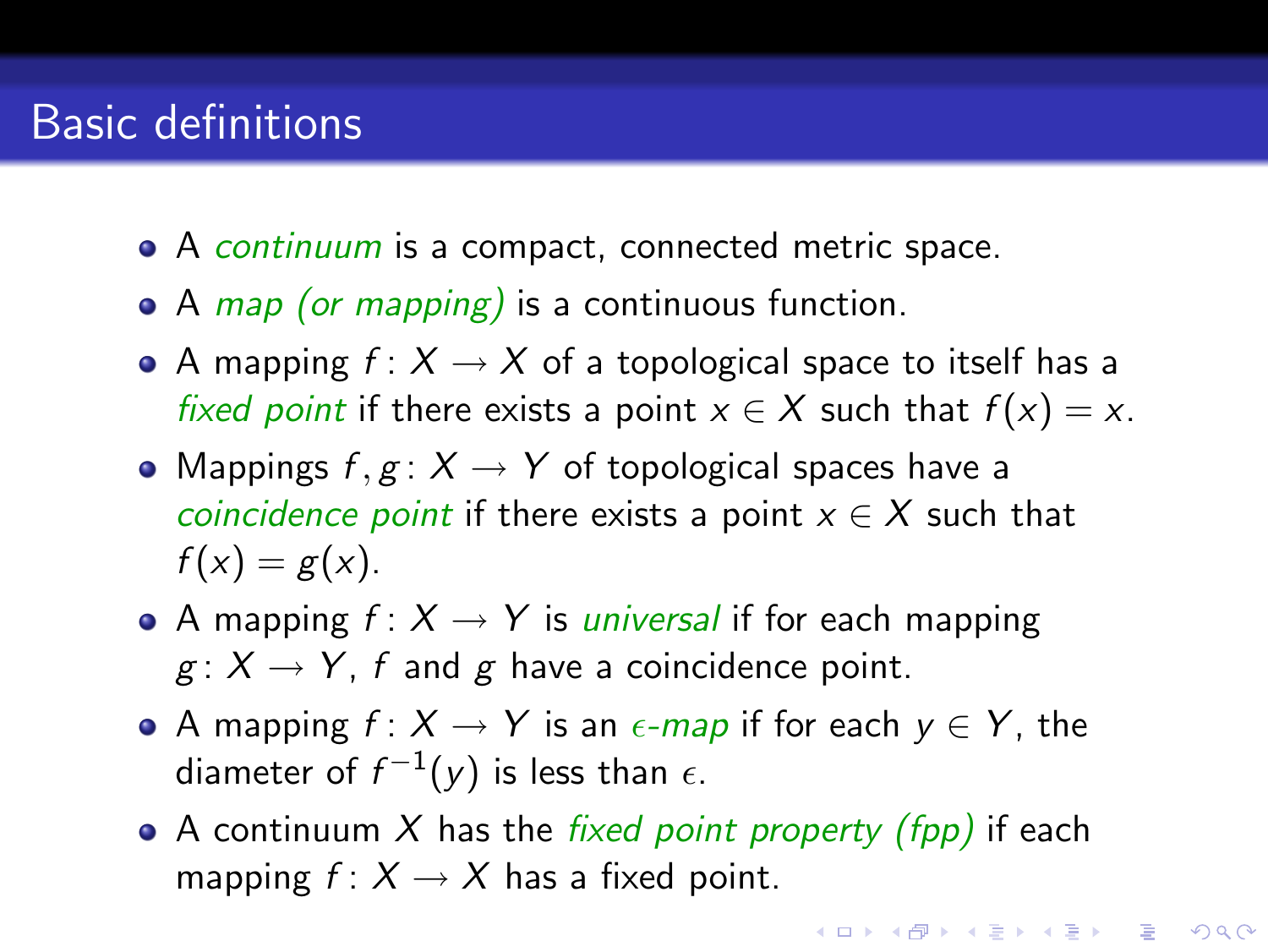• A continuum X is G-like if for each  $\epsilon > 0$ , there exist a member Y of G and a surjective  $\epsilon$ -map  $g: X \to Y$ .

**KORKA SERKER ORA**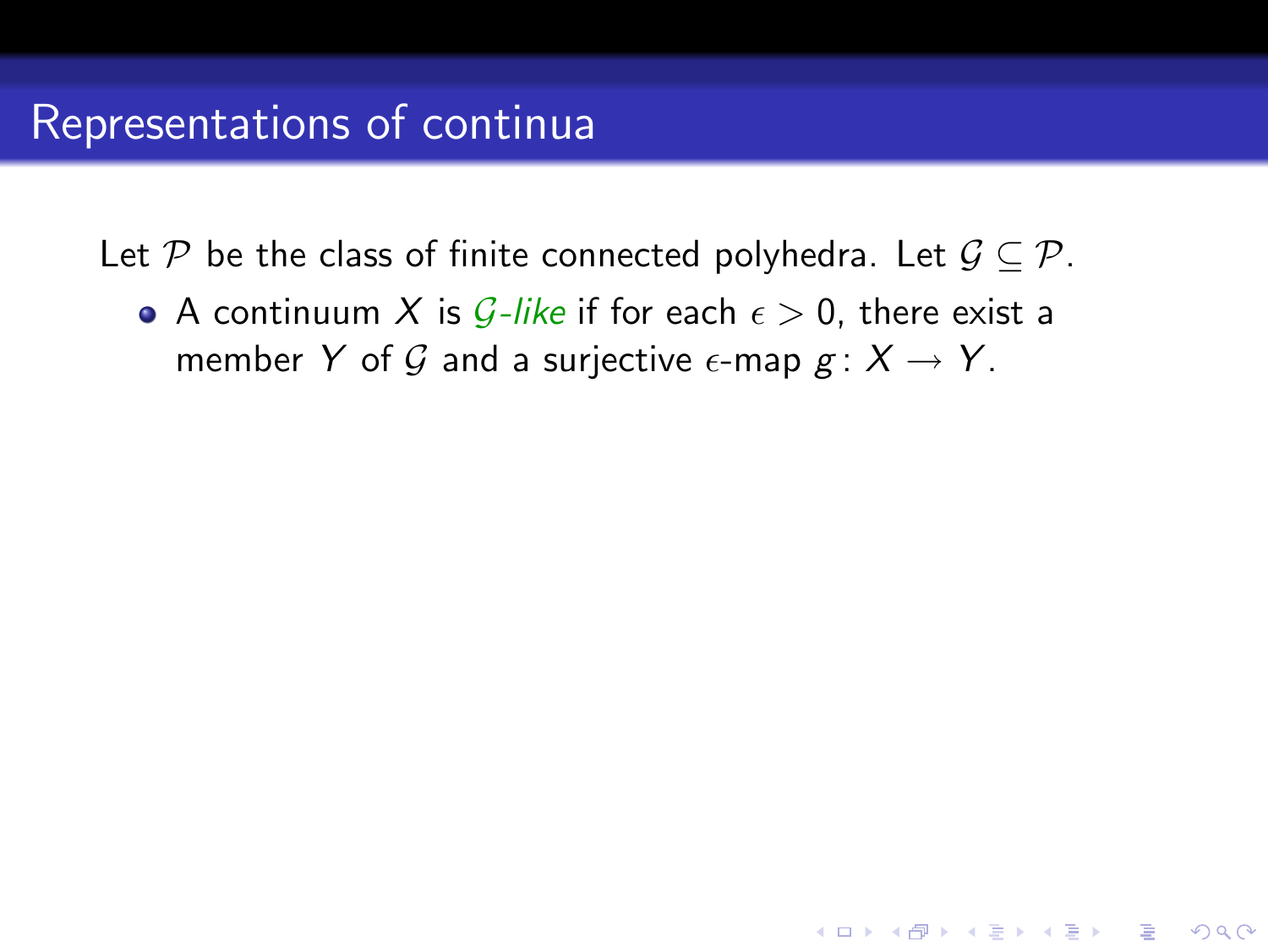• A continuum X is G-like if for each  $\epsilon > 0$ , there exist a member Y of G and a surjective  $\epsilon$ -map  $g: X \to Y$ .

Theorem (S. Mardešić and J. Segal, 1963)

A continuum  $X$  is  $G$ -like iff  $X$  is an inverse limit of members of  $G$ with surjective bonding maps.

**KOD KAR KED KED E YORA**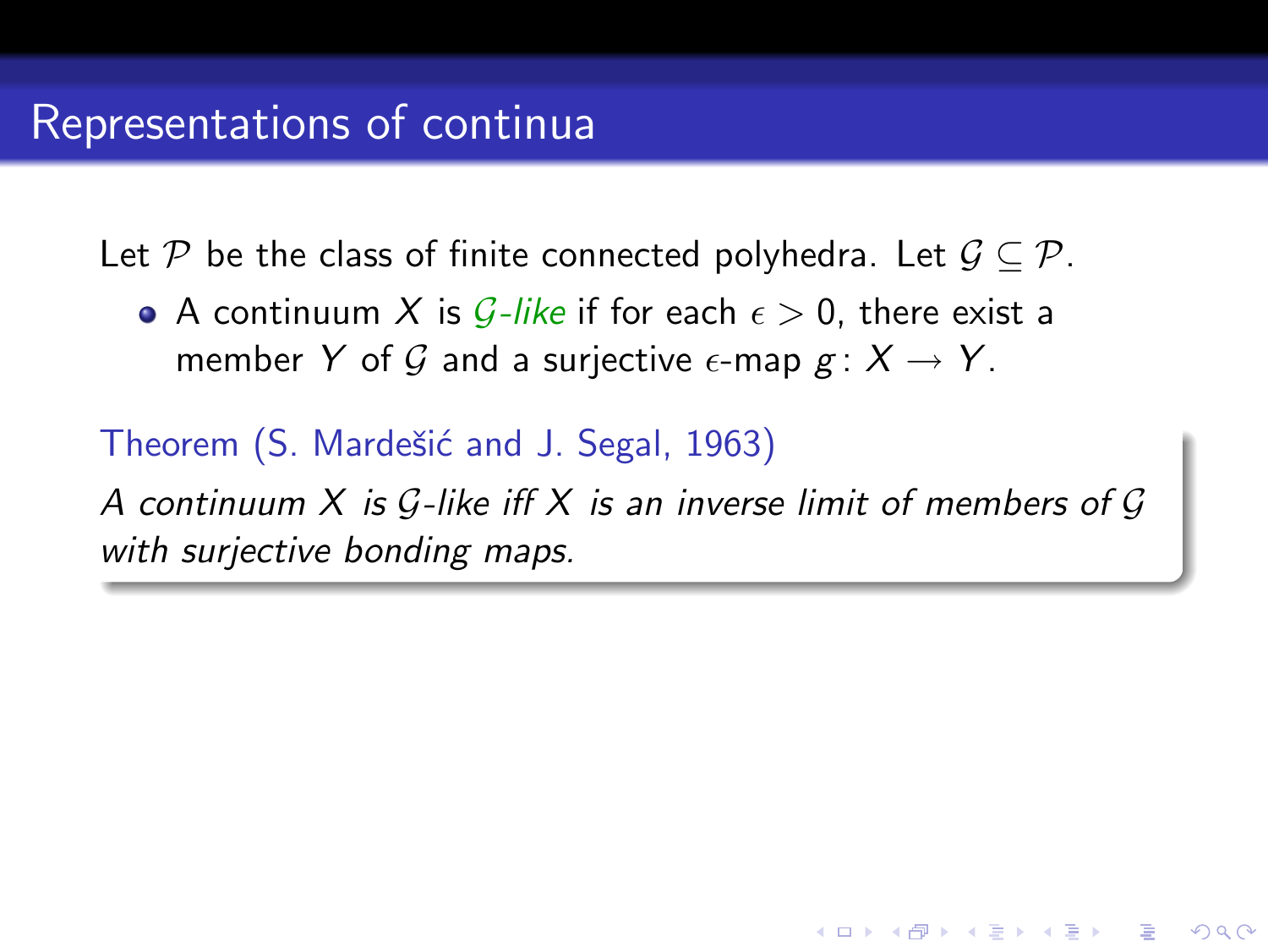• A continuum X is G-like if for each  $\epsilon > 0$ , there exist a member Y of G and a surjective  $\epsilon$ -map  $g: X \to Y$ .

Theorem (S. Mardešić and J. Segal, 1963)

A continuum X is  $G$ -like iff X is an inverse limit of members of  $G$ with surjective bonding maps.

By considering nerves of open covers, it follows from a theorem of S. Eilenberg and N. Steenrod that each continuum is polyhedra-like.

**KORKA SERKER ORA**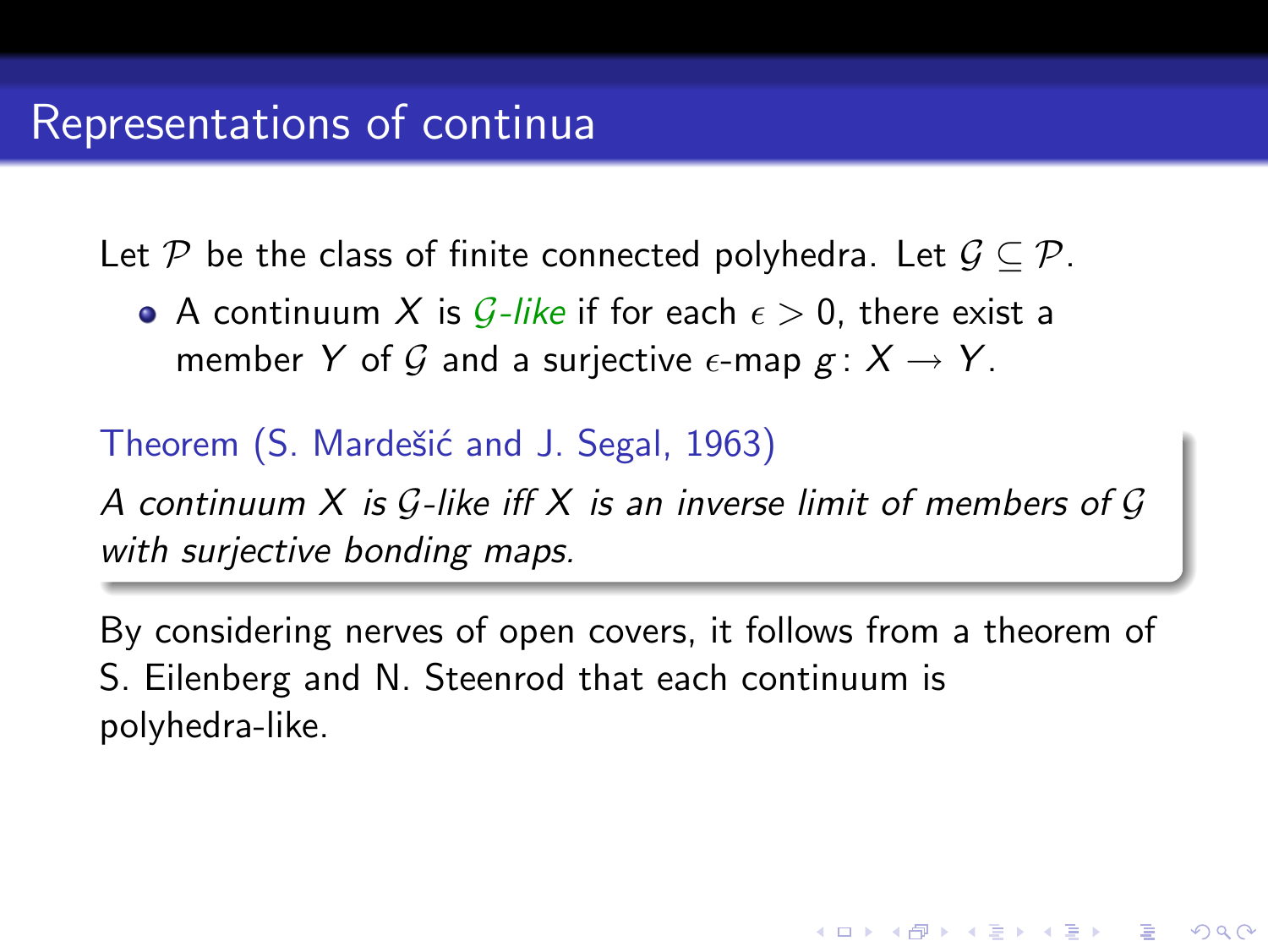• A continuum X is G-like if for each  $\epsilon > 0$ , there exist a member Y of G and a surjective  $\epsilon$ -map  $g: X \to Y$ .

Theorem (S. Mardešić and J. Segal, 1963)

A continuum  $X$  is  $G$ -like iff  $X$  is an inverse limit of members of  $G$ with surjective bonding maps.

By considering nerves of open covers, it follows from a theorem of S. Eilenberg and N. Steenrod that each continuum is polyhedra-like.

Both inverse limit descriptions and open  $\epsilon$ -coverings of continua have frequently been used to obtain fixed point results.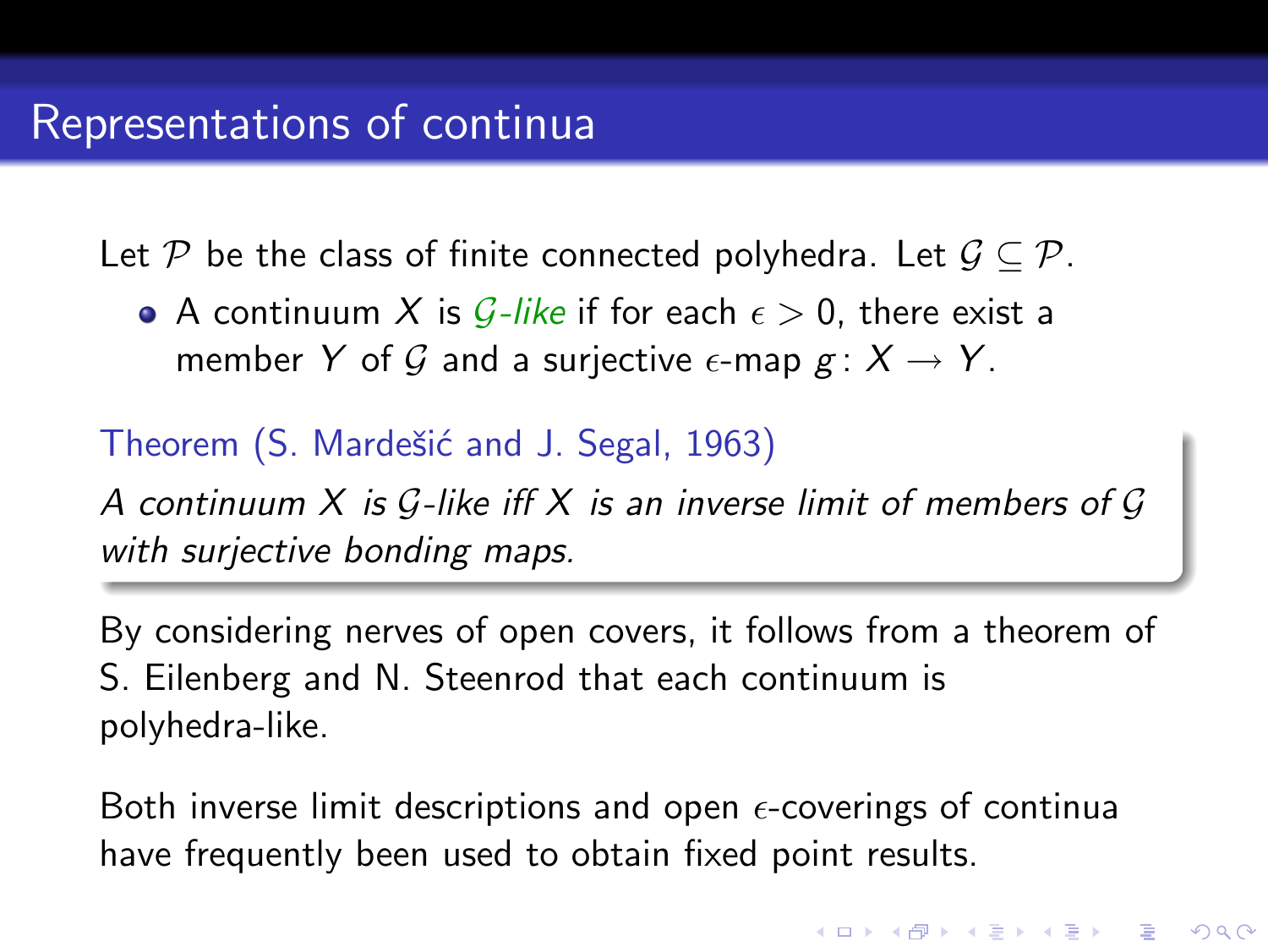We will primarily be interested in continua that are *arc-like*, tree-like, or  $G$ -like for a class of polyhedra with the fpp. We discuss the fpp as related to continua in these classes. Arc-like continua have also been called snake-like continua and chainable continua.

**KORKA SERKER ORA** 

Theorem (O.H. Hamilton, 1951)

Arc-like continua have the fpp.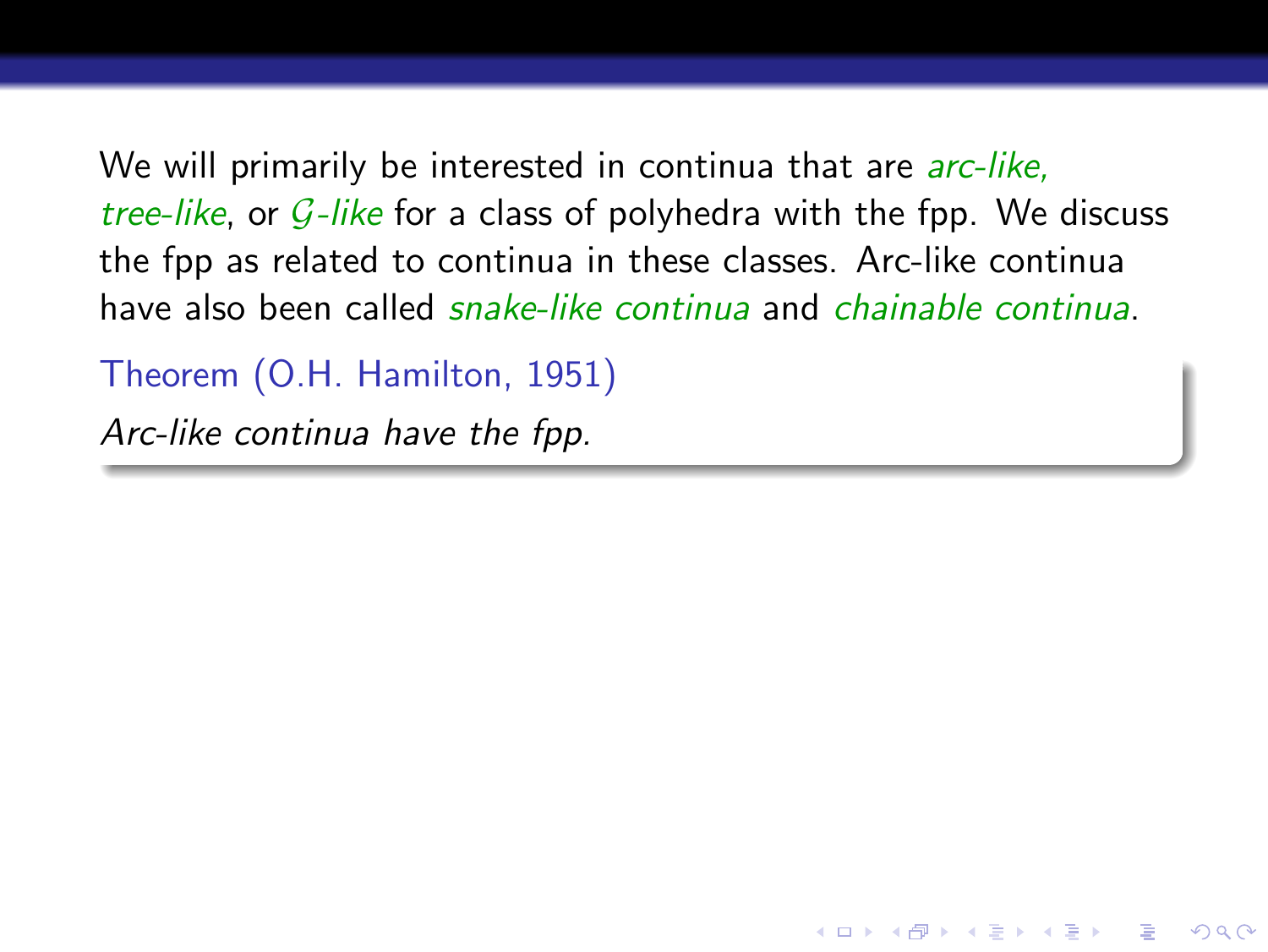We will primarily be interested in continua that are *arc-like*, tree-like, or  $G$ -like for a class of polyhedra with the fpp. We discuss the fpp as related to continua in these classes. Arc-like continua have also been called snake-like continua and chainable continua.

Theorem (O.H. Hamilton, 1951)

Arc-like continua have the fpp.

#### Proof.

Suppose that X is an arc-like continuum and that  $f: X \to X$  is a fixed-point-free mapping. Let  $\epsilon > 0$  be chosen so that  $d(x, f(x)) > \epsilon$  for all  $x \in X$ . Let  $g: X \to [0, 1]$  be an  $\epsilon$ -map. Each map of a continuum onto  $[0, 1]$  is universal; so g is universal. Hence, there exists a point  $x \in X$  such that  $g(x) = g(f(x))$ . But then  $d(x, f(x)) < \epsilon$ , which is a contradiction.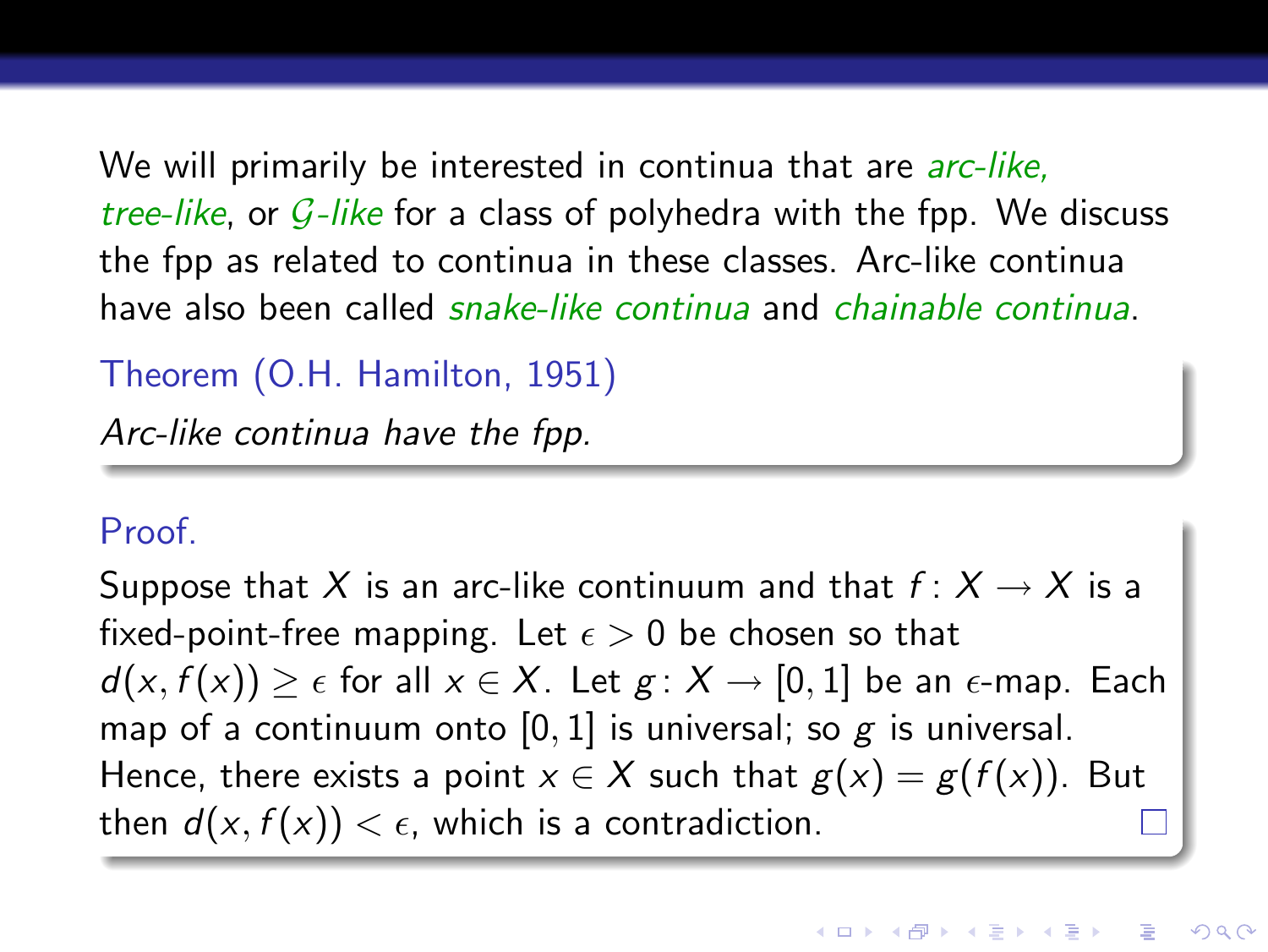A continuum  $X$  is an *arc-continuum* if each proper subcontinuum of X is an arc. A continuum is *indecomposable* if it cannot be written as the union of two proper subcontinua. Otherwise, it is decomposable.

We let K be the class of *n-adic Knaster continua*. That is,  $X \in \mathcal{K}$ if there is an  $n > 2$  such that X is an inverse limit on [0, 1] with a single open bonding map whose graph has  $n$  "ups or downs".

Members of  $K$  are indecomposable, arc-like, arc-continua.



**KORKA SERKER ORA**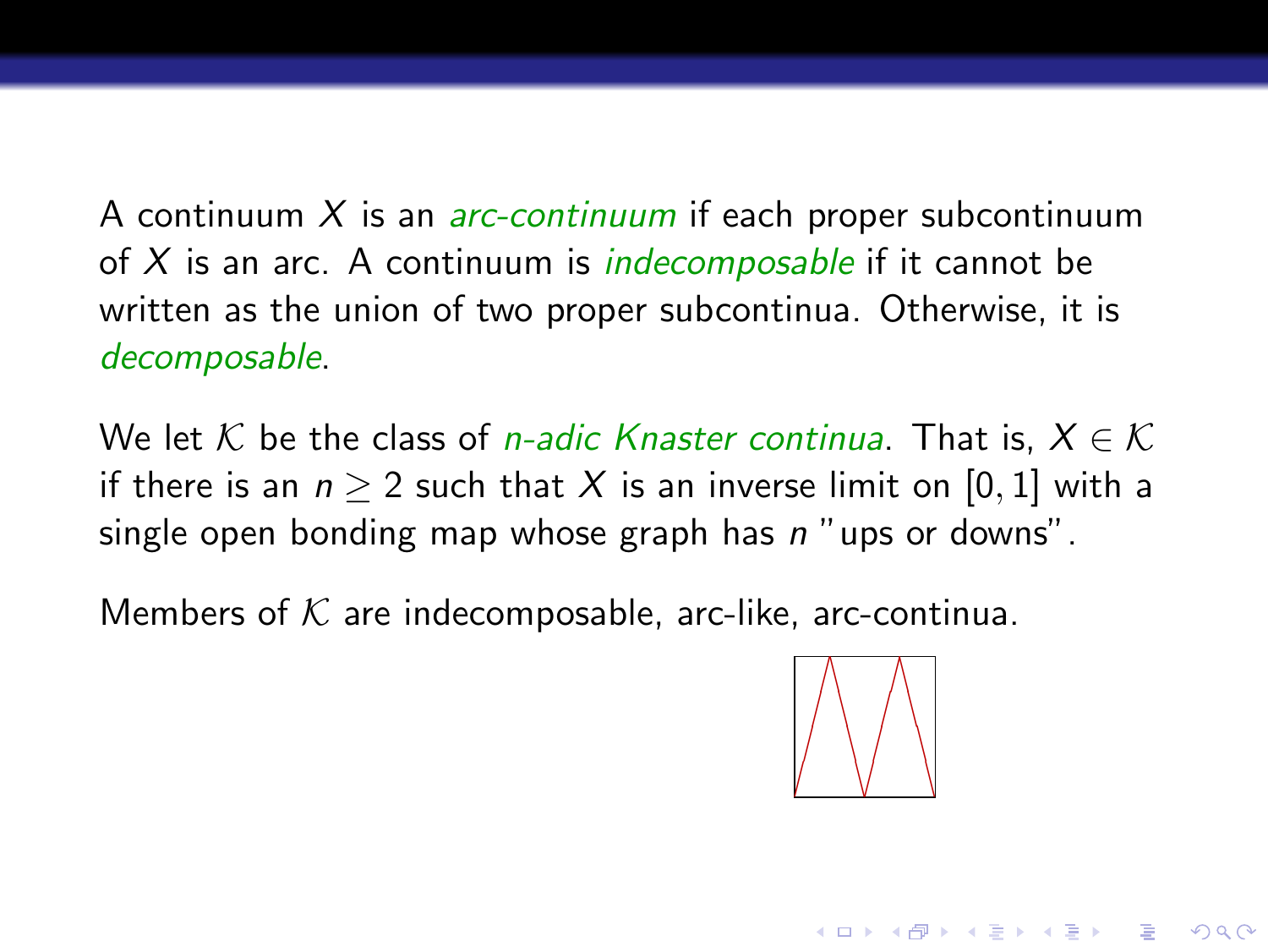If  $X$  is circle-like and all bonding maps are inessential (homotopic to a constant map), then  $X$  is arc-like and will have the fpp.

If X is circle-like and all bonding maps are essential,  $X$  may or may not have the fpp.



 $\left\{ \begin{array}{ccc} \pm & \pm & \pm \end{array} \right.$ 

 $2990$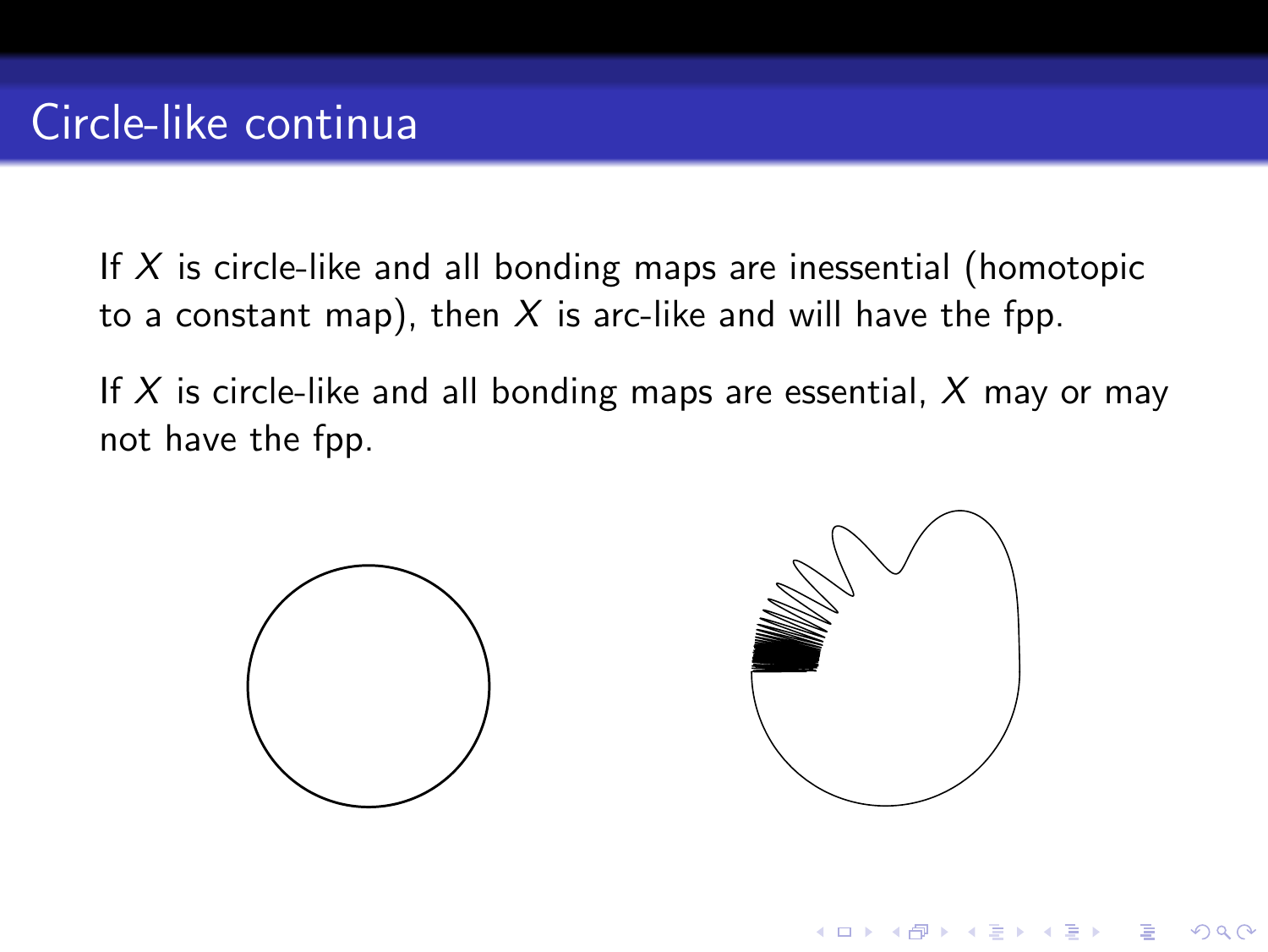#### Theorem (J. Mioduszewski and M. Rochowski, 1962)

Each inverse limit on polyhedra with universal bonding maps has the fpp.

K ロ ▶ K @ ▶ K 할 ▶ K 할 ▶ 이 할 → 9 Q @

Theorem (W. Holsztynski, 1967)

Same result for inverse limits of ANRs.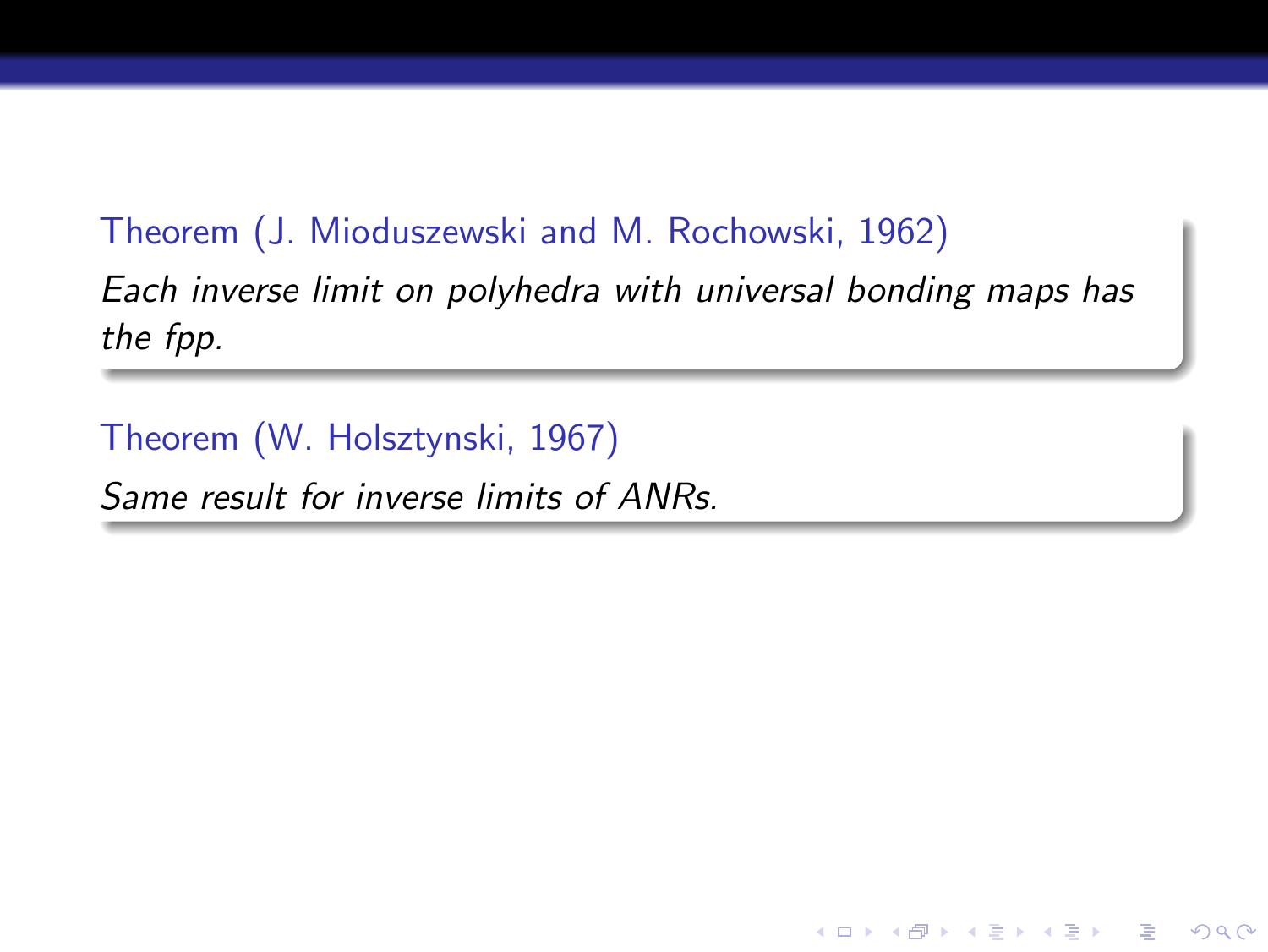### Theorem (J. Mioduszewski and M. Rochowski, 1962)

Each inverse limit on polyhedra with universal bonding maps has the fpp.

#### Theorem (W. Holsztynski, 1967)

Same result for inverse limits of ANRs.

So, one approach to get fixed point theorems on polyhedra-like continua would be to determine necessary conditions for a map between particular polyhedra to be universal. To use this approach, the polyhedra must have the fpp.

**KORKA SERKER ORA** 

I will refer to this approach as the *MRH-method*.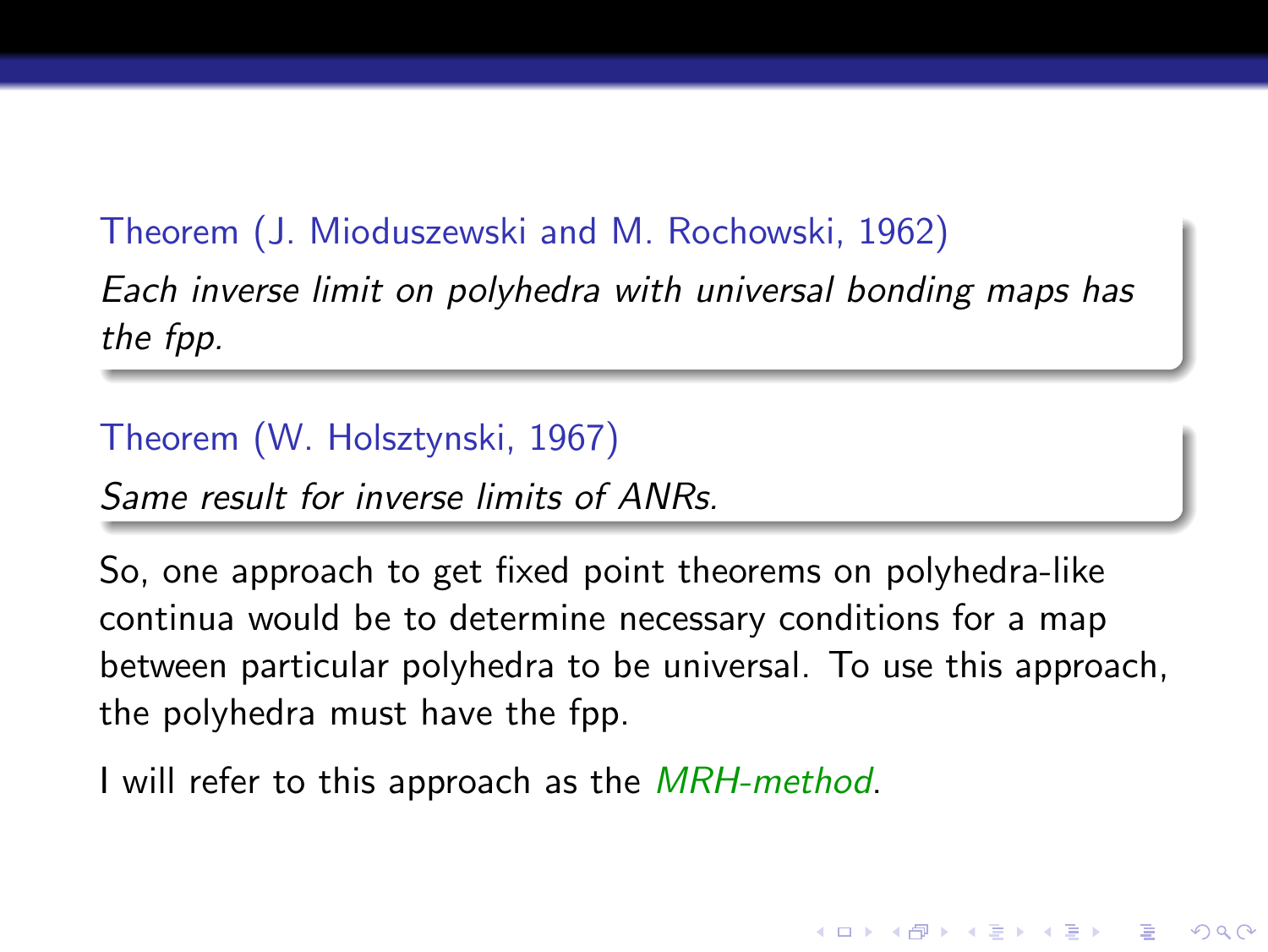### Theorem (R.L. Russo (1979), C.L. Hagopian (2003))

If  $X$  is a tree-like continuum and  $K$  is a locally connected continuum that contains an n-cell ( $n \geq 2$ ), then X is K-like.

As we will see, this means that there will be  $G$ -like continua without the fpp, whenever G contains polyhedra of dimension  $\geq 2$ , even if the polyhedra in  $G$  have the fpp. Nevertheless, additional conditions on the continua can result in fixed point theorems.

**KORKA SERKER ORA**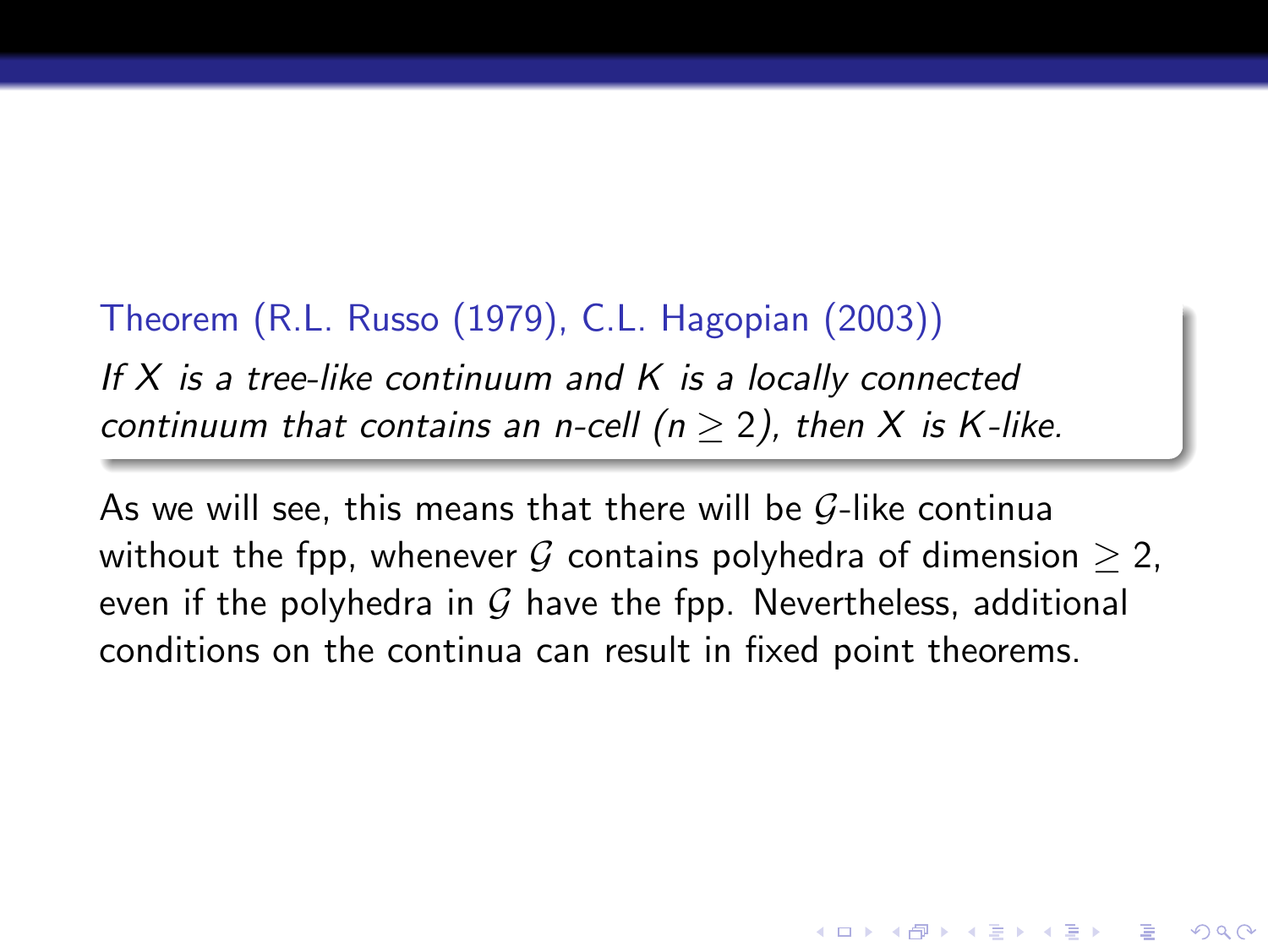A mapping  $f: X \rightarrow Y$  is confluent (weakly confluent) if for each subcontinuum  $K$  of  $Y$ , each (there exists a) component  $H$  of  $f^{-1}(K)$  is mapped onto  $K$  by  $f$ .

K ロ ▶ K @ ▶ K 할 > K 할 > 1 할 > 1 이익어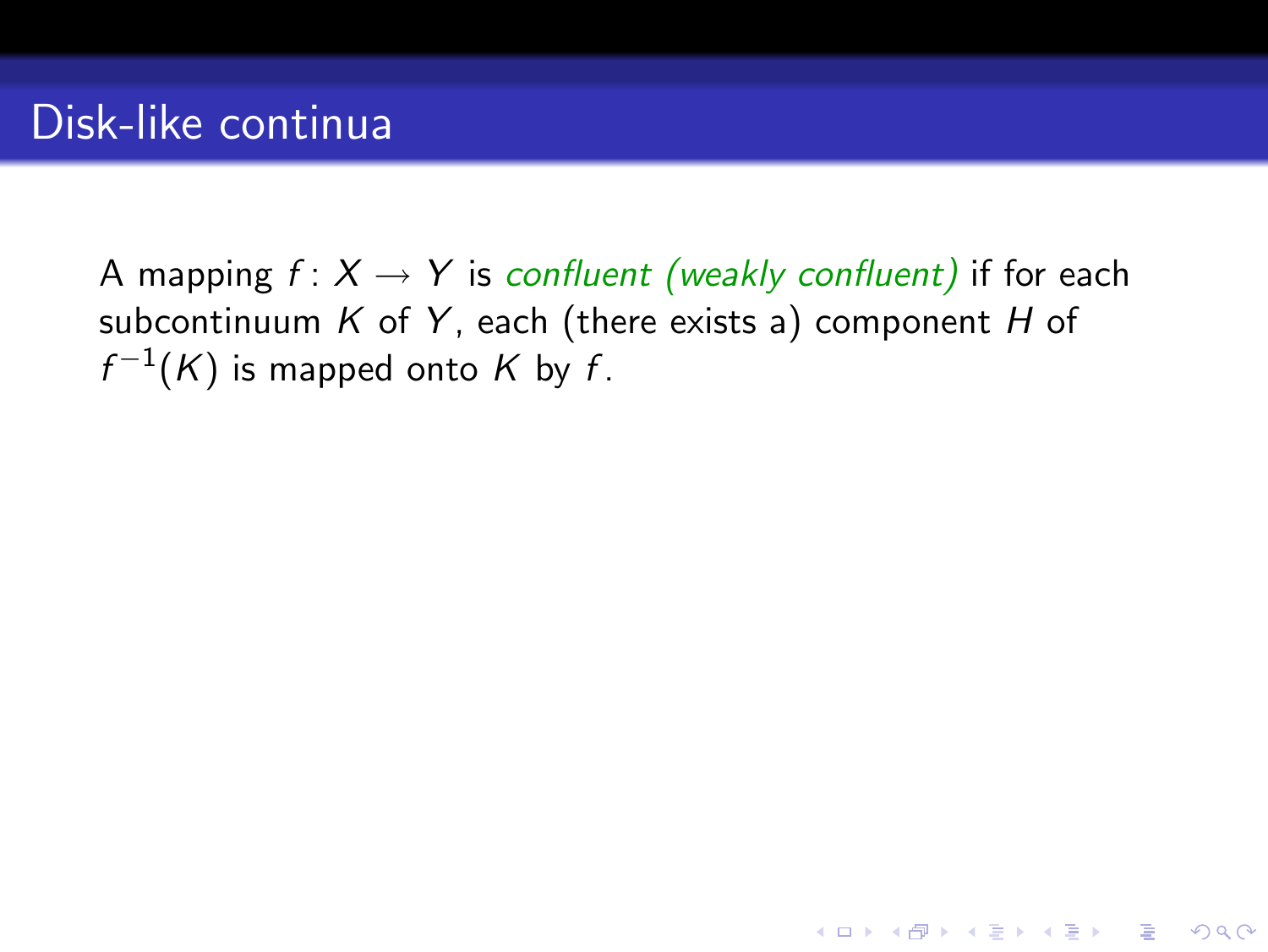A mapping  $f: X \to Y$  is confluent (weakly confluent) if for each subcontinuum  $K$  of  $Y$ , each (there exists a) component  $H$  of  $f^{-1}(K)$  is mapped onto  $K$  by  $f$ .

### Theorem (S. Nadler, 1980)

If  $X$  is a disk-like continuum with weakly confluent bonding maps, then X has the fixed point property.

.... uses the MRH-method.

#### Question

If X is n-cell-like, for  $n > 3$ , with weakly confluent bonding maps, does X have the fixed point property?

4 0 > 4 4 + 4 3 + 4 3 + 5 + 9 4 0 +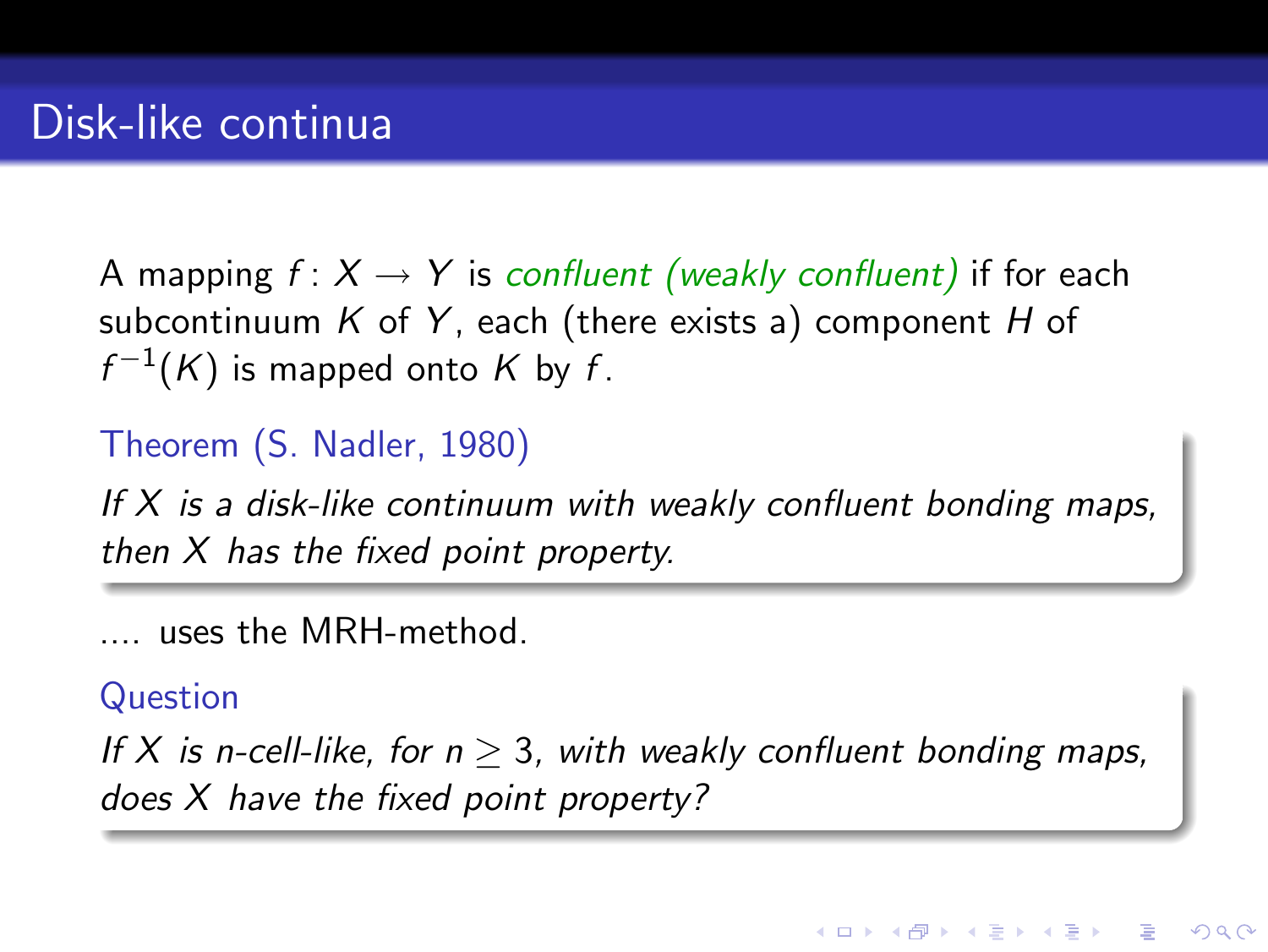Theorem (J. Segal and T. Watanabe, 1992)

If  $X$  is an inverse limit on an even-dimensional complex projective space with essential bonding maps, then  $X$  has the fpp.

**KORKA SERKER ORA**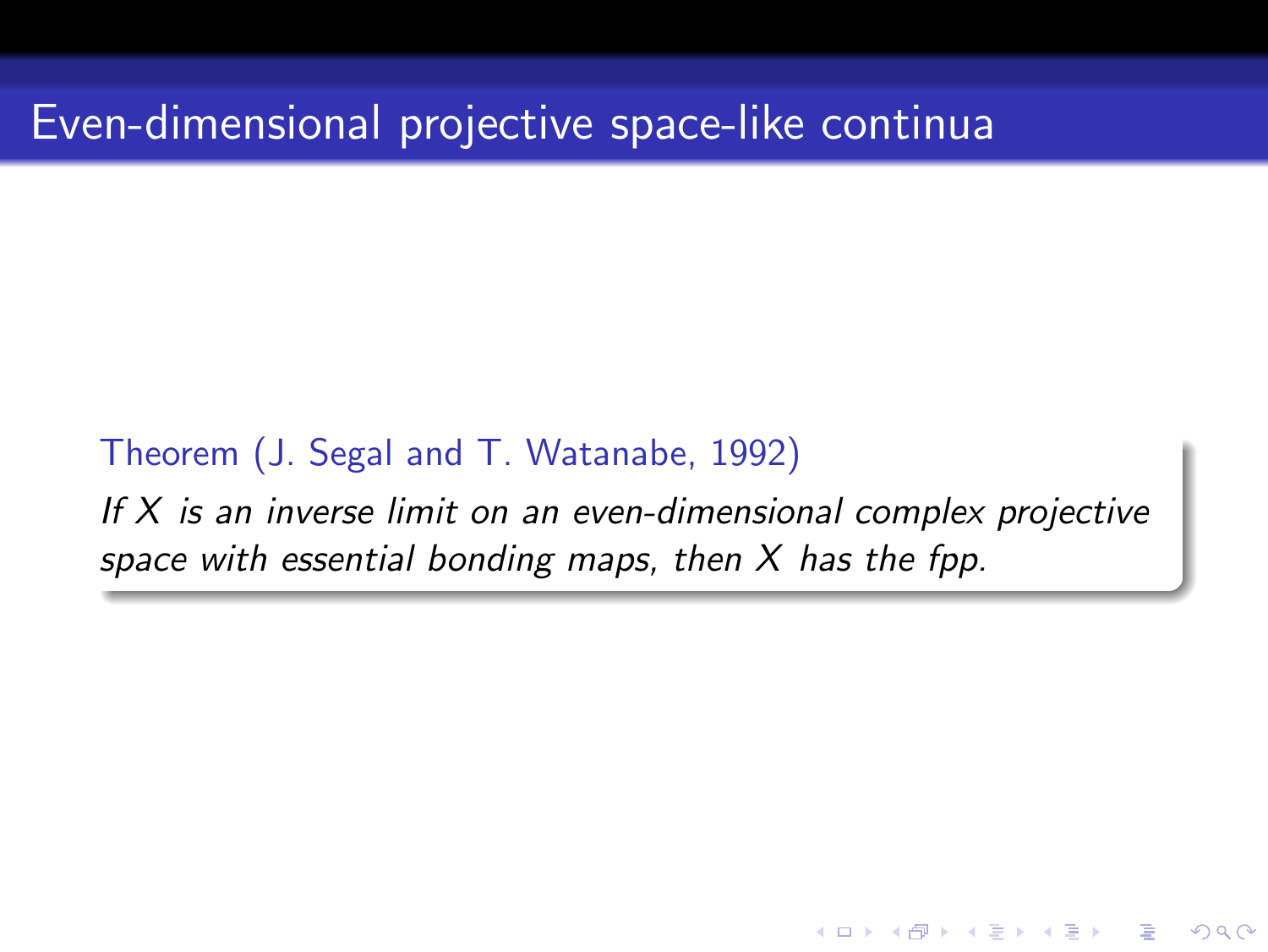#### Theorem (Marsh, 2010)

If  $X$  is an inverse limit on an even-dimensional real (or quaternionic) projective space and the bonding maps have non-zero degree, then  $X$  has the fpp.

**KORK ERKER ER AGA**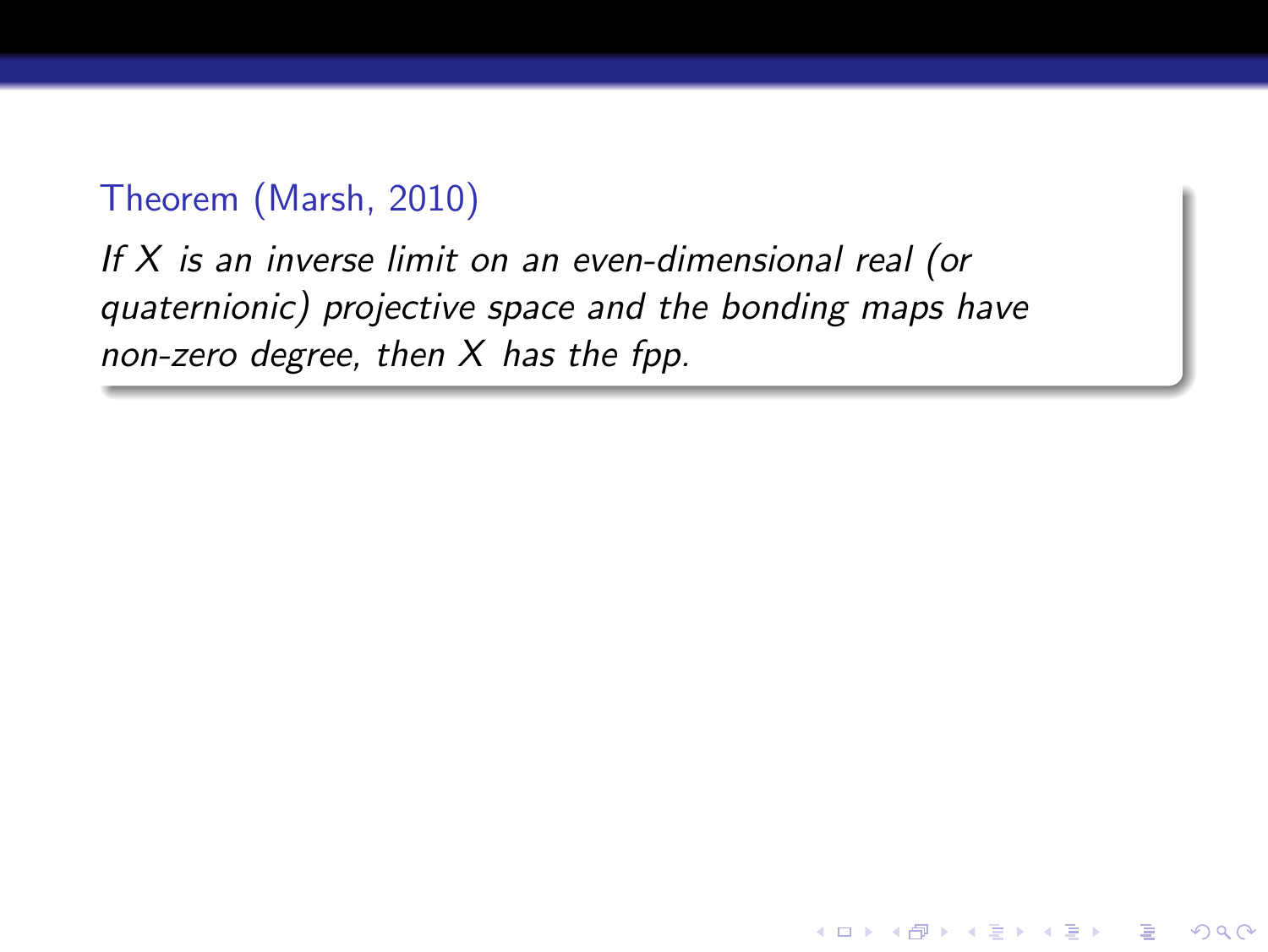#### Theorem (Marsh, 2010)

If X is an inverse limit on an even-dimensional real (or quaternionic) projective space and the bonding maps have non-zero degree, then  $X$  has the fpp.

#### Corollary (partial answer to a question of Bellamy)

Each projective plane-like continuum with essential bonding maps that lift to essential bonding maps on the 2-sphere has the fpp?

The question for projective plane-like continua whose bonding maps are essential, but have inessential lifts to the 2-sphere is of interest. Lifts of representatives of this homotopy class of maps on the projective plane have similarities to the squaring map on the unit circle; they also produce inverse limits with the fpp.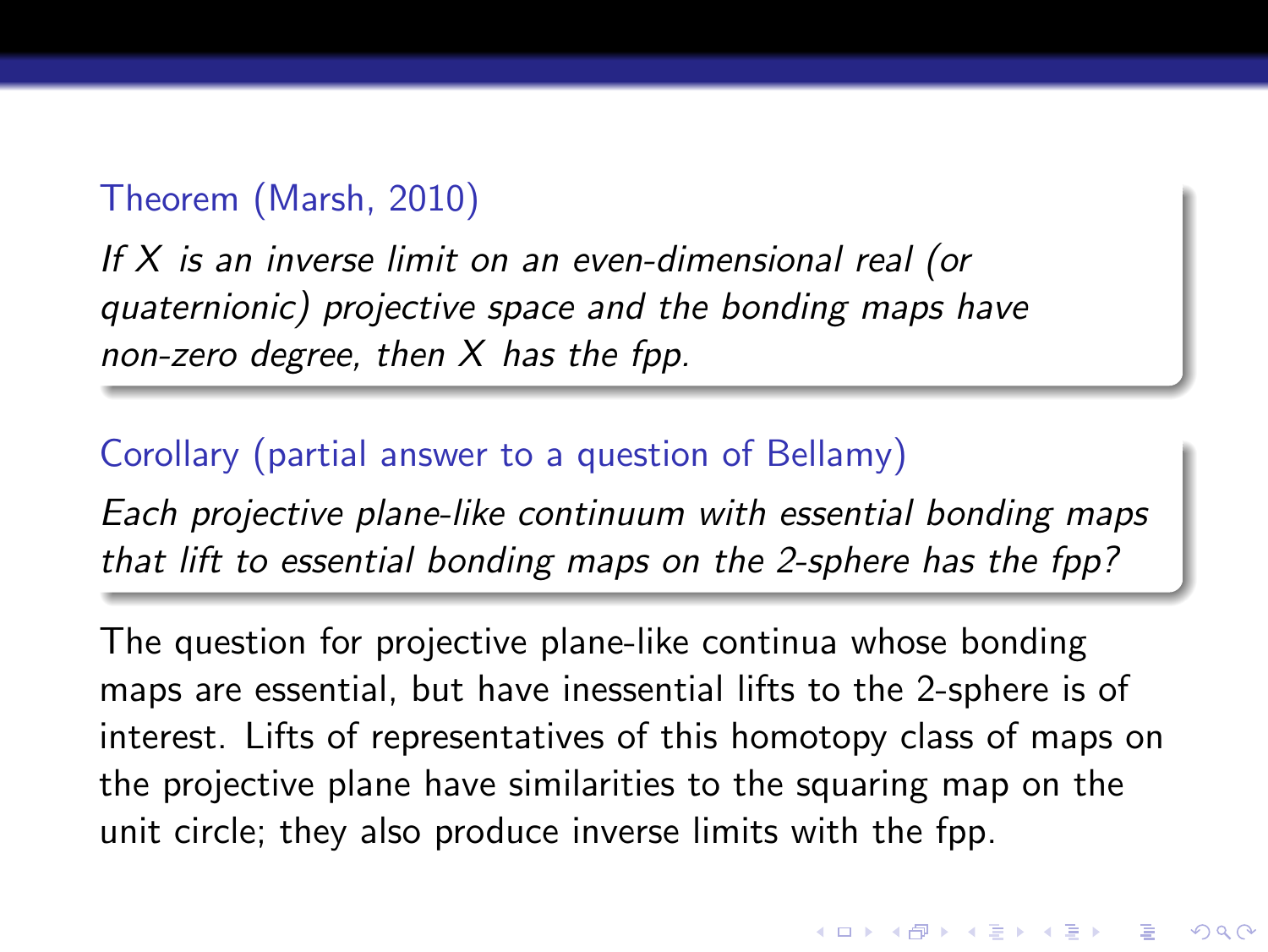# Cellular continua

A subcontinuum X of Euclidean *n*-space is *cellular* if X is the intersection of a decreasing sequence of topological n-cells. Cellular continua are important in decomposition theory of manifolds, but this characteristic of some continua has not proven to be particularly useful in continuum fixed point theory.

**KORKA SERKER ORA**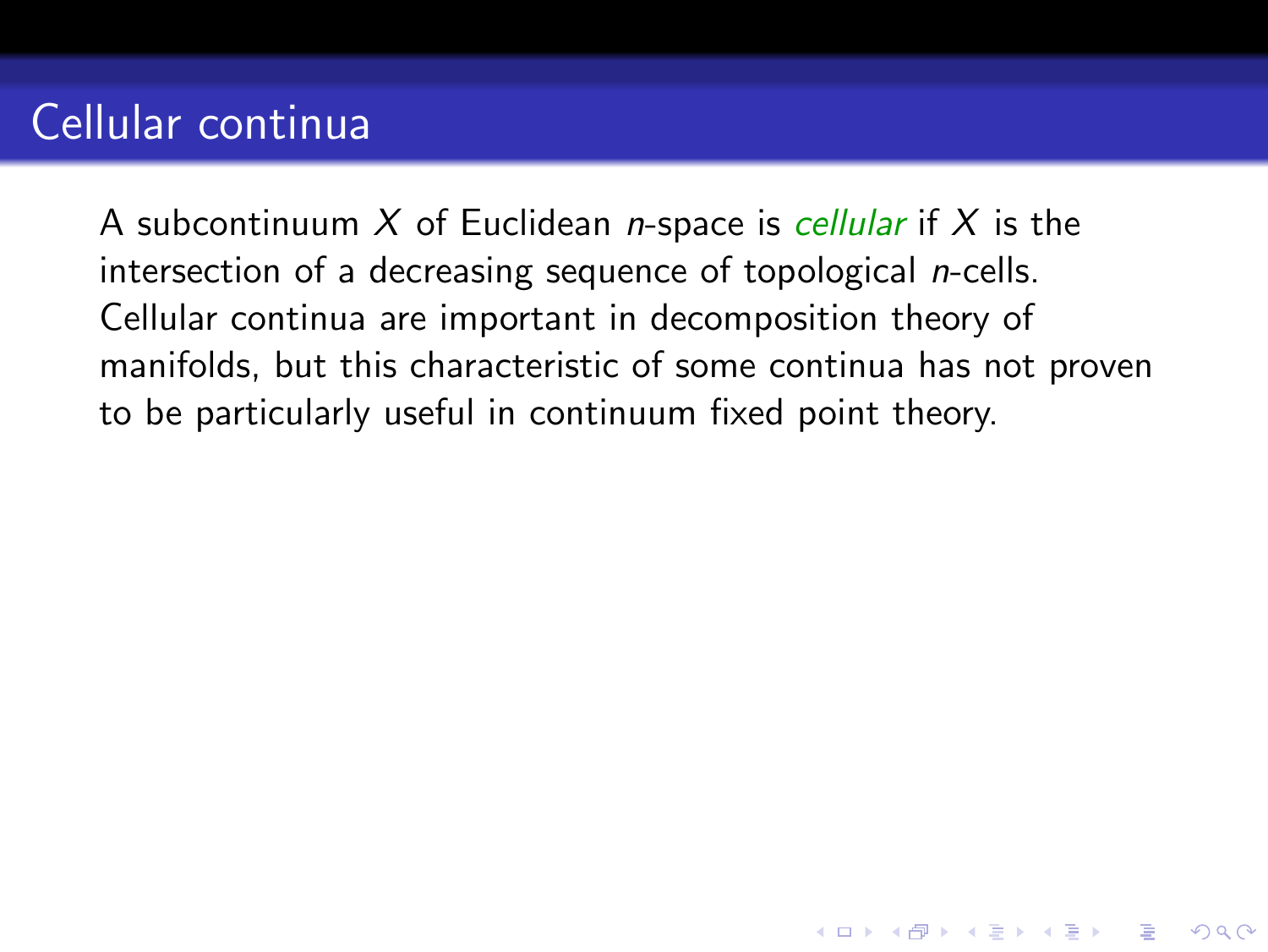# Cellular continua

A subcontinuum X of Euclidean *n*-space is *cellular* if X is the intersection of a decreasing sequence of topological n-cells. Cellular continua are important in decomposition theory of manifolds, but this characteristic of some continua has not proven to be particularly useful in continuum fixed point theory.

For example, each non-separating planar continuum is an intersection of topological disks, but the well-known question below remains unanswered.

Question (W.L. Ayres (1930), Scottish Book (1935))

Does each non-separating planar continuum have the fpp?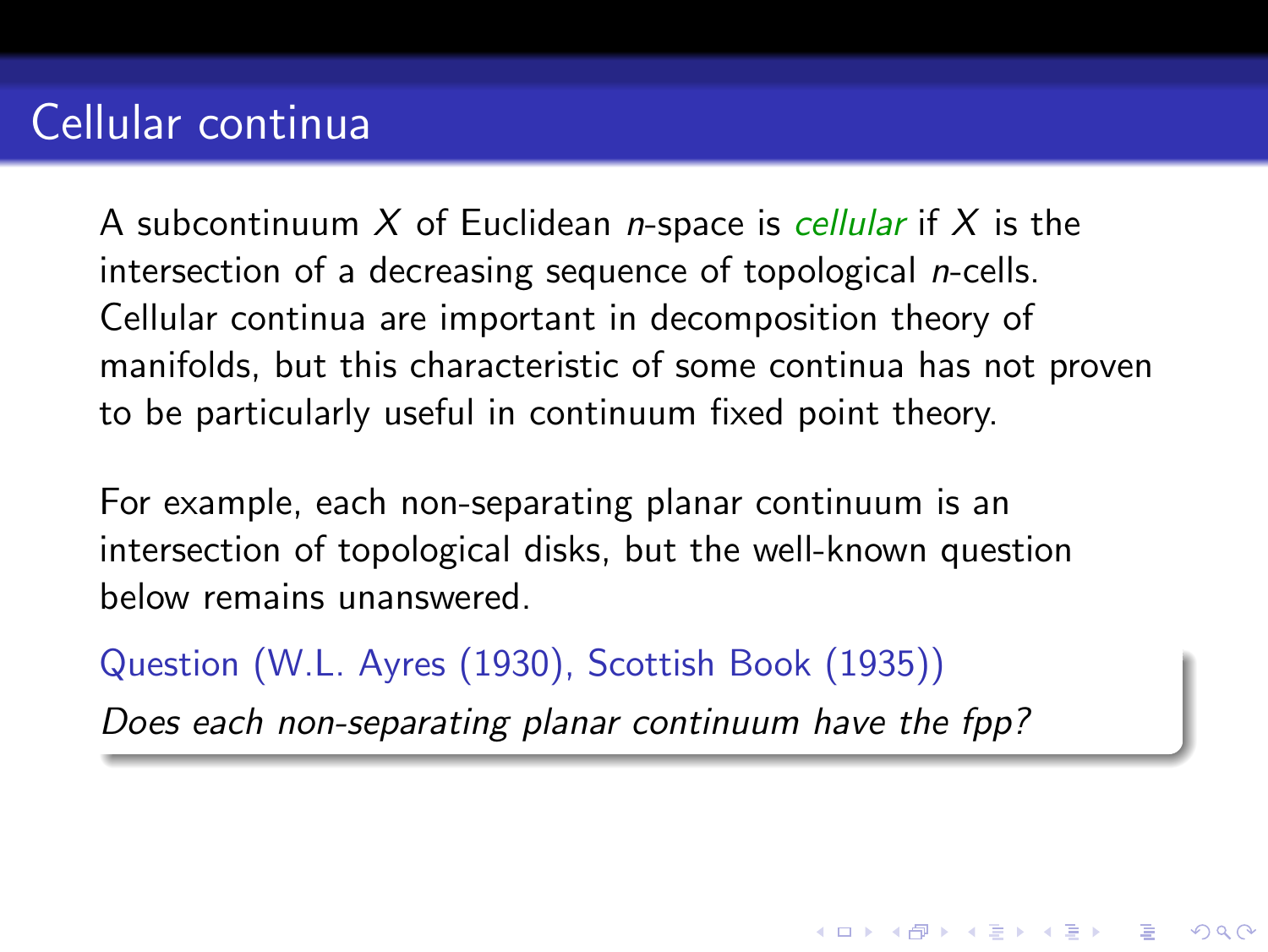A subcontinuum X of Euclidean *n*-space is *cellular* if X is the intersection of a decreasing sequence of topological n-cells. Cellular continua are important in decomposition theory of manifolds, but this characteristic of some continua has not proven to be particularly useful in continuum fixed point theory.

For example, each non-separating planar continuum is an intersection of topological disks, but the well-known question below remains unanswered.

Question (W.L. Ayres (1930), Scottish Book (1935))

Does each non-separating planar continuum have the fpp?

Additionally, there are several well-known examples of cellular (with 3-cells) continua without the fpp. (K. Borsuk, R.H. Bing, S. Kinoshita, R. Knill, A. Illanes)4 D > 4 P + 4 B + 4 B + B + 9 Q O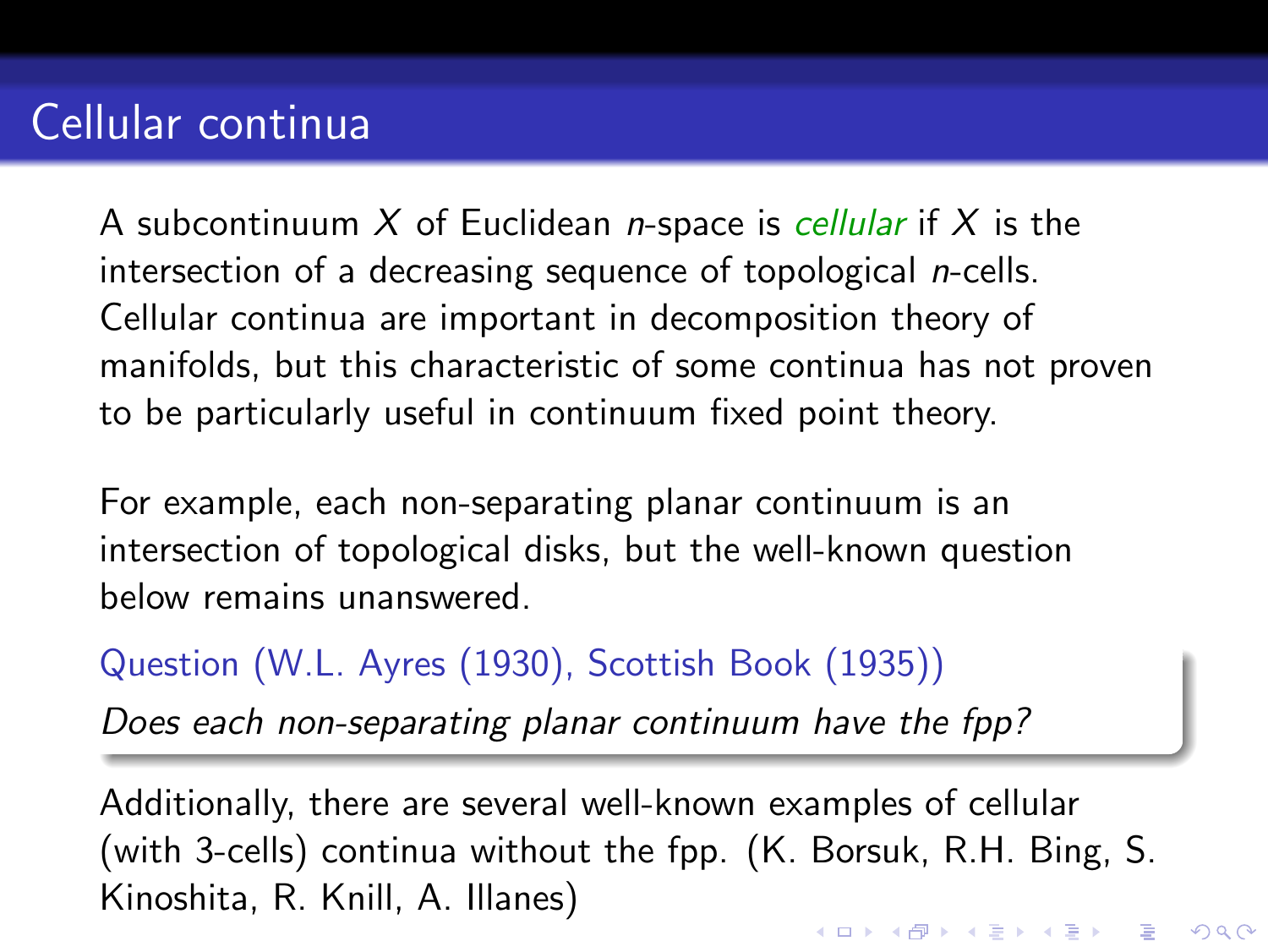#### Theorem (O.H. Hamilton, 1938)

If  $X$  is a tree-like continuum and contains no indecomposable subcontinuum, then  $X$  has the fpp for homeomorphisms.

**KORK ERKER ER AGA** 

Theorem (K. Borsuk, 1954)

Arc-wise connected tree-like continua have the fpp.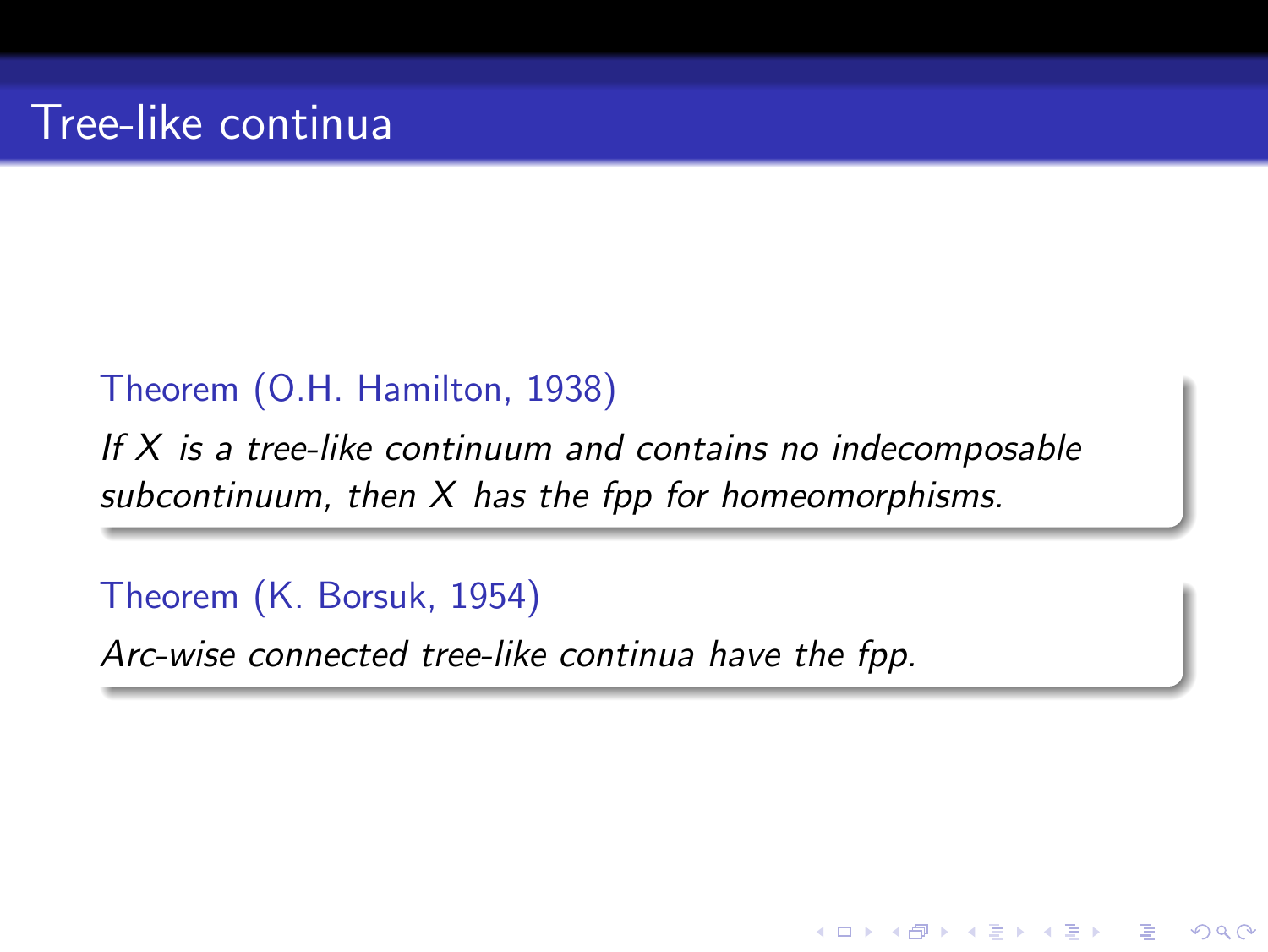Bing called the following question one of the most interesting unsolved problems in geometric topology.

Question (R.H. Bing, 1969)

Do all tree-like continua have the fpp?

Since 1-dimensional, non-separating planar continua are tree-like (Bing), and planar tree-like continua are non-separating, this question is related to the non-separating planar question.

**KORKA SERKER ORA**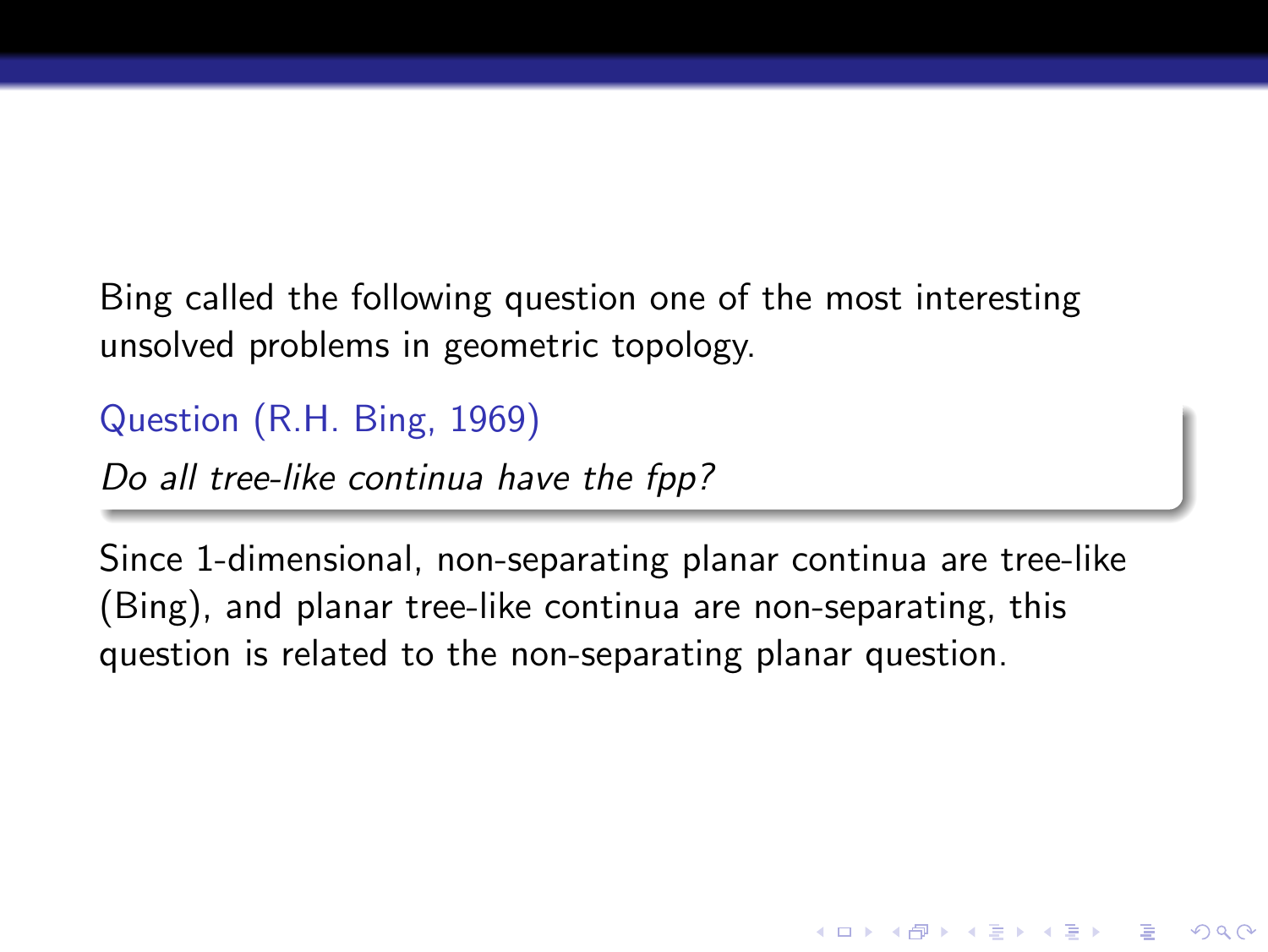#### Theorem (J.H. Case and R.E. Chamberlin, 1960)

If a 1-dimensional continuum admits no essential mapping into a graph, then it is tree-like.

In 1975, J. Krasinkiewicz improved this result by replacing "graph" with "the figure eight".

**KORK ERKER ER AGA**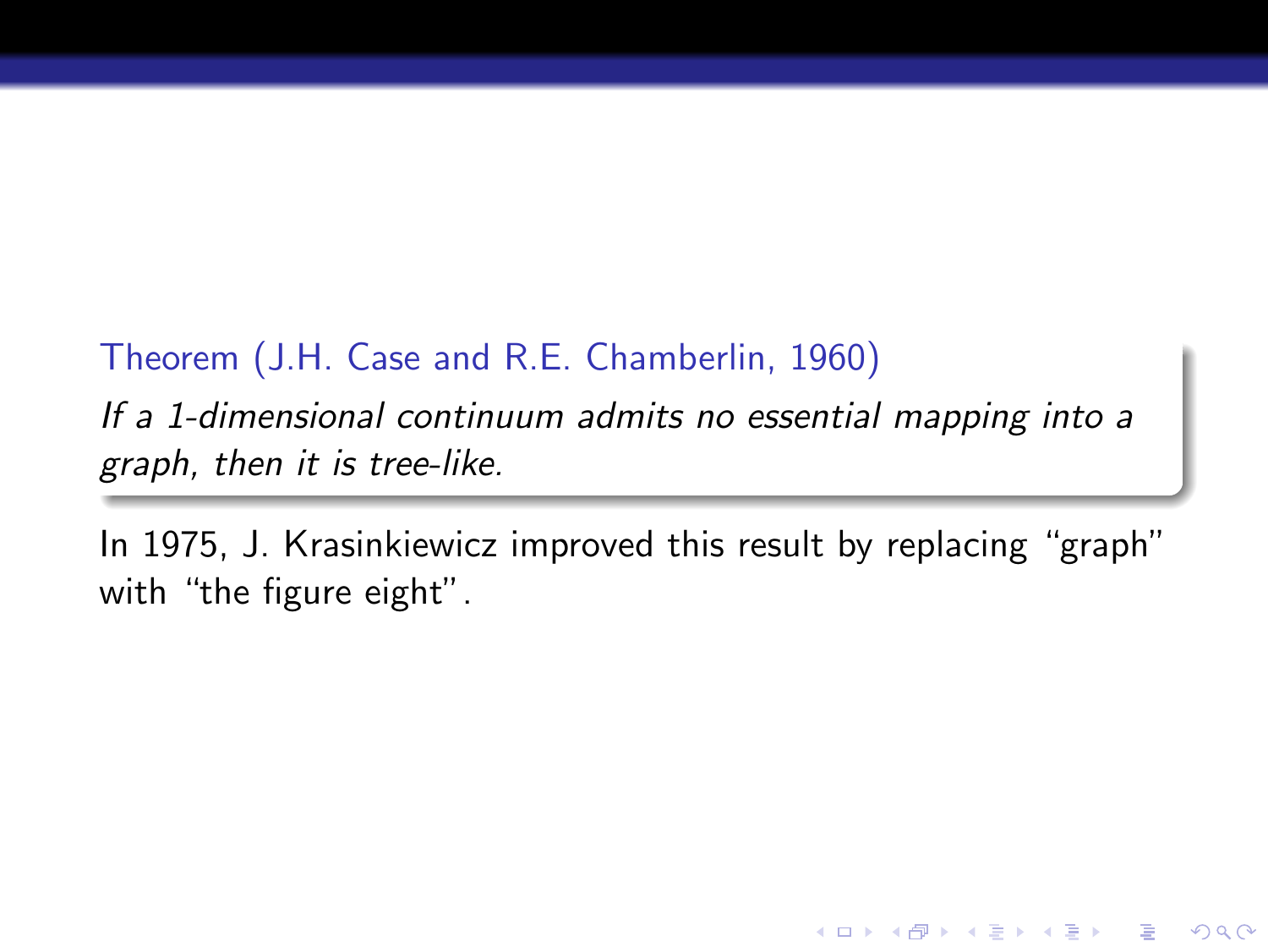A dendroid is an arc-wise connected, hereditarily unicoherent continuum. A *dendrite* is a locally connected dendroid. A  $\lambda$ -dendroid is a hereditarily decomposable, hereditarily unicoherent continuum.

**KORKA SERKER ORA**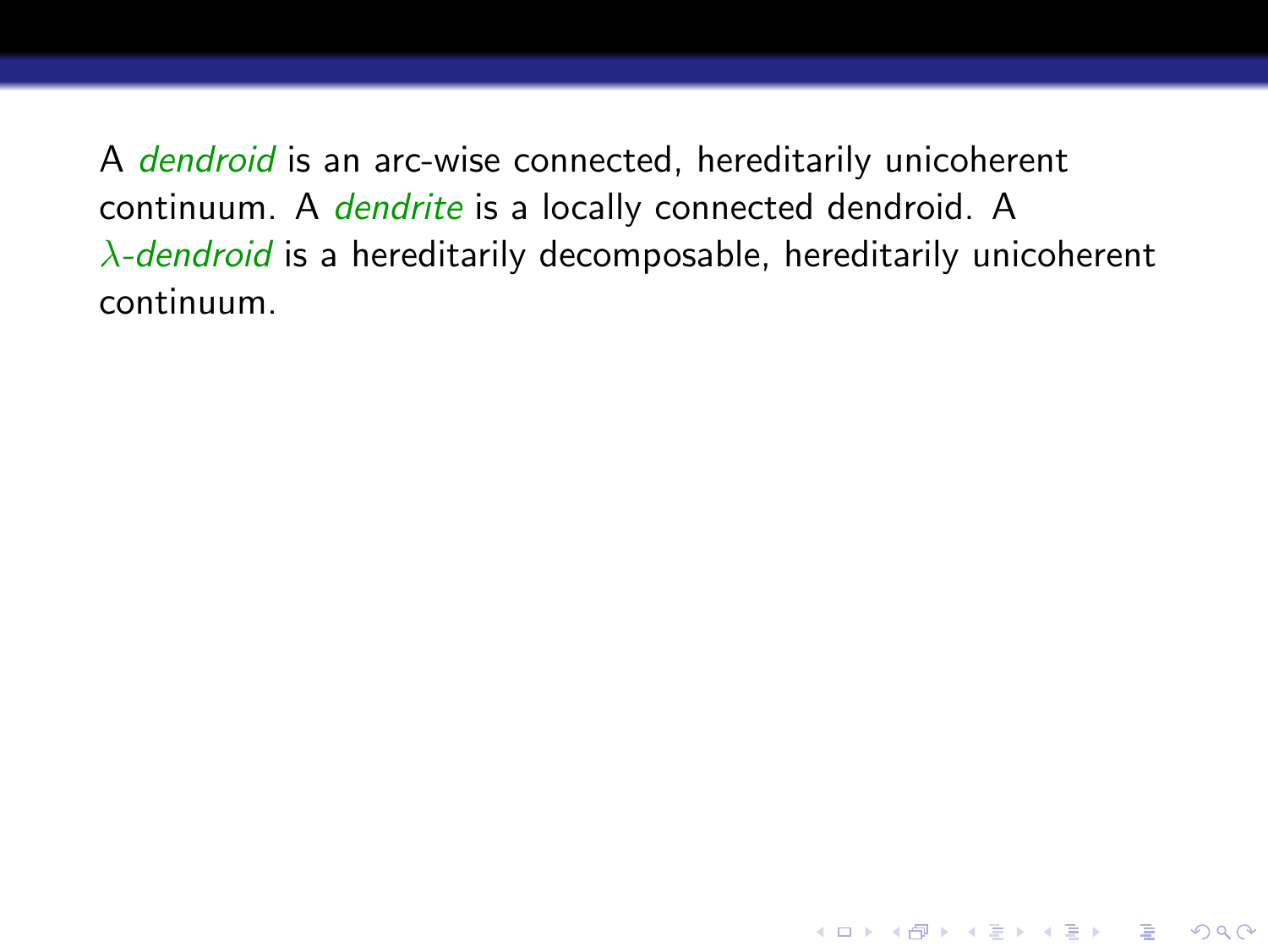A *dendroid* is an arc-wise connected, hereditarily unicoherent continuum. A *dendrite* is a locally connected dendroid. A  $\lambda$ -dendroid is a hereditarily decomposable, hereditarily unicoherent continuum.

Theorem (H. Cook, 1970)

All dendroids,  $\lambda$ -dendroids, and hereditarily equivalent continua are tree-like.

Theorem (R. Manka, 1976)

 $\lambda$ -dendroids have the fpp.

### Corollary (R. Manka, 1976)

Each tree-like continuum without the fpp must contain an indecomposable subcontinuum.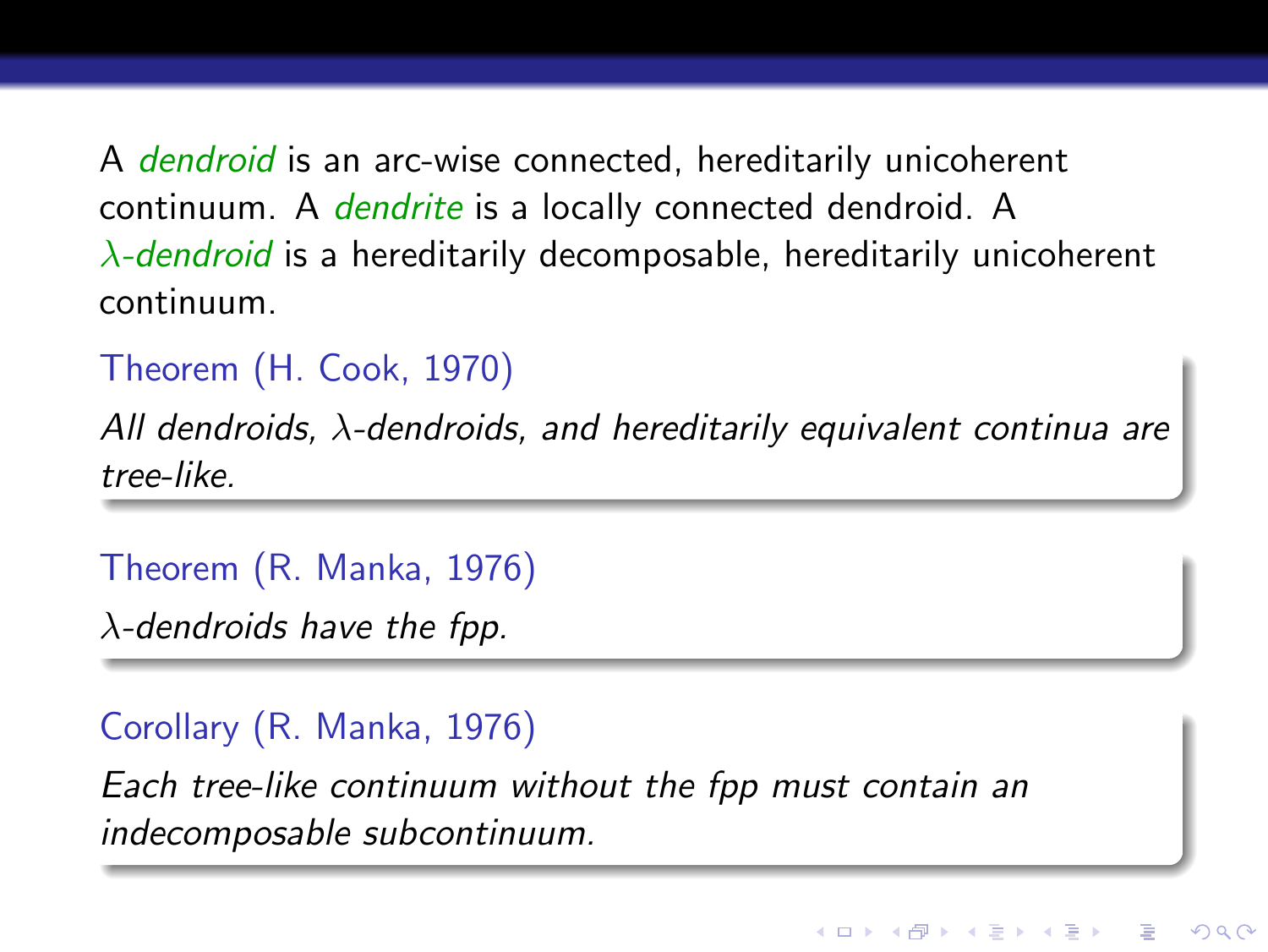## Lefschetz theory applied to non-ANRs

- *quasi-complexes*, defined by S. Lefschetz (1942)
- weak semi-complexes, defined by R.B. Thompson (1967)

K ロ ▶ K @ ▶ K 할 ▶ K 할 ▶ 이 할 → 9 Q @

• *Q-simplicial spaces*, defined by R. Knill (1970)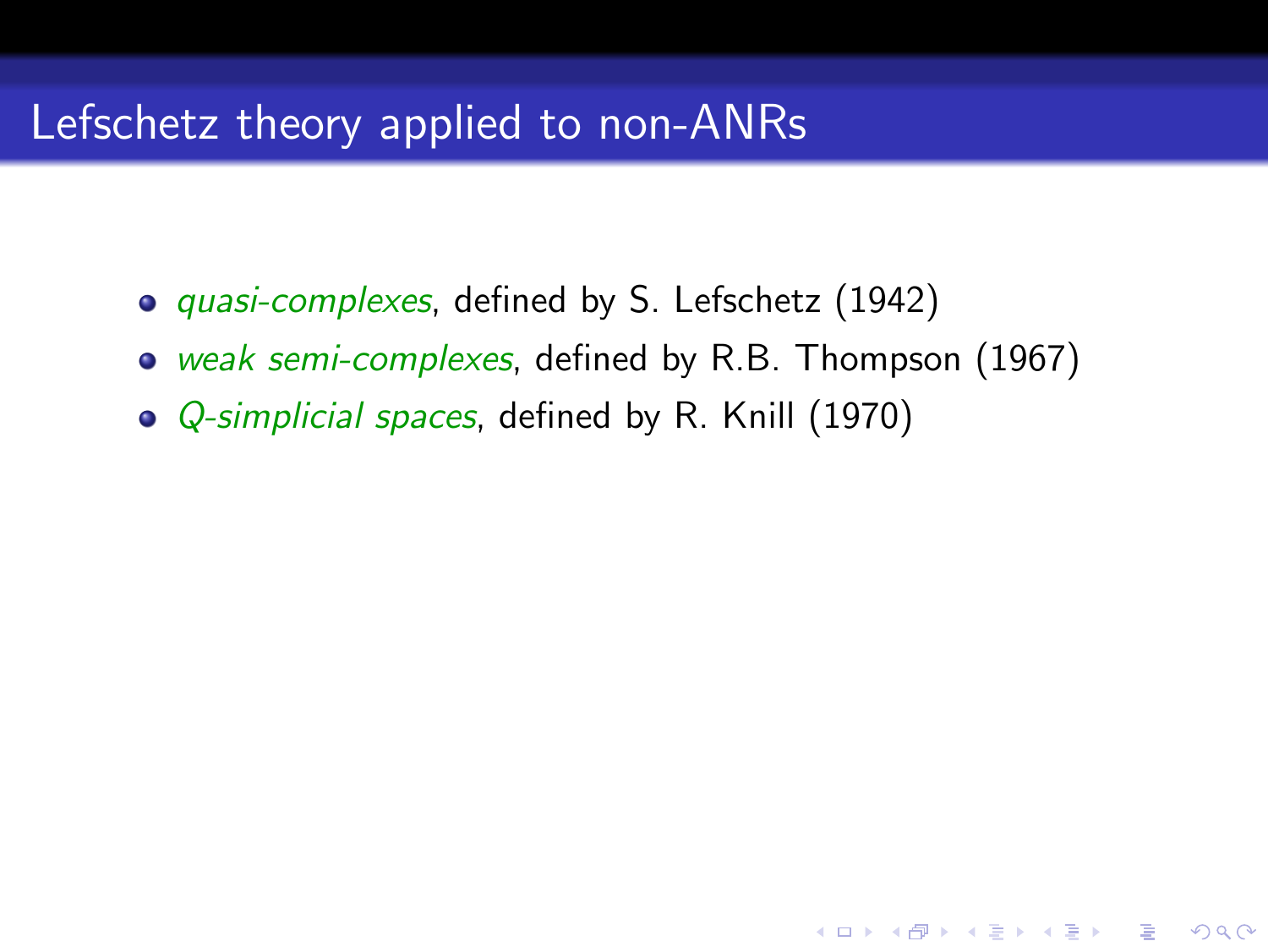- *quasi-complexes*, defined by S. Lefschetz (1942)
- weak semi-complexes, defined by R.B. Thompson (1967)
- *Q-simplicial spaces*, defined by R. Knill (1970)

These definitions are related to covers and nerves of covers on the spaces. They ensure enough structure on the spaces so that the Lefschetz theorem applies. That is, if a mapping  $f: X \rightarrow X$  on a space  $X$  admitting such a structure has a non-zero Lefschetz number, then  $f$  has a fixed point. All of these definitions (although different in general) coincide on the class of tree-like continua. In 1959, Chamberlin showed that not all tree-like continua are quasi-complexes.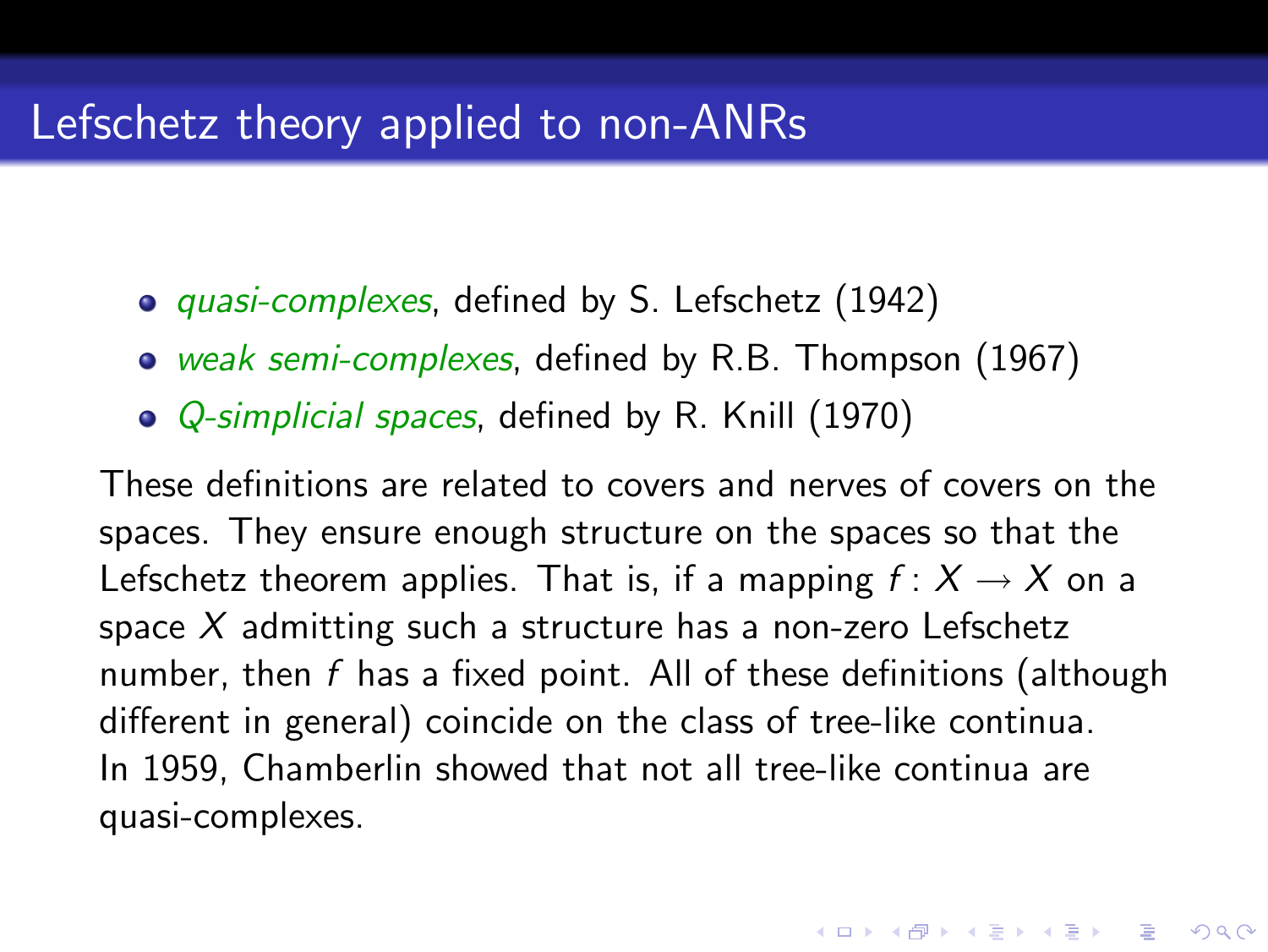#### Theorem (R.B. Thompson, 1967)

If a tree-like continuum admits a weak semi-complex structure, then it has the fpp.

In 1975, Borsuk defined conditions on a mapping, called *nearly* extendable, so that the Lefschetz theorem holds for these mappings. His result was later generalized by J. Dugundji (1977), by G. Gauthier (1980), and by J. Girolo (1988). Girolo's theory defined Q-simplicial maps, and defined a space  $X$  as Q-simplicial if the identity map on  $X$  is Q-simplicial. His theory unified and generalized many of the theories above, which allow a Lefschetz theorem.

**KORK EX KEY KEY YOUR**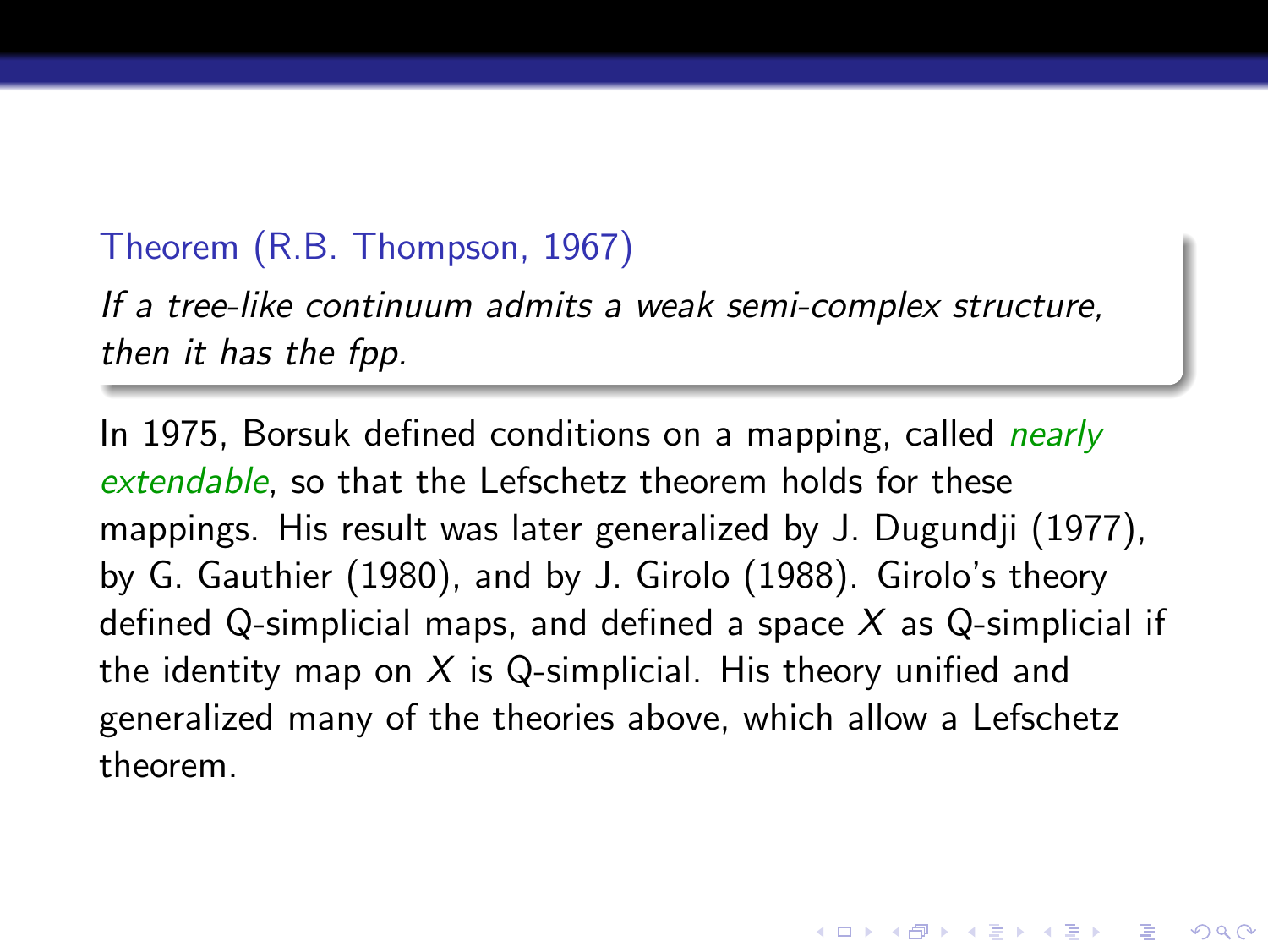#### Theorem (J.B. Fugate and L. Mohler, 1977)

If there is a tree-like continuum without the fpp, then there is an indecomposable tree-like continuum that admits a fixed-point-free homeomorphism.

**KORK ERKER EL ARA**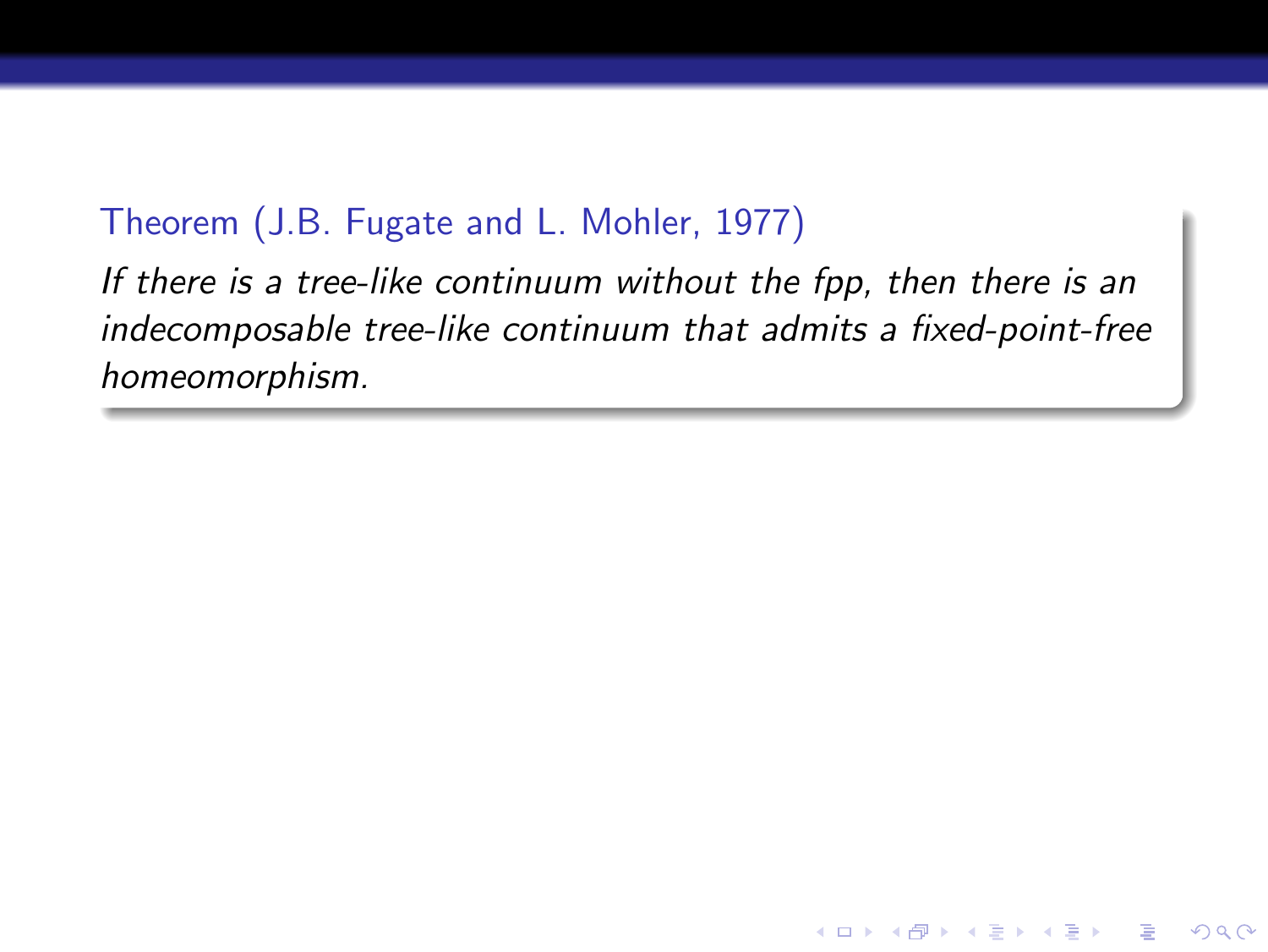#### Theorem (J.B. Fugate and L. Mohler, 1977)

If there is a tree-like continuum without the fpp, then there is an indecomposable tree-like continuum that admits a fixed-point-free homeomorphism.

Example (D. Bellamy, 1979)

A tree-like continuum without the fpp.

Bellamy noted that by applying the Fugate-Mohler technique to his example, one gets an indecomposable tree-like arc-continuum admitting a fixed-point-free homeomorphism.

**KORK EX KEY KEY YOUR**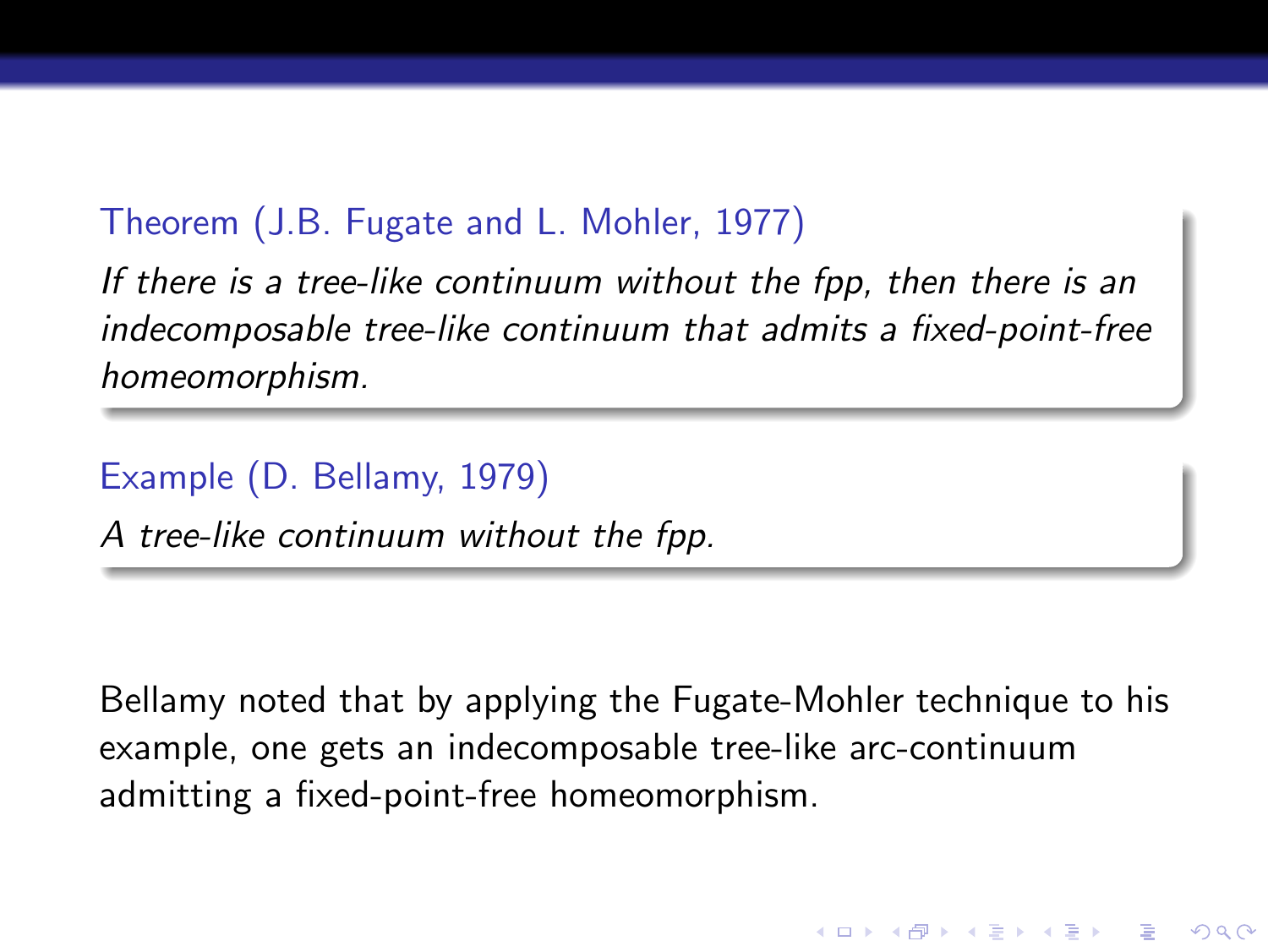# Bellamy's pioneering example





K ロ ▶ K @ ▶ K 할 > K 할 > 1 할 > 1 이익어

Modified 6-adic solenoid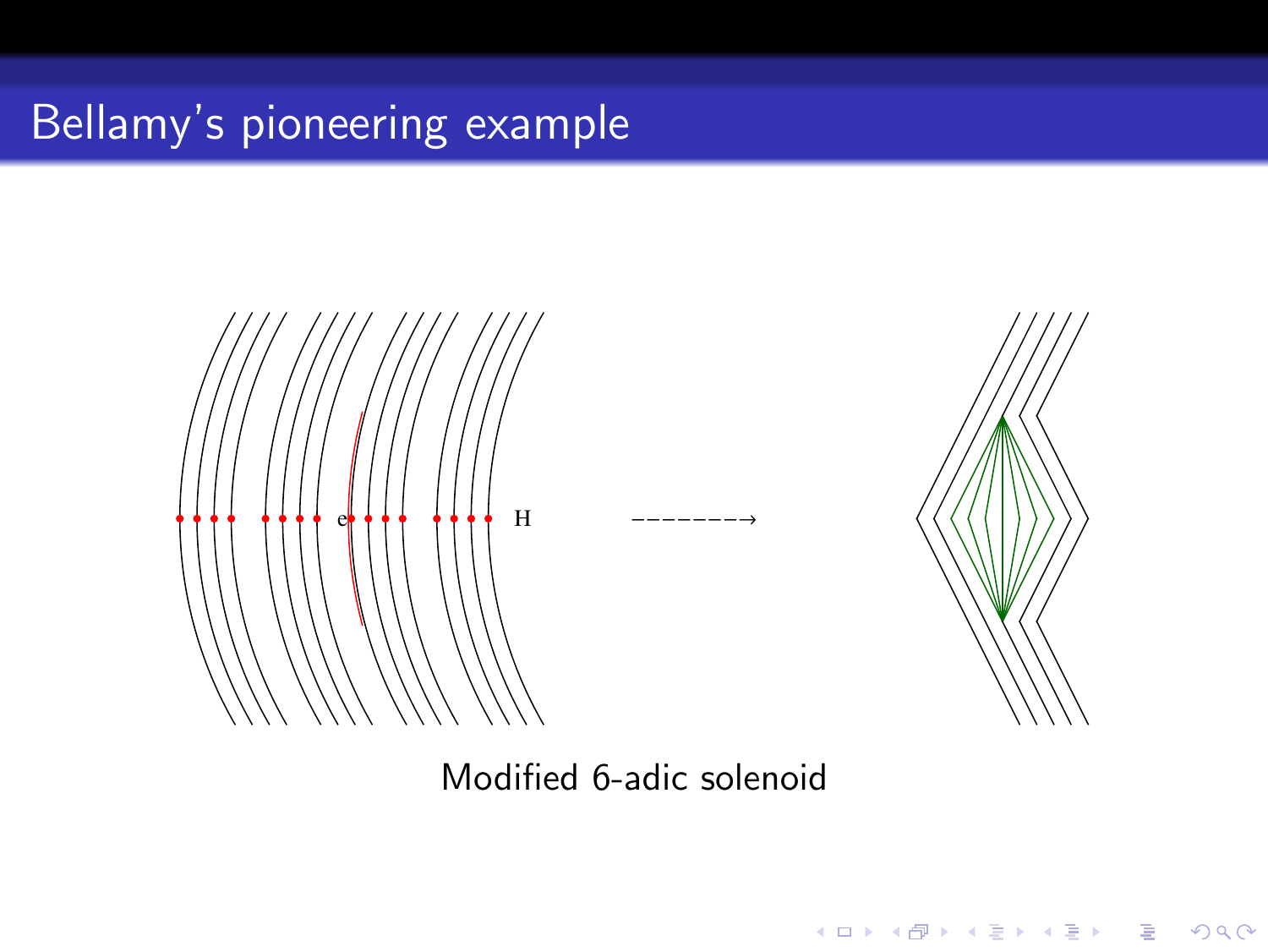

Modified 6-adic Knaster continuum

イロメ 不優 トイ選 トイ選 トー

活

 $299$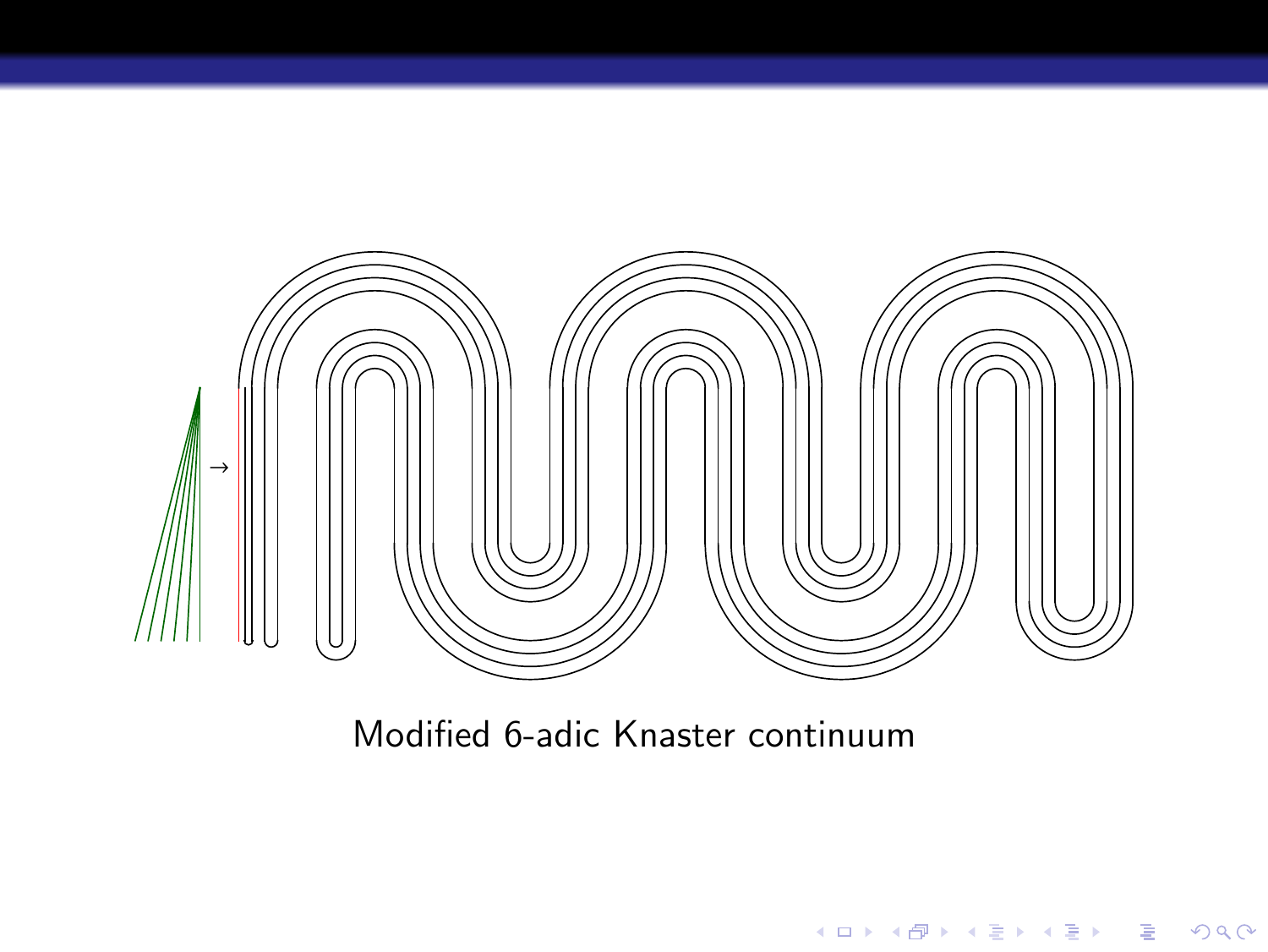Some properties of Bellamy's example are

• there are endpoints of period 2 and of period 3 under the fixed-point-free map,

**KORK EX KEY KEY YOUR** 

- no points map "into" the period 2 orbit
- the fixed-point-free map is not a deformation
- not embeddable in the plane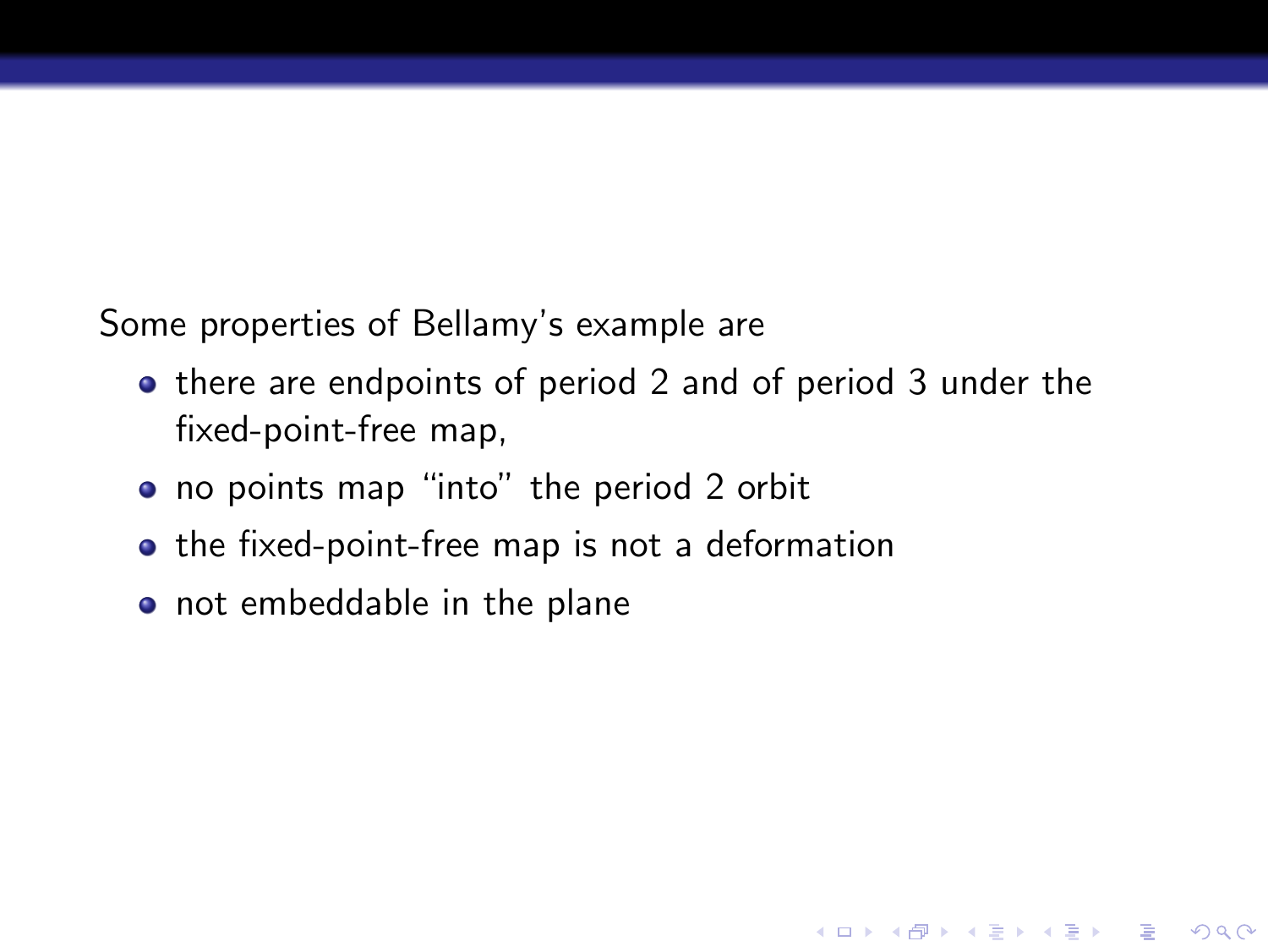Do fan-like (or star-like) continua have the fpp? (asked by L.G. Oversteegen and J.T. Rogers, Jr.)

K ロ ▶ K @ ▶ K 할 ▶ K 할 ▶ | 할 | © 9 Q @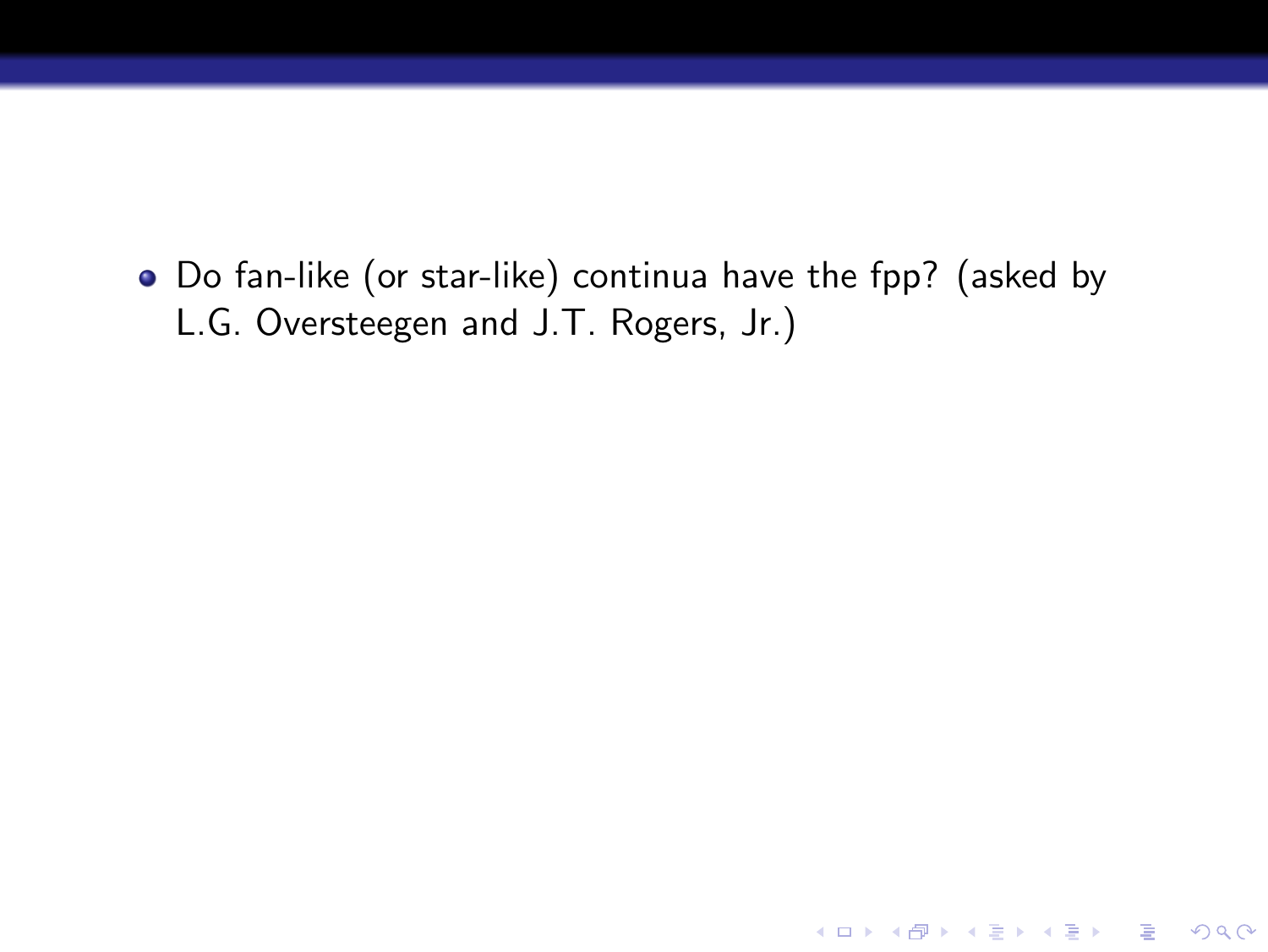Do fan-like (or star-like) continua have the fpp? (asked by L.G. Oversteegen and J.T. Rogers, Jr.)

Some more questions ....

Let  $f$  be a map on a tree-like continuum  $X$ .

- $\bullet$  Must f have a periodic point? No, P. Minc
- $\bullet$  If f has orbits of "sufficiently small" diameter, must f have a fixed point? No, P. Minc
- $\bullet$  If f is a deformation, does f have a fixed point? Yes, C.L. Hagopian

**KORK EX KEY KEY YOUR**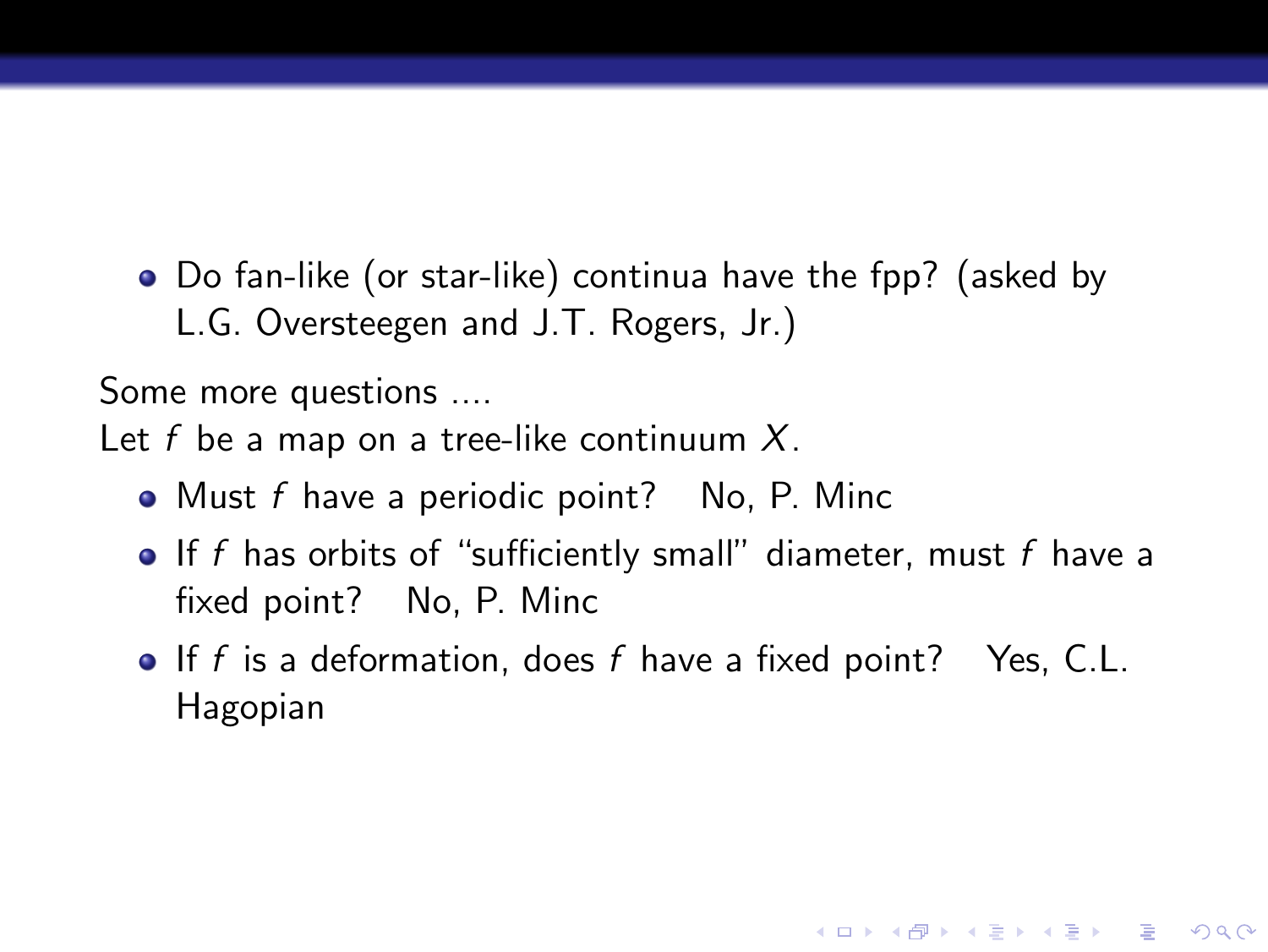## Oversteegen-Rogers examples

In 1980, Oversteegen and Rogers, gave an inverse limit description of a tree-like arc-continuum admitting an "induced" fixed-point-free map. In this example, using the geometric nature of its description, they show that complements of open sets are embeddable in the plane. To obtain a somewhat simple description of the bonding maps, they have rather complicated factor spaces, in which the number of branchpoints, simple closed curves, and "Hawaiian earrings" increases in the inverse sequence.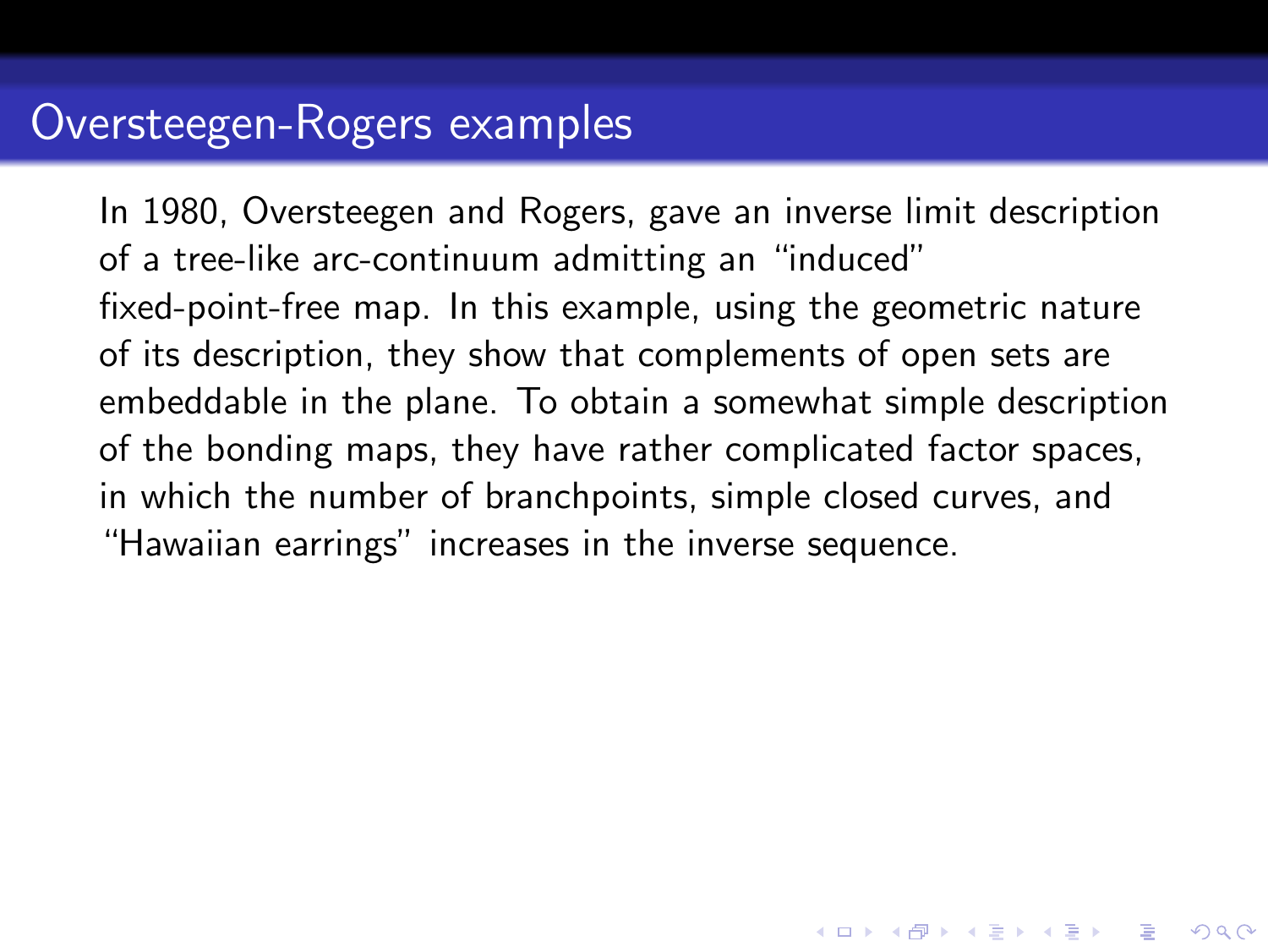## Oversteegen-Rogers examples

In 1980, Oversteegen and Rogers, gave an inverse limit description of a tree-like arc-continuum admitting an "induced" fixed-point-free map. In this example, using the geometric nature of its description, they show that complements of open sets are embeddable in the plane. To obtain a somewhat simple description of the bonding maps, they have rather complicated factor spaces, in which the number of branchpoints, simple closed curves, and "Hawaiian earrings" increases in the inverse sequence.

In 1982, Oversteegen and Rogers, defined two more examples using inverse limits. These examples have similar properties to the previous example, but additionally the fixed-point-free map is a homeomorphism, and the factor spaces are trees.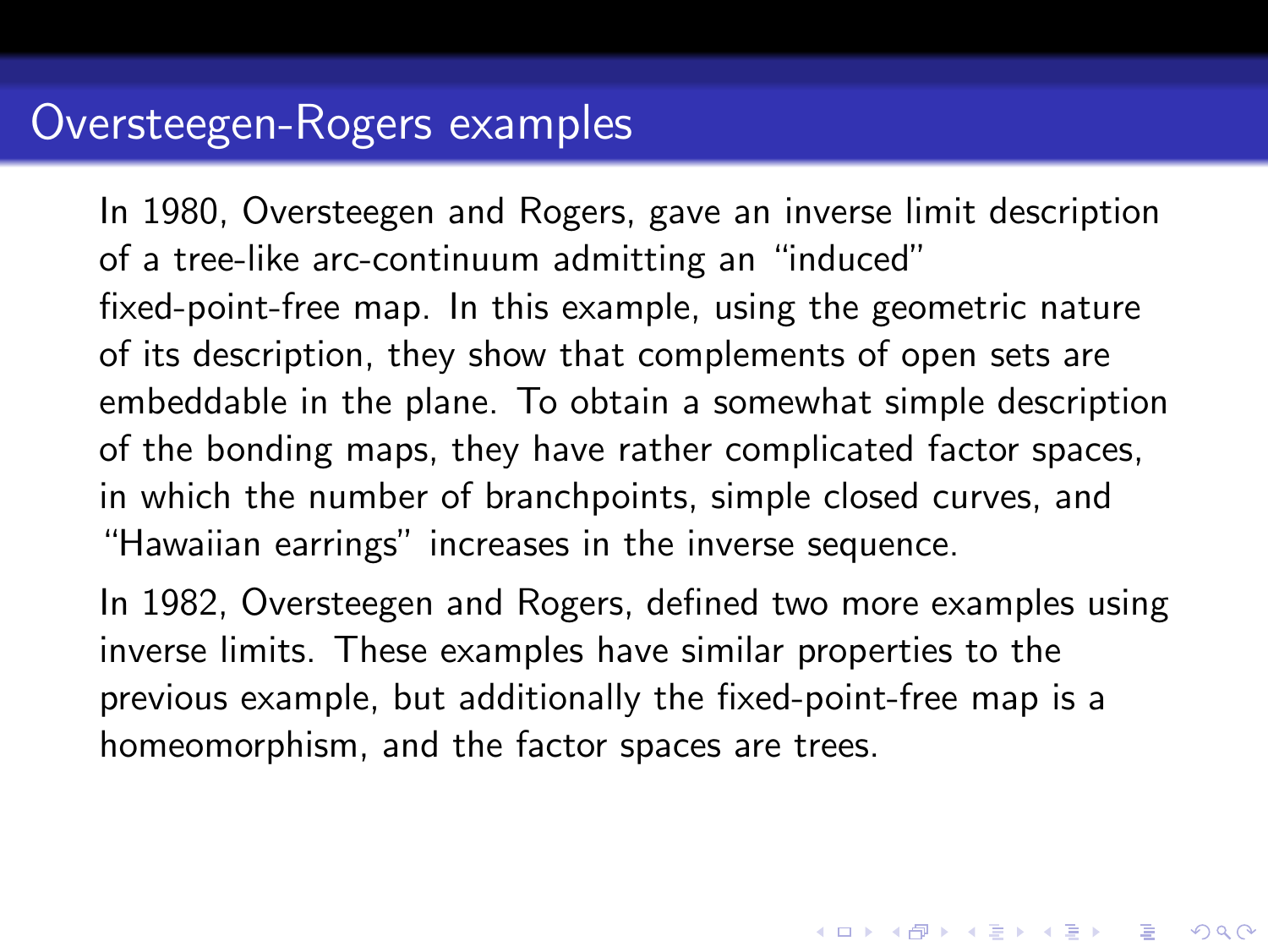## Oversteegen-Rogers examples

In 1980, Oversteegen and Rogers, gave an inverse limit description of a tree-like arc-continuum admitting an "induced" fixed-point-free map. In this example, using the geometric nature of its description, they show that complements of open sets are embeddable in the plane. To obtain a somewhat simple description of the bonding maps, they have rather complicated factor spaces, in which the number of branchpoints, simple closed curves, and "Hawaiian earrings" increases in the inverse sequence.

In 1982, Oversteegen and Rogers, defined two more examples using inverse limits. These examples have similar properties to the previous example, but additionally the fixed-point-free map is a homeomorphism, and the factor spaces are trees.

Again, the number of branchpoints in the factor spaces increases in the inverse sequence. The nature of the "symmetry" in the factor spaces and the "folding" of the bonding maps is reminiscent of .<br>◆ ロ ▶ → ④ ▶ → 글 ▶ → 글 ▶ │ 글 │ ◆) Q (◇ Bellamy's example.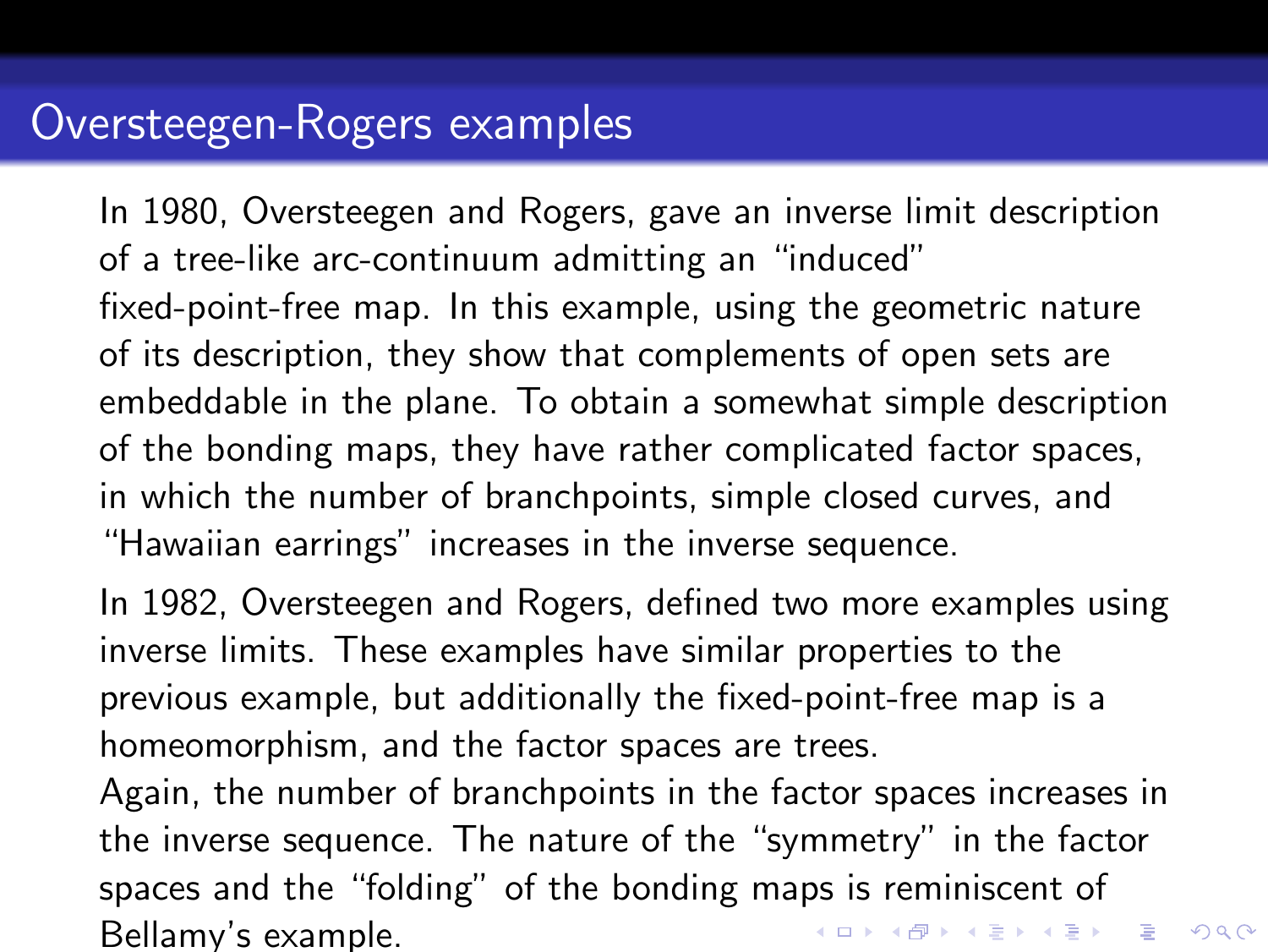For each positive integer  $j$ , Minc alters an *n*-adic Knaster continuum, where  $n = 2(4^1 - 1)(4^2 - 1) \cdots (4^j - 1)$ , by replacing an arc containing the endpoint with a fan over a 0-dimensional set. The resulting indecomposable tree-like continuum  $B_i$  admits a map with no periodic points of period less than or equal  $i$ . The continuum  $B_1$  is quite similar to Bellamy's original example as it is a modified 6-adic Knaster continuum.

**AD A 4 4 4 5 A 5 A 5 A 4 D A 4 D A 4 PM** 

Applying the Fugate-Mohler technique, Minc defines tree-like arc-continua  $\,\tilde B_j$  that admit homeomorphisms with analogous properties.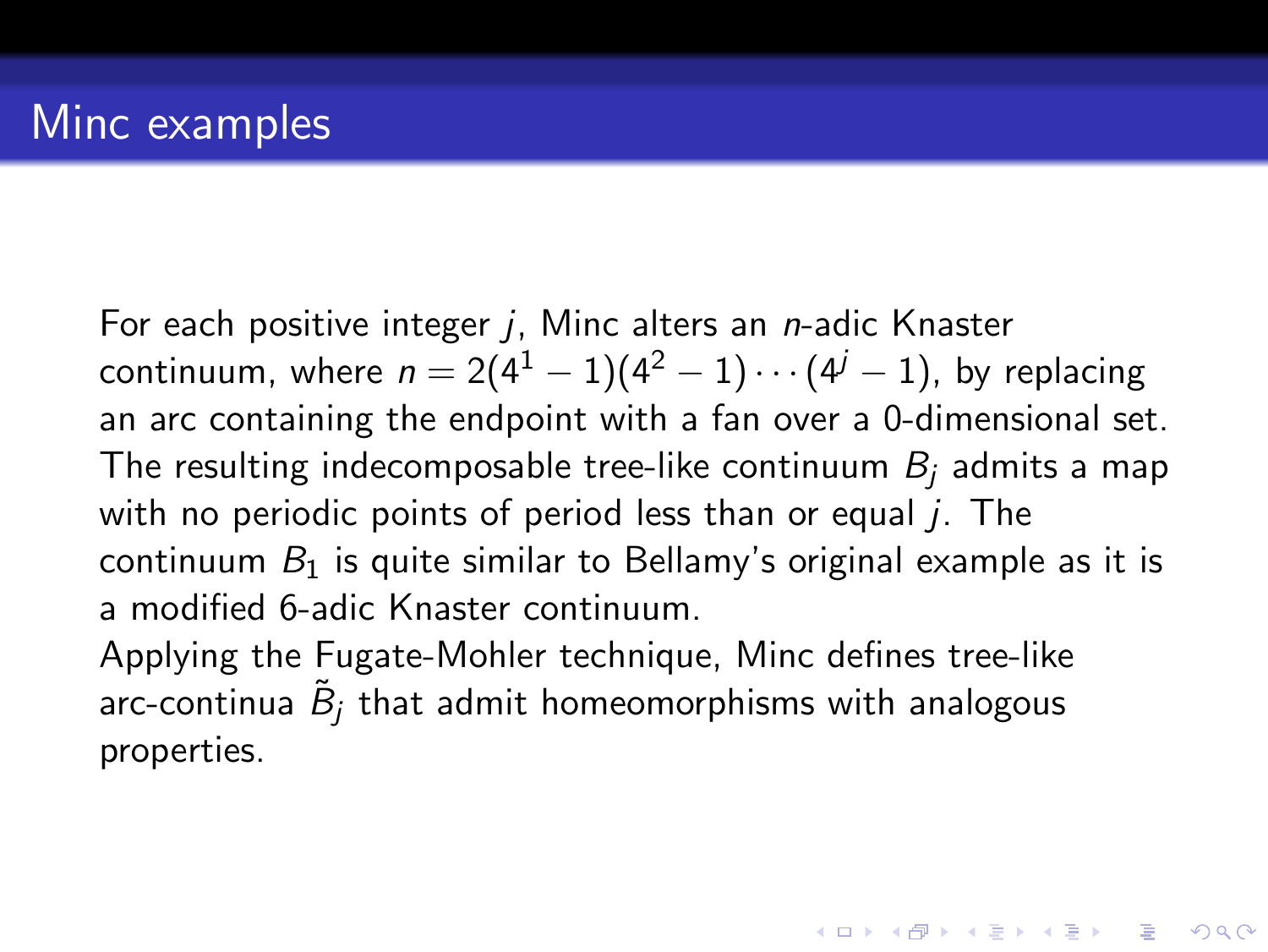• (1992) A tree-like continuum X such that for each  $\epsilon > 0$  and each  $j > 1$ , there exists a map  $f: X \rightarrow X$  such that f has no periodic points of period  $\leq i$ , and the diameters of all trajectories (forward and backward orbits) of points are less than  $\epsilon$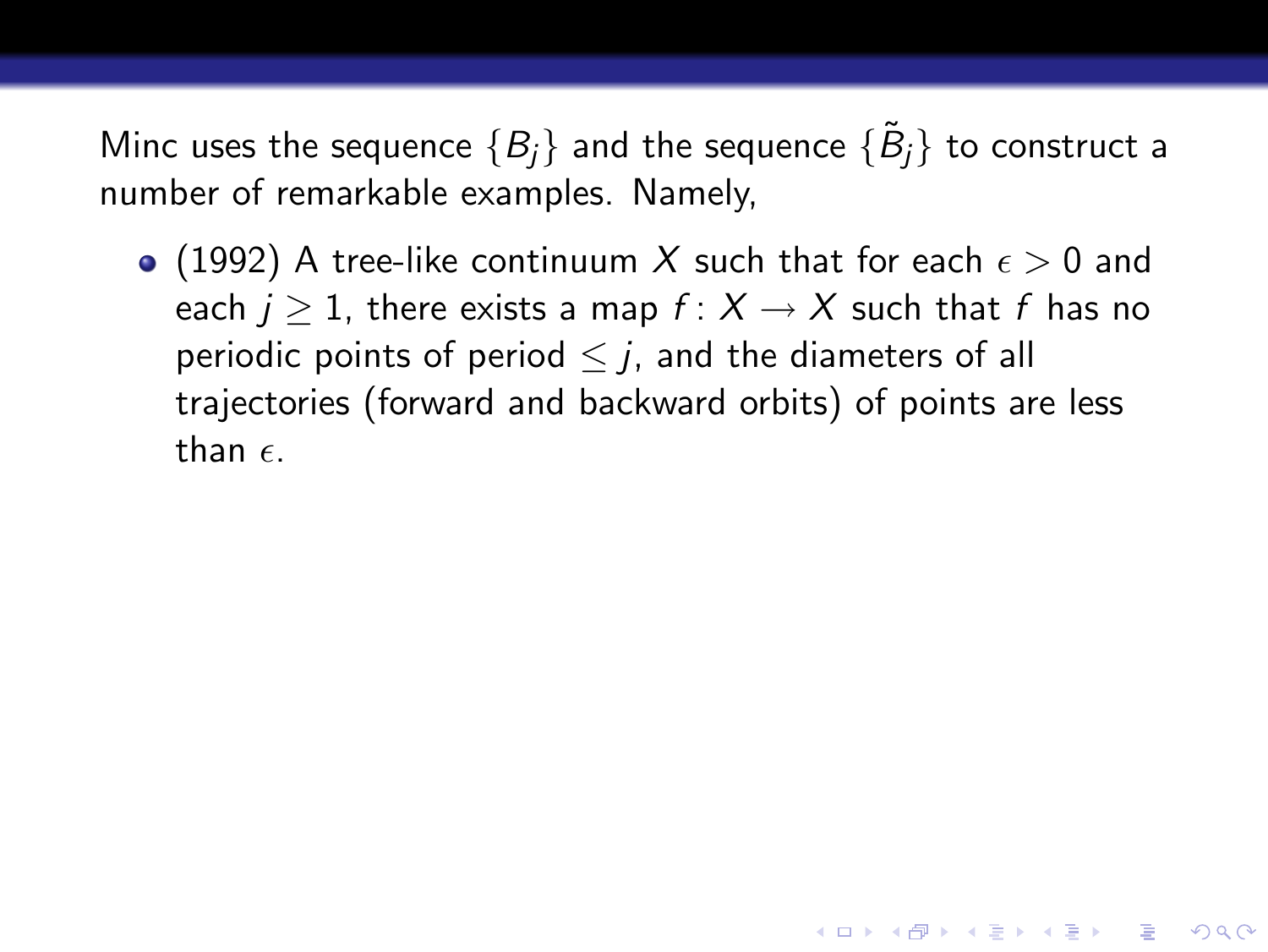- (1992) A tree-like continuum X such that for each  $\epsilon > 0$  and each  $j > 1$ , there exists a map  $f: X \rightarrow X$  such that f has no periodic points of period  $\leq i$ , and the diameters of all trajectories (forward and backward orbits) of points are less than  $\epsilon$
- (1996) A periodic-point-free homeomorphism on a tree-like continuum. (a particularly sophisticated and technical construction)

**KORKAR KERKER E VOOR**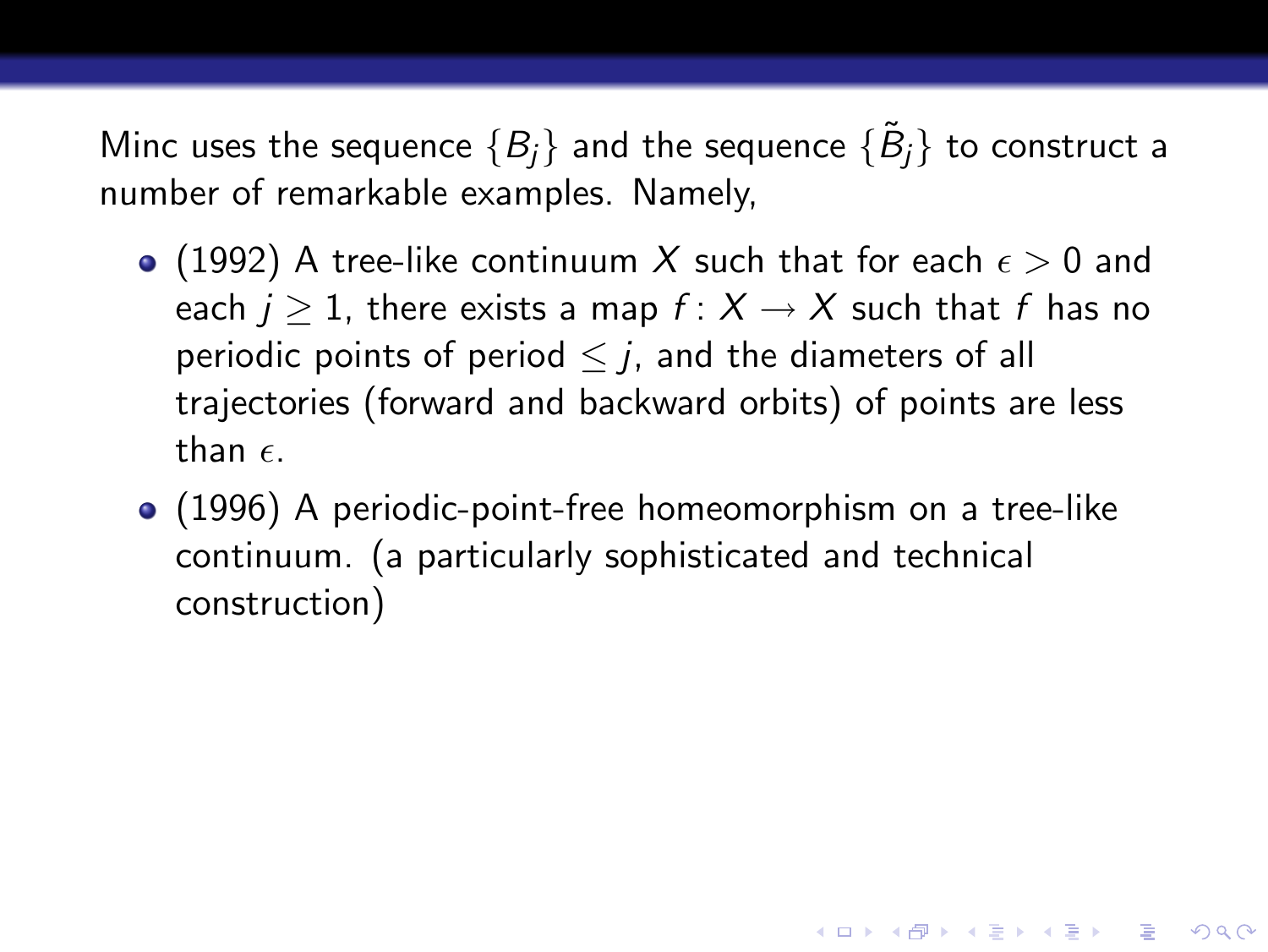- (1992) A tree-like continuum X such that for each  $\epsilon > 0$  and each  $j > 1$ , there exists a map  $f: X \rightarrow X$  such that f has no periodic points of period  $\leq i$ , and the diameters of all trajectories (forward and backward orbits) of points are less than  $\epsilon$
- (1996) A periodic-point-free homeomorphism on a tree-like continuum. (a particularly sophisticated and technical construction)
- (1999) A map of a tree-like continuum with no invariant indecomposable subcontinuum.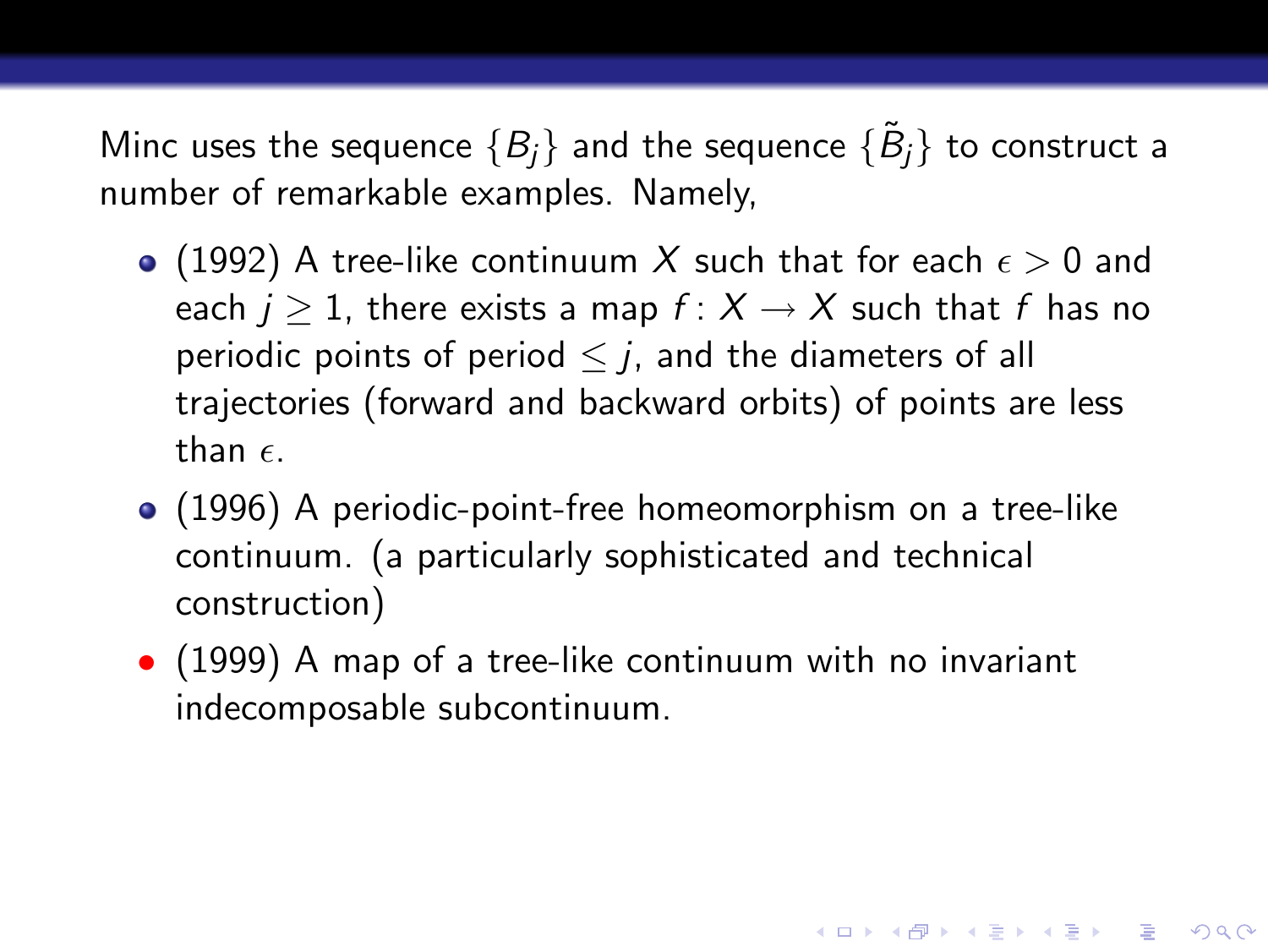- (1992) A tree-like continuum X such that for each  $\epsilon > 0$  and each  $j > 1$ , there exists a map  $f: X \rightarrow X$  such that f has no periodic points of period  $\leq i$ , and the diameters of all trajectories (forward and backward orbits) of points are less than  $\epsilon$
- (1996) A periodic-point-free homeomorphism on a tree-like continuum. (a particularly sophisticated and technical construction)
- (1999) A map of a tree-like continuum with no invariant indecomposable subcontinuum.
- (1999) A weakly chainable tree-like continuum without the fpp. And a hereditarily indecomposable tree-like continuum without the fpp.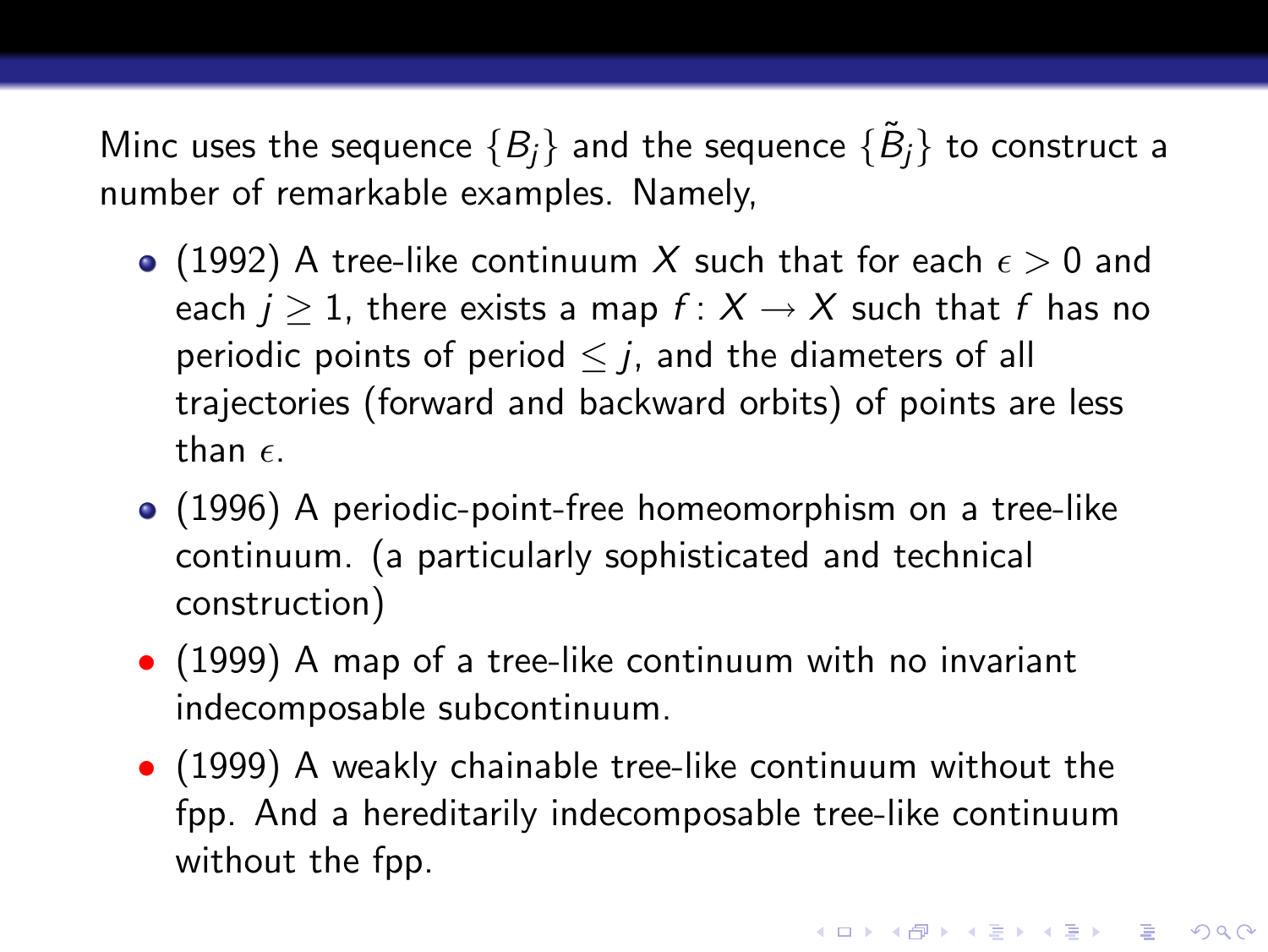In conversation with Hagopian, Bing asked several fixed-point questions related to inverse limits of *n*-ods where the bonding maps "fix" vertices, or "fix" some of the edges. One of Bing's questions is answered below.

• Let F be a fan with one isolated edge L. If X is an inverse limit on F with bonding maps leaving edges other than L invariant, then X has the fpp. (Marsh, 1984)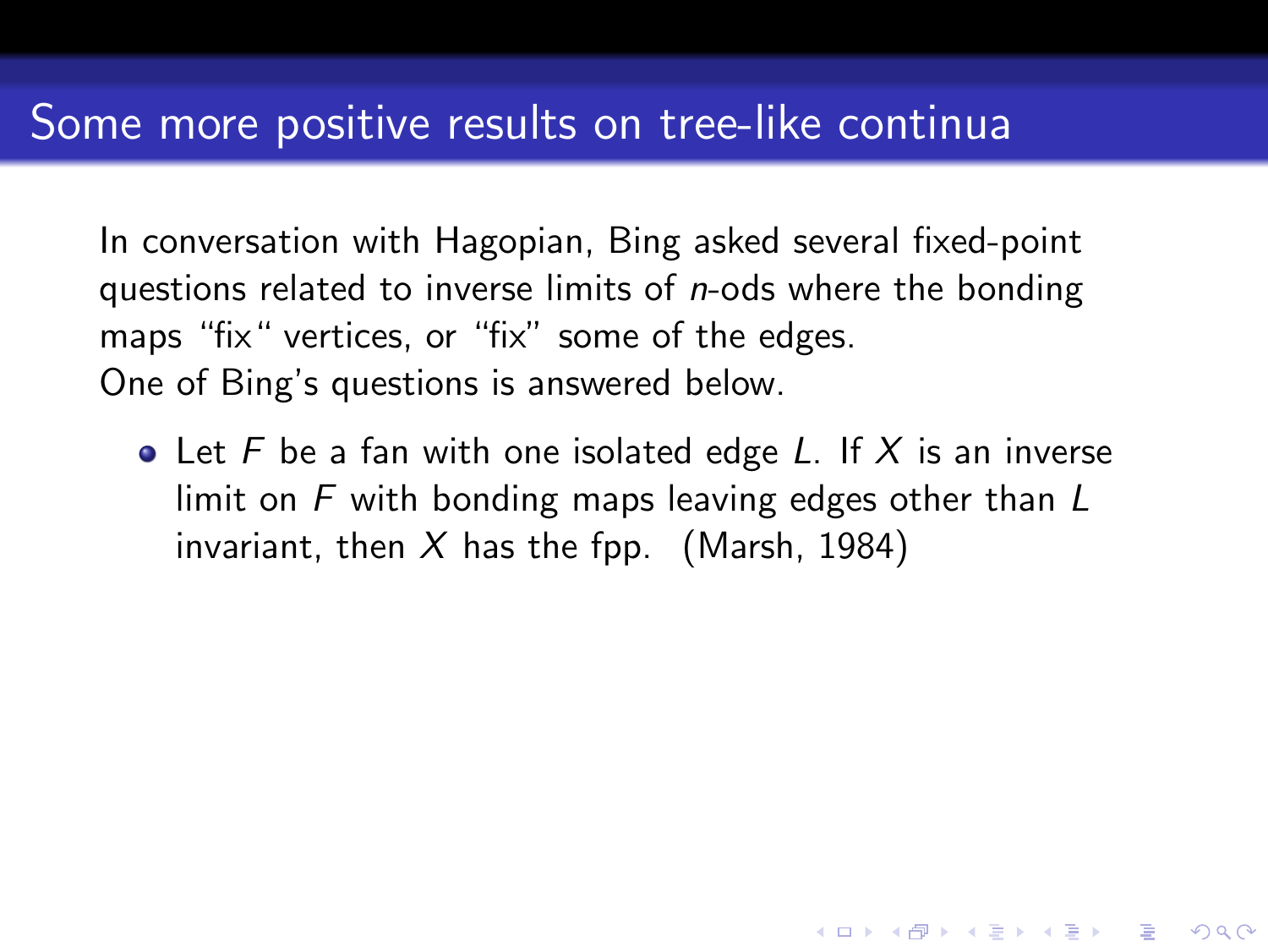In conversation with Hagopian, Bing asked several fixed-point questions related to inverse limits of *n*-ods where the bonding maps "fix" vertices, or "fix" some of the edges. One of Bing's questions is answered below.

- Let F be a fan with one isolated edge L. If X is an inverse limit on  $F$  with bonding maps leaving edges other than  $L$ invariant, then X has the fpp. (Marsh, 1984)
- Inverse limits on *n*-ods with edges  $L_1, L_2, \ldots, L_n$ , where the bonding maps satisfy  $f(L_i)\subset \cup_{j=1}^i L_j$ , then  $X$  has the fpp. (Marsh, 1986)

**KORKAR KERKER E VOOR**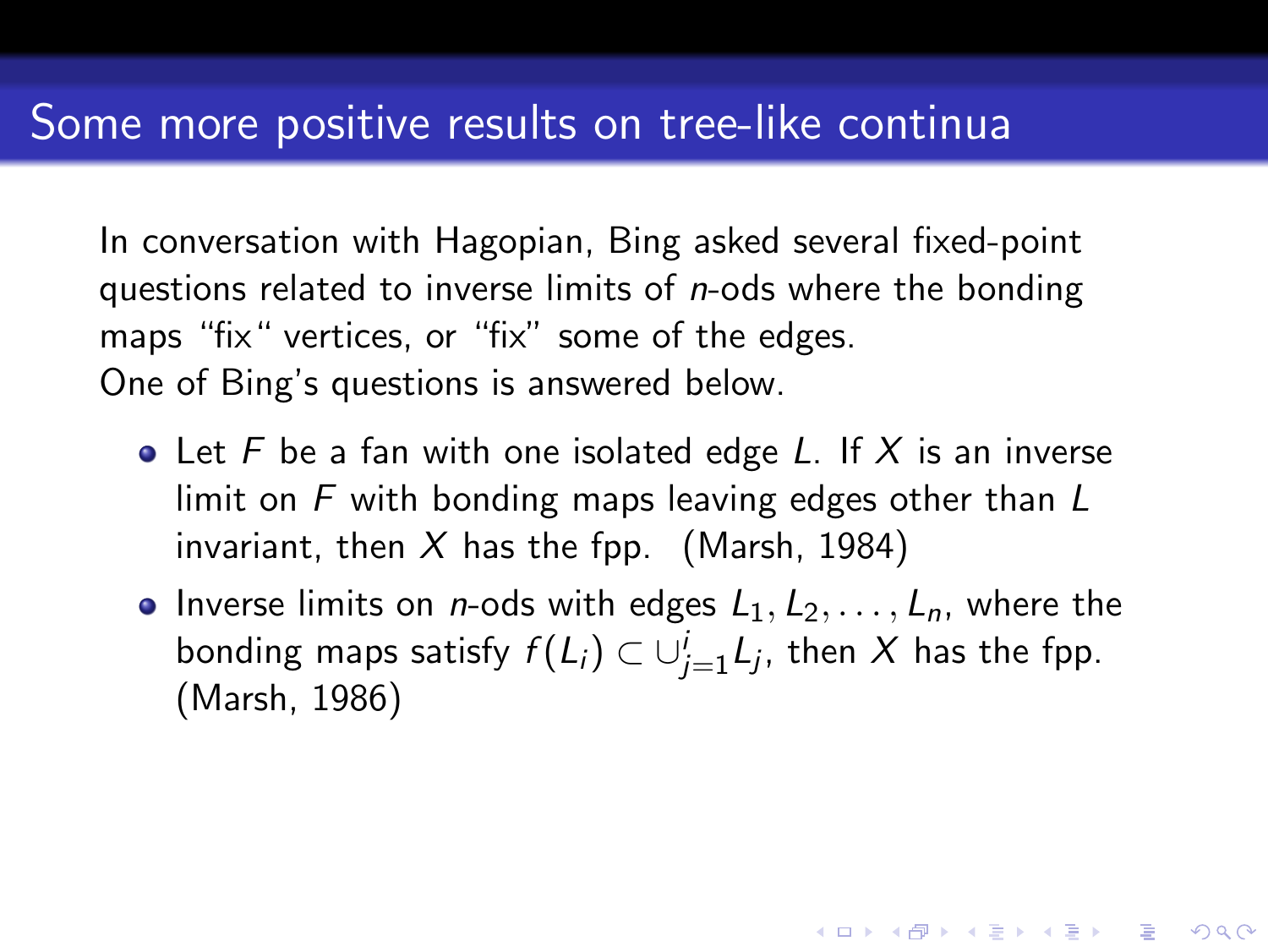In conversation with Hagopian, Bing asked several fixed-point questions related to inverse limits of *n*-ods where the bonding maps "fix" vertices, or "fix" some of the edges. One of Bing's questions is answered below.

- Let F be a fan with one isolated edge L. If X is an inverse limit on F with bonding maps leaving edges other than L invariant, then X has the fpp. (Marsh, 1984)
- Inverse limits on *n*-ods with edges  $L_1, L_2, \ldots, L_n$ , where the bonding maps satisfy  $f(L_i)\subset \cup_{j=1}^i L_j$ , then  $X$  has the fpp. (Marsh, 1986)
- Let T be a tree. If X is an inverse limit on T with bonding maps satisfying a condition that is of a similar nature as the fan result, then X has the fpp. (Marsh, 1989)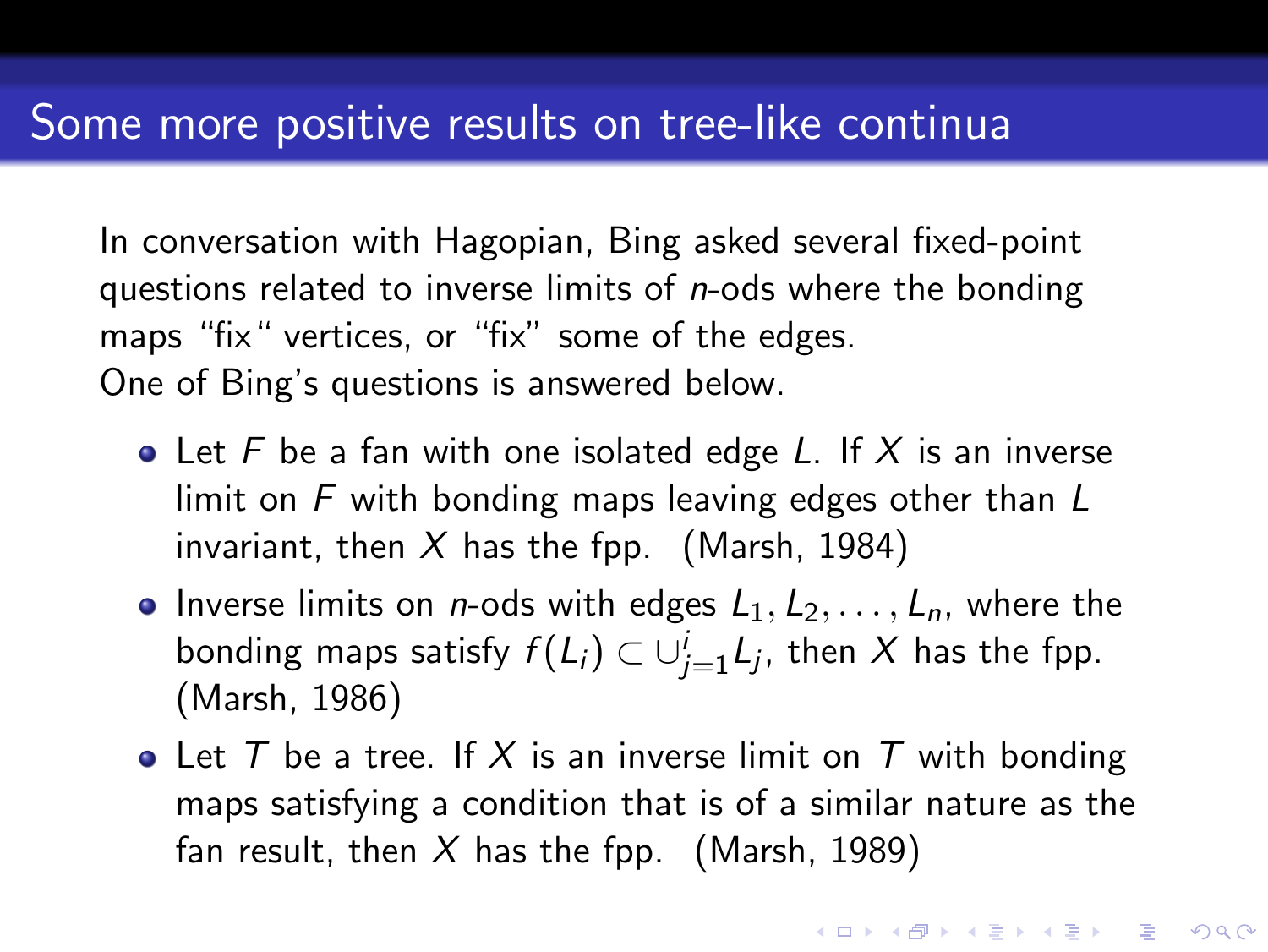### Theorem (C.A. Eberhart and J.B. Fugate, 1981)

Inverse limits on trees with weakly arc-preserving bonding maps have the fpp.

**KOD KARD KED KED E YORA**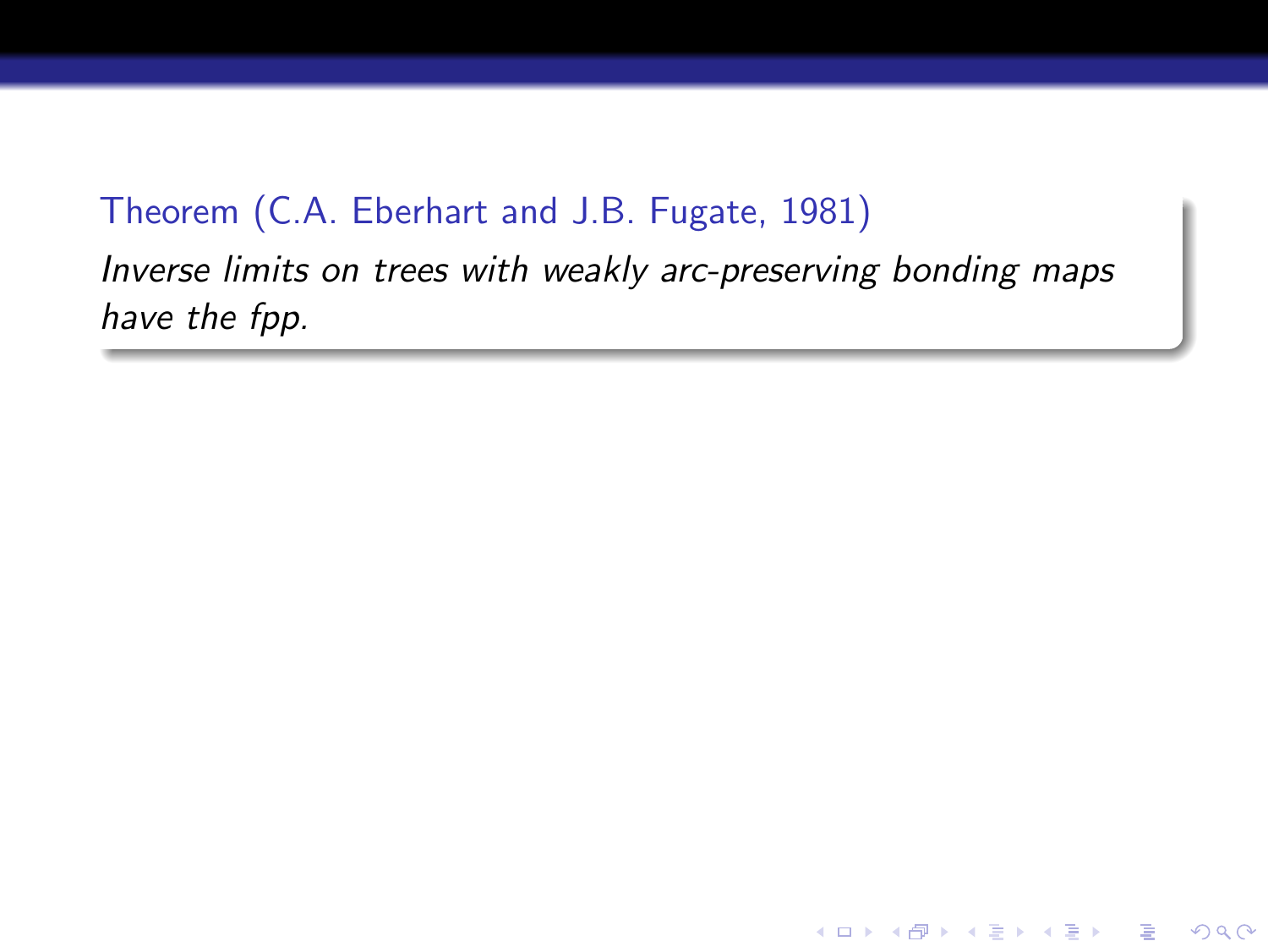### Theorem (C.A. Eberhart and J.B. Fugate, 1981)

Inverse limits on trees with weakly arc-preserving bonding maps have the fpp.

#### Theorem (Marsh, 1992)

If  $X$  is an inverse limit on trees with u-mappings for bonding maps, then  $X$  has the fpp.

....generalizes the Eberhart-Fugate result by allowing the bonding maps to have a "restricted" amount of folding across branchpoints. .... uses the MRH-method.

K ロ ▶ K @ ▶ K 할 ▶ K 할 ▶ 이 할 → 9 Q @

In 1998, Eberhart and Fugate characterized universal maps between trees.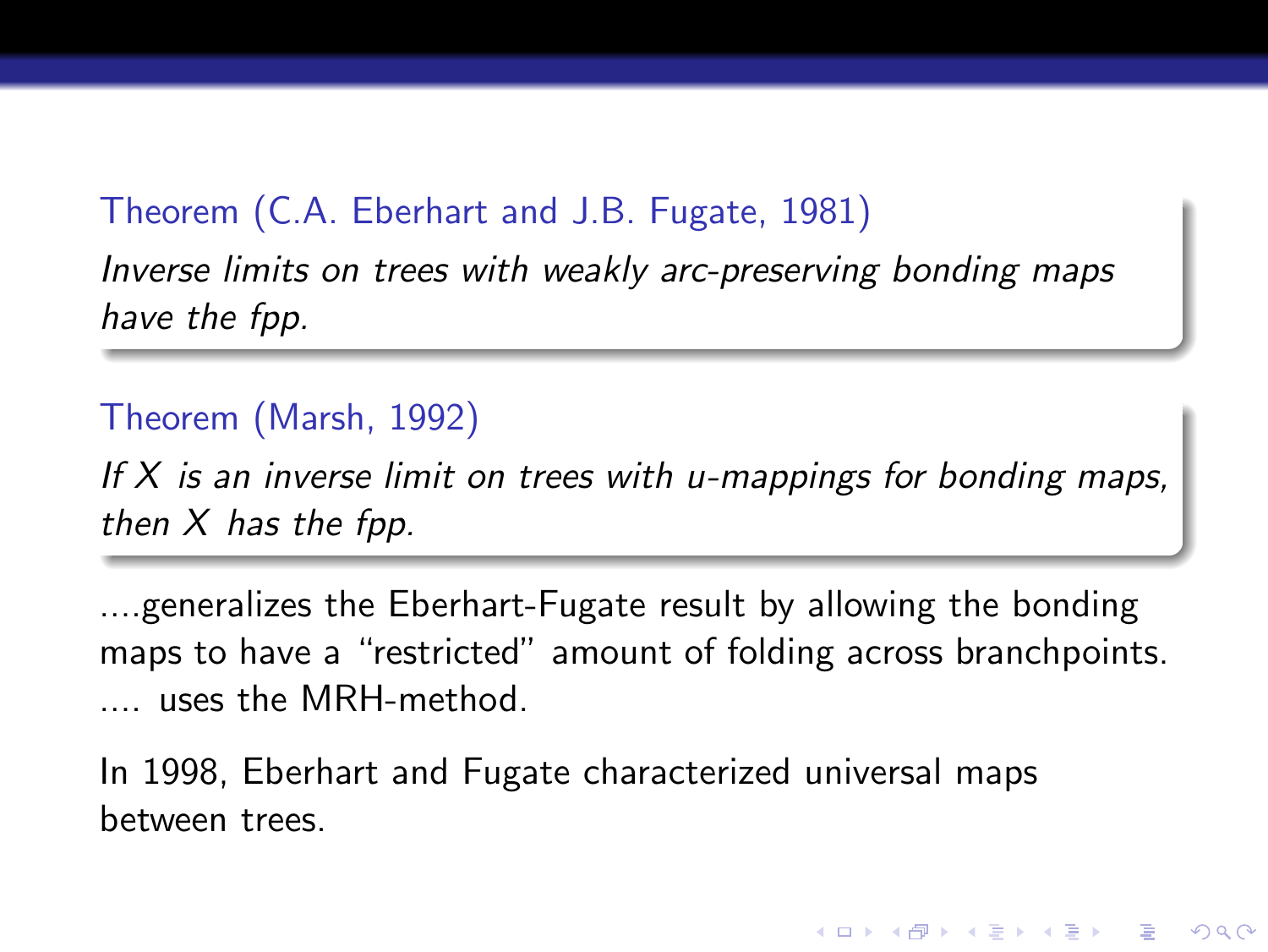The following two theorems follow from the previous Marsh/Eberhart-Fugate theorems.

#### Theorem

If  $X$  is an inverse limit on a single tree with weakly confluent bonding maps, then  $X$  has the fpp.

#### Theorem

If  $X$  is an inverse limit on trees with confluent bonding maps, then X has the fpp.

The second result also follows from a result of H. Schirmer in 1967, and was again established independently by J.J. Charatonik and J. Prajs in 2005.

K ロ ▶ K @ ▶ K 할 ▶ K 할 ▶ 이 할 → 9 Q @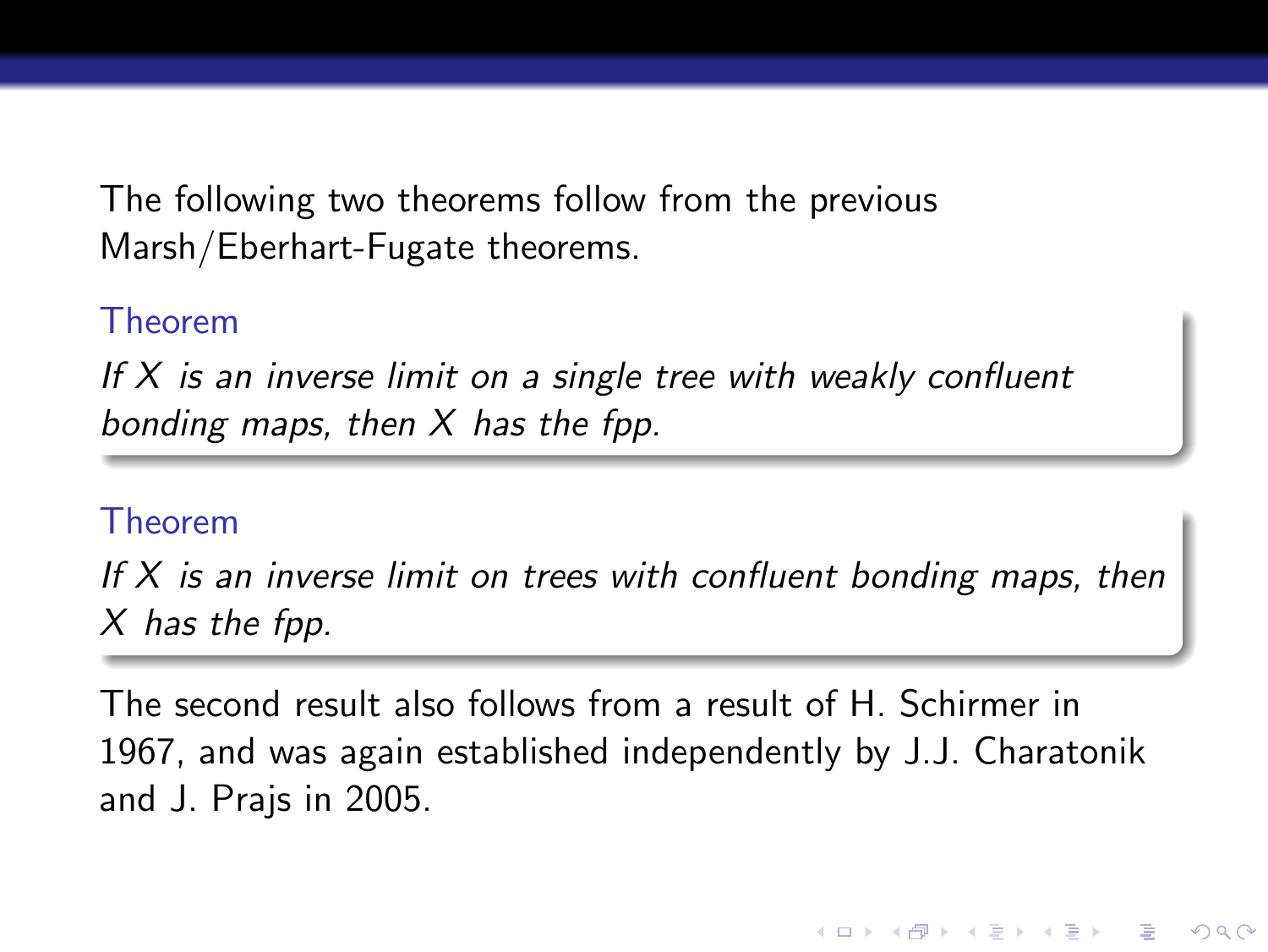### Theorem (Fugate and McLean, 1981)

Every periodic homeomorphism of a tree-like continuum has a fixed point; in fact, a non-empty connected fixed point set.

 $\mathbf{A} \equiv \mathbf{A} + \mathbf{A} + \mathbf{A} + \mathbf{A} + \mathbf{A} + \mathbf{A} + \mathbf{A} + \mathbf{A} + \mathbf{A} + \mathbf{A} + \mathbf{A} + \mathbf{A} + \mathbf{A} + \mathbf{A} + \mathbf{A} + \mathbf{A} + \mathbf{A} + \mathbf{A} + \mathbf{A} + \mathbf{A} + \mathbf{A} + \mathbf{A} + \mathbf{A} + \mathbf{A} + \mathbf{A} + \mathbf{A} + \mathbf{A} + \mathbf{A} + \mathbf{A} + \mathbf{A} + \math$ 

 $QQ$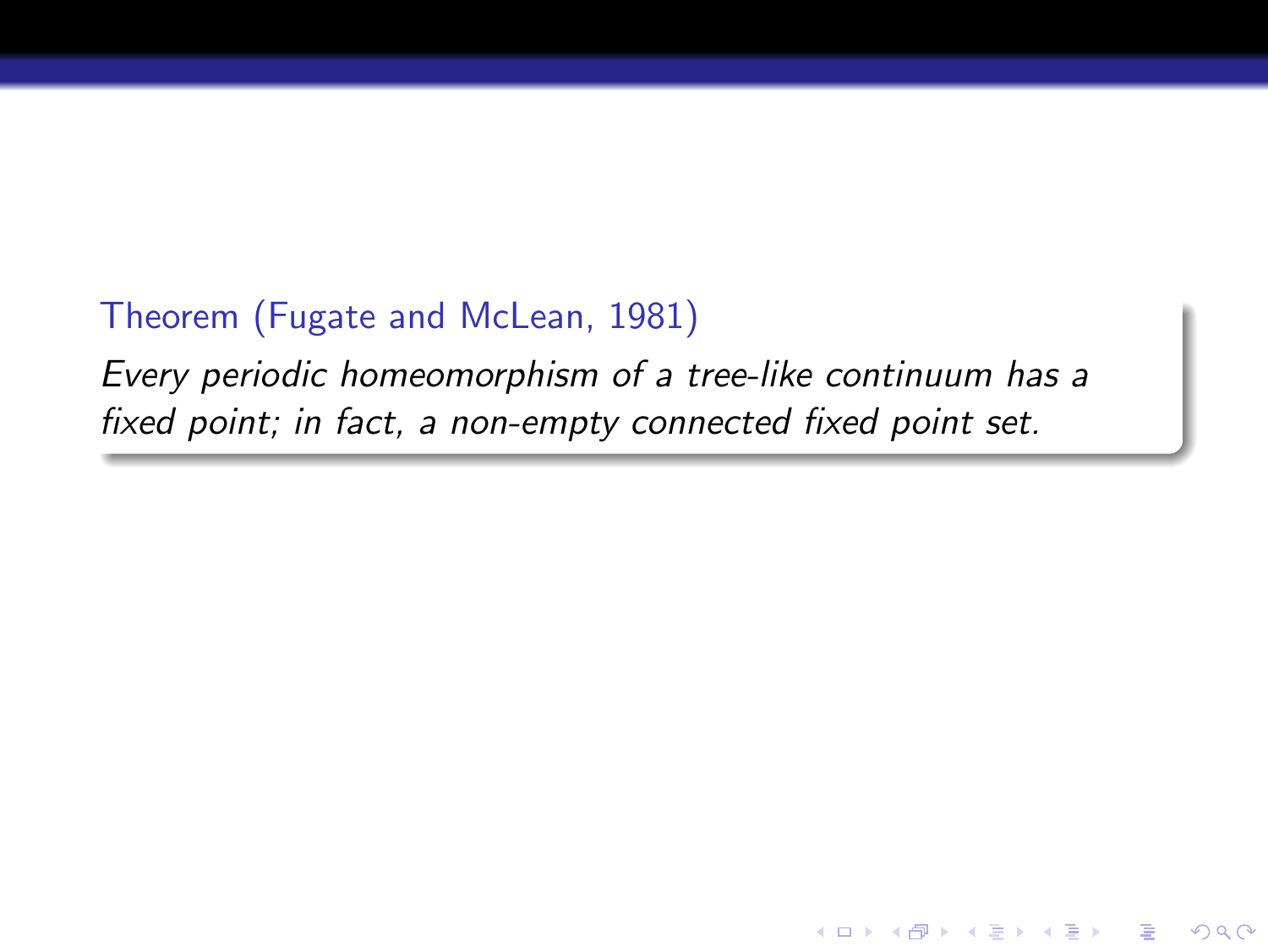### Theorem (Fugate and McLean, 1981)

Every periodic homeomorphism of a tree-like continuum has a fixed point; in fact, a non-empty connected fixed point set.

### Theorem (Oversteegen and Tymchatyn, 1981)

Every point-wise periodic homeomorphism on an atriodic tree-like continuum has a fixed point.

**モロン マ何 メ マ チ メ ヨ メ ニ ヨ** 

 $2990$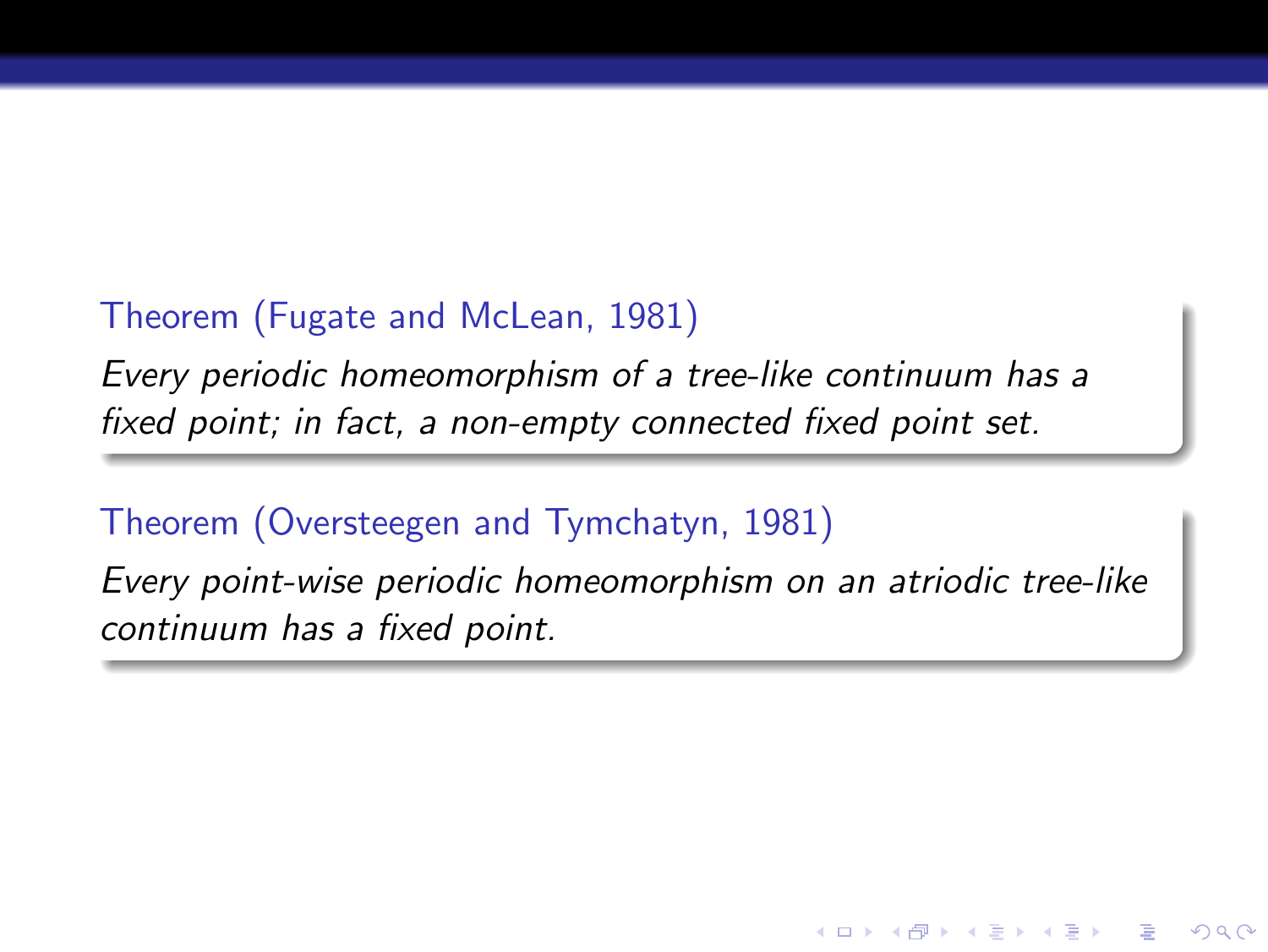### Theorem (Hagopian, 1998)

Arc-component-preserving maps on tree-like continua have fixed points.

K ロ ▶ K @ ▶ K 할 > K 할 > 1 할 > 1 이익어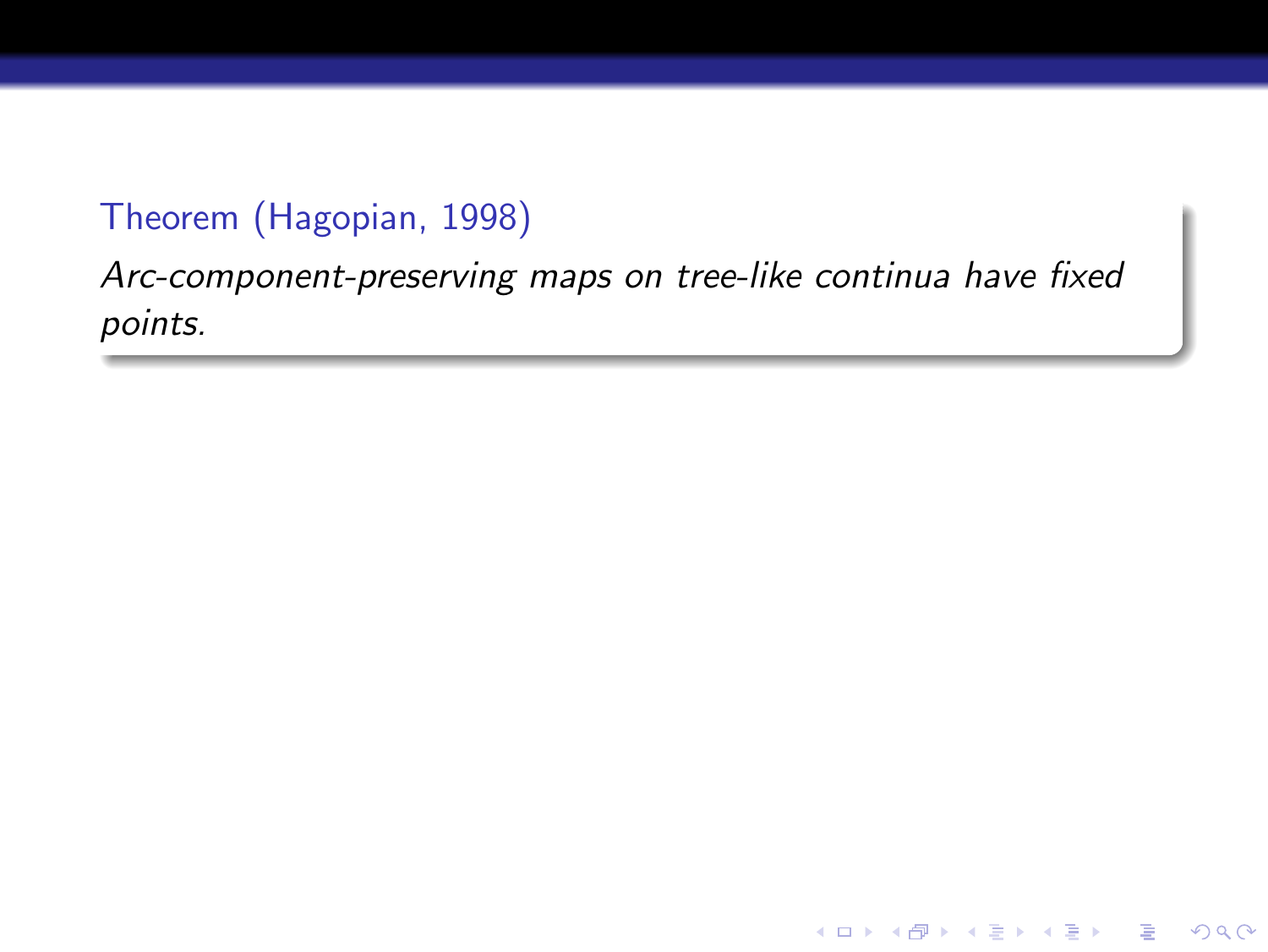### Theorem (Hagopian, 1998)

Arc-component-preserving maps on tree-like continua have fixed points.

### Theorem (Hagopian, 2010)

Composant-preserving maps of indecomposable k-junctioned tree-like continua have fixed points.

 $\mathbf{A} \equiv \mathbf{A} + \mathbf{A} + \mathbf{A} + \mathbf{A} + \mathbf{A} + \mathbf{A} + \mathbf{A} + \mathbf{A} + \mathbf{A} + \mathbf{A} + \mathbf{A} + \mathbf{A} + \mathbf{A} + \mathbf{A} + \mathbf{A} + \mathbf{A} + \mathbf{A} + \mathbf{A} + \mathbf{A} + \mathbf{A} + \mathbf{A} + \mathbf{A} + \mathbf{A} + \mathbf{A} + \mathbf{A} + \mathbf{A} + \mathbf{A} + \mathbf{A} + \mathbf{A} + \mathbf{A} + \math$ 

 $\Omega$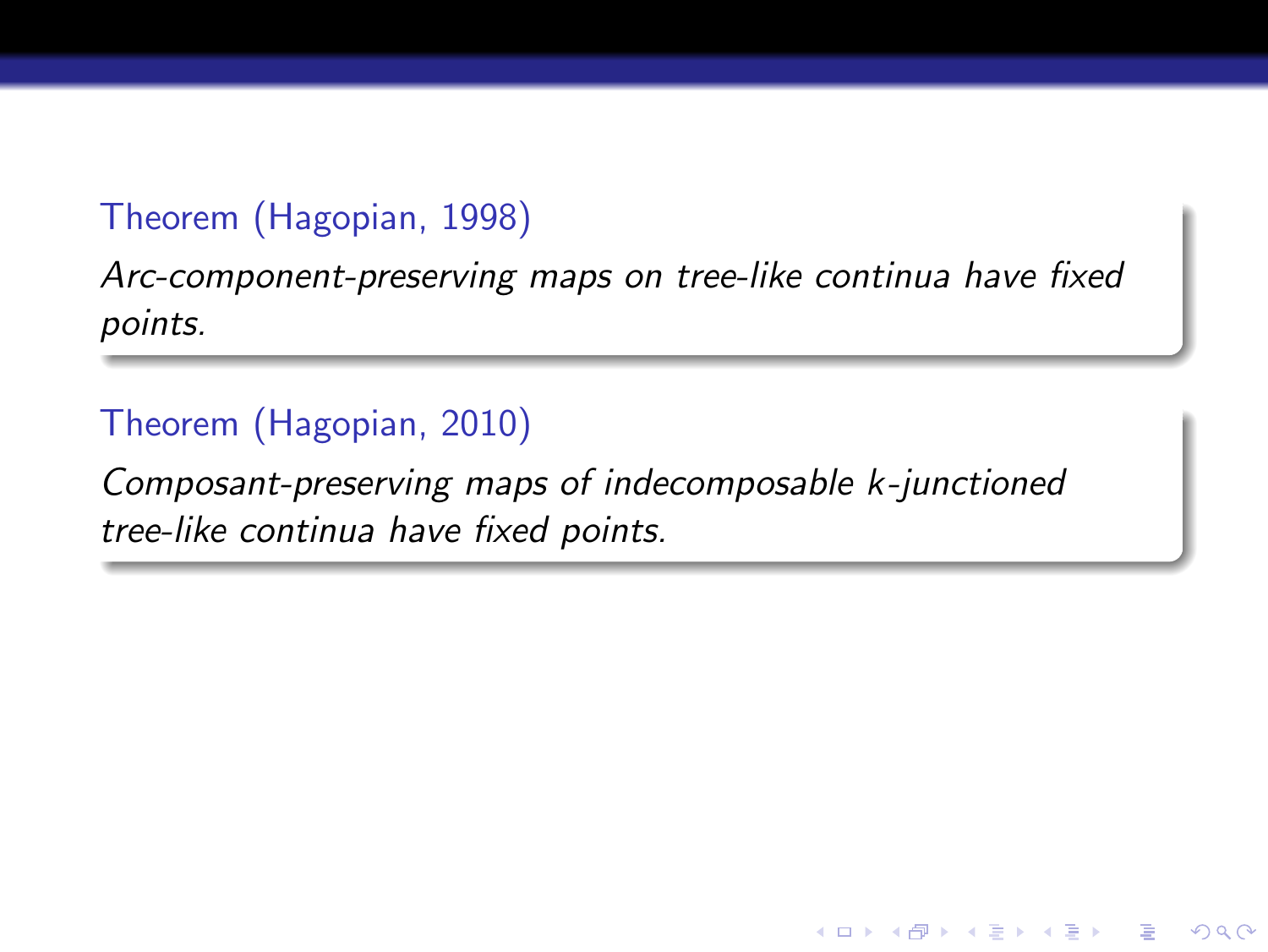### Theorem (Hagopian, 1998)

Arc-component-preserving maps on tree-like continua have fixed points.

### Theorem (Hagopian, 2010)

Composant-preserving maps of indecomposable k-junctioned tree-like continua have fixed points.

#### Example (Hagopian, Marsh, and Prajs, 2012)

There exists a fixed-point-free homeomorphism on an indecomposable tree-like continuum that leaves all composants invariant.

**KORK ERKER EL ARA**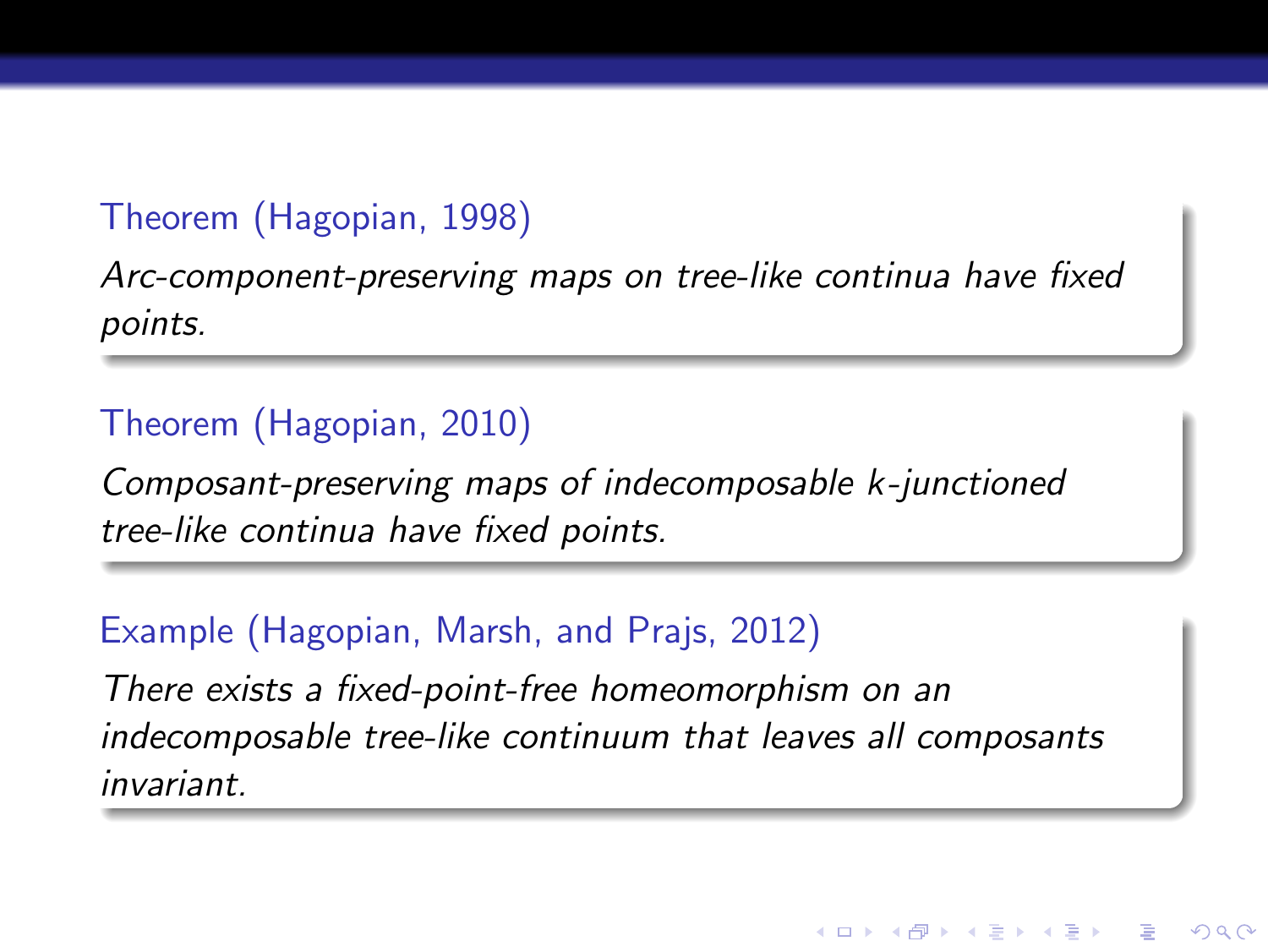Let  $X$  and  $Y$  be tree-like continua with the fpp.

Question If  $X \cap Y$  has the fpp, does  $X \cup Y$  have the fpp?

K ロ ▶ K @ ▶ K 할 > K 할 > 1 할 > 1 이익어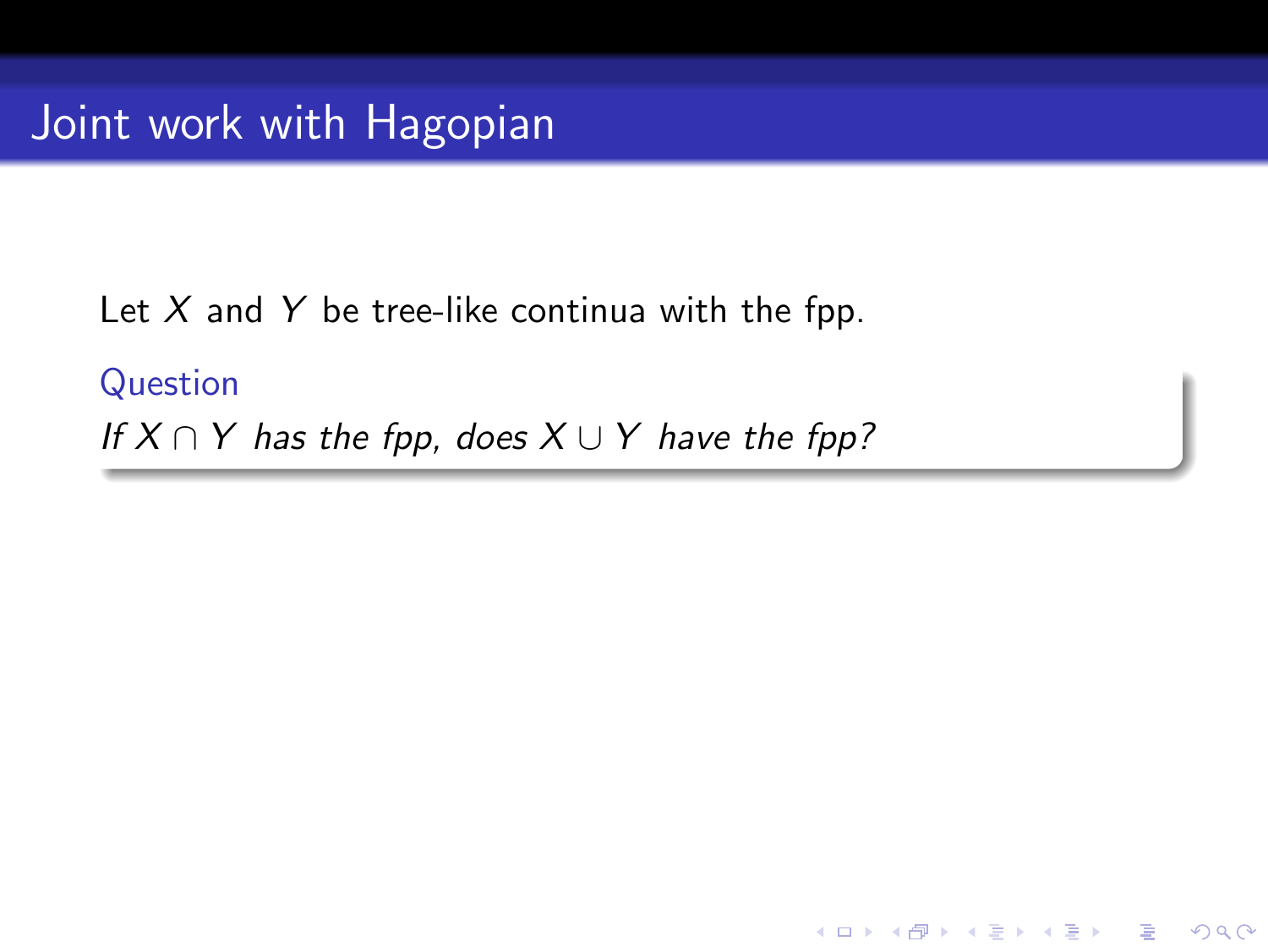Let  $X$  and  $Y$  be tree-like continua with the fpp.

Question If  $X \cap Y$  has the fpp, does  $X \cup Y$  have the fpp?

K ロ ▶ K @ ▶ K 할 ▶ K 할 ▶ 이 할 → 9 Q @

No, in general. Yes, if  $X \cap Y$  is a dendrite.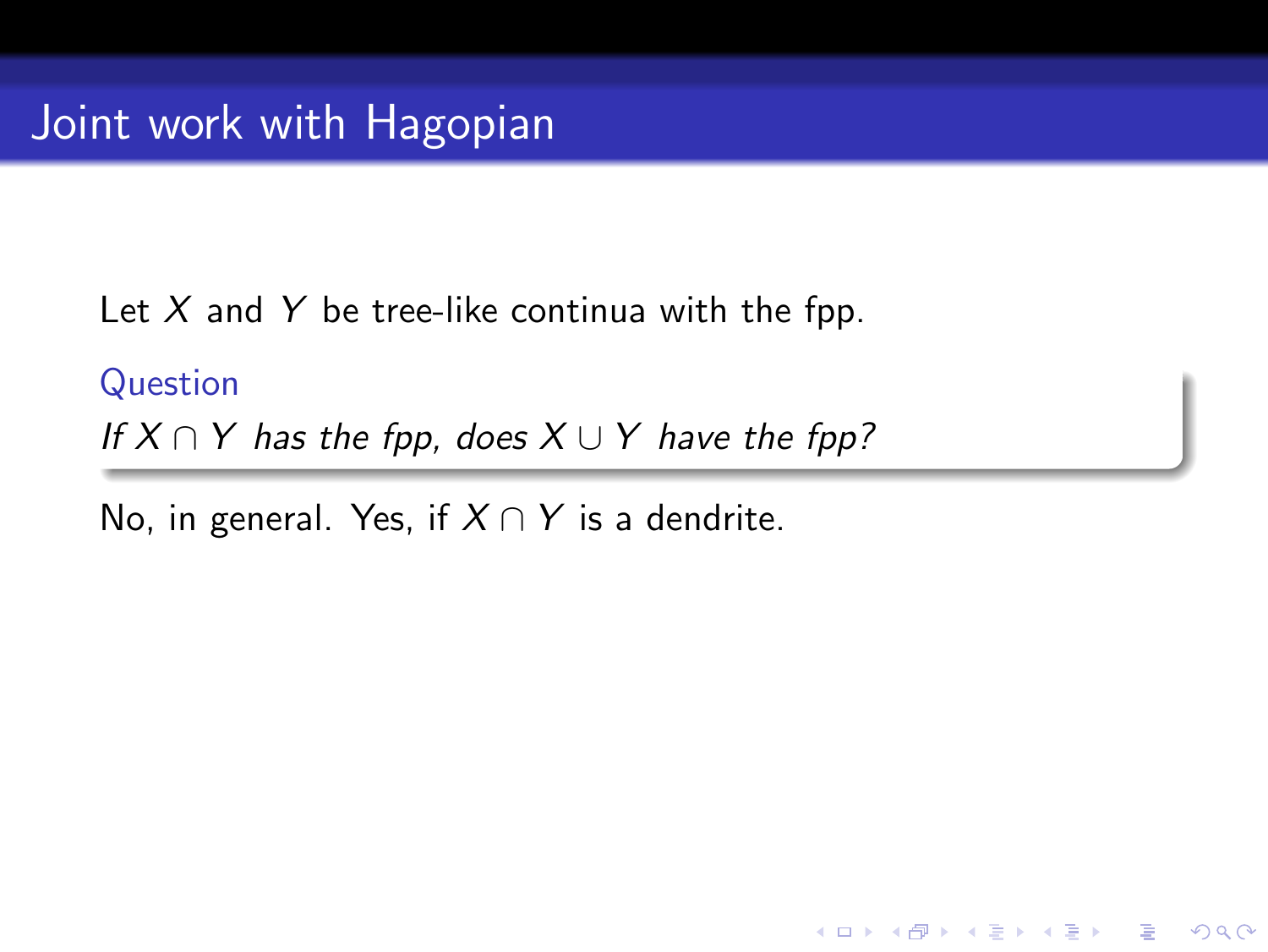Let  $X$  and  $Y$  be tree-like continua with the fpp.

Question If  $X \cap Y$  has the fop, does  $X \cup Y$  have the fop?

No, in general. Yes, if  $X \cap Y$  is a dendrite.

#### Example

There exists a countably infinite wedge of tree-like continua  $\{X_n\}$ , each having the fpp, such that  $X = \bigcup_{n>1} X_n$  is tree-like and does not have the fpp.

4 0 > 4 4 + 4 3 + 4 3 + 5 + 9 4 0 +